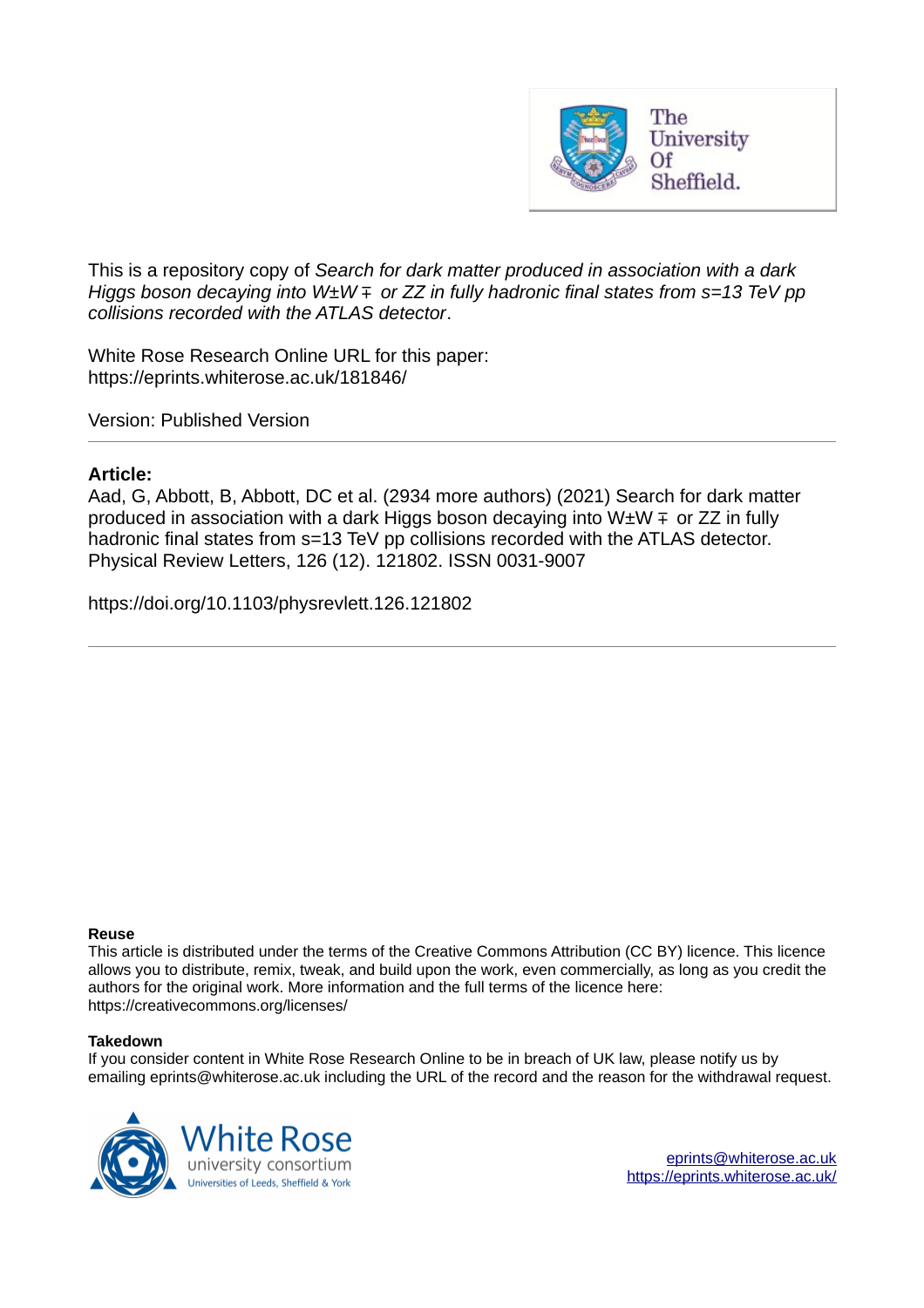## Search for Dark Matter Produced in Association with a Dark Higgs Boson Decaying into  $W^{\pm}W^{\mp}$  or ZZ in Fully Hadronic Final States from  $\sqrt{s}$  = 13 TeV *pp* Collisions Recorded with the ATLAS Detector

G. Aad et al.<sup>\*</sup> (ATLAS Collaboration)

(Received 15 October 2020; accepted 19 January 2021; published 26 March 2021)  $\bigcirc$ 

Several extensions of the Standard Model predict the production of dark matter particles at the LHC. An uncharted signature of dark matter particles produced in association with  $VV = W^{\pm}W^{\mp}$  or ZZ pairs from a decay of a dark Higgs boson s is searched for using 139 fb<sup>-1</sup> of pp collisions recorded by the ATLAS detector at a center-of-mass energy of 13 TeV. The  $s \to V(q\bar{q})V(q\bar{q})$  decays are reconstructed with a novel technique aimed at resolving the dense topology from boosted VV pairs using jets in the calorimeter and tracking information. Dark Higgs scenarios with  $m_s > 160$  GeV are excluded.

DOI: 10.1103/PhysRevLett.126.121802

Overwhelming astrophysical evidence [1–4] suggests the existence of dark matter (DM). DM cannot be accounted for within the Standard Model (SM) and its nature is one of the major questions in physics. Several extensions of the SM postulate stable, electrically neutral, weakly interacting massive particles  $(y)$  [4] as DM candidates that can potentially be produced in high-energy collisions at the CERN LHC. Once produced,  $\chi$  would escape detection, producing an imbalance in the measured transverse momentum [5], resulting in missing transverse momentum  $\bm{p}^{\rm miss}_{T}$  (with magnitude  $\bm{E}^{\rm miss}_{T}$ ). A wide class of models probed at the LHC postulate processes where one or more SM particles X are produced recoiling against  $\chi$ , resulting in an " $X + E_T^{\text{miss}}$ " signature. Searches at the LHC have considered  $X$  to be a hadronic jet  $[6,7]$ , top or bottom quarks  $[8-11]$ , a photon  $[12,13]$ , a W or Z boson  $[14-16]$ , or a Higgs boson [17–19].

This Letter presents a pioneering search for DM using the  $X + E_T^{\text{miss}}$  signature where X is a hypothetical particle that decays into a vector-boson pair  $VV = W^+W^-$  or ZZ. This signature was not explored for large  $E_T^{\text{miss}}$  and resonant VV production with an invariant mass  $m_{VV} > 160$  GeV. The signal region (SR) requires large  $E_T^{\text{miss}}$  from DM particles and targets the  $VV \rightarrow q\bar{q}q\bar{q}$  decay, which has the largest branching ratio  $\beta$ . The background is dominated by vector-boson production in association with jets, referred to as  $V + \text{jets}$ . The analysis employs control regions (CRs) requiring either a single muon  $(\mu)$  or a pair

\* Full author list given at the end of the Letter.

of leptons  $\ell^{\pm} \ell^{\mp}$  ( $\ell = e, \mu$ ) in the final state to improve background modeling in the SR.

The discovery of a new boson with SM Higgs properties [20–22] confirmed the mechanism for electroweak symmetry breaking [23–28] and the generation of mass for SM particles. This success motivates a similar mechanism in the dark sector that contains the DM particle, where  $\chi$  obtains mass via its Yukawa interactions with a dark Higgs boson s [29]. Furthermore, s alleviates the strict constraints from the observed DM relic density [30] by opening up a new annihilation channel into SM particles, when s, rather than  $\chi$ , is the lightest state in the dark sector.

A two-mediator-based DM model [31] containing a new  $U(1)$ ' gauge symmetry, which yields an additional massive spin-1 vector  $Z'$  boson via the new scalar boson  $s$ , is used for the optimization and interpretation of the search presented in this Letter. The relevant model parameters are the Majorana DM particle mass  $m_{\chi}$ , the Z' mass  $m_{Z'}$ , the dark Higgs mass  $m_s$ , and the Z' couplings  $g_q$  to quarks and  $g_{\chi}$  to DM particles. The Born-level Feynman diagrams for the process are shown in Fig. 1. The  $s + \chi \chi$  signal is produced through  $q\bar{q} \rightarrow Z' \rightarrow s\chi\chi$ , requiring an off-shell



FIG. 1. Born-level Feynman diagrams for the  $q\bar{q} \rightarrow Z' \rightarrow$  $s\chi\chi$ ,  $s \to V(q\bar{q})V(q\bar{q})$  process. The left diagram typically dominates.

Published by the American Physical Society under the terms of the Creative Commons Attribution 4.0 International license. Further distribution of this work must maintain attribution to the author(s) and the published article's title, journal citation, and DOI. Funded by SCOAP<sup>3</sup>.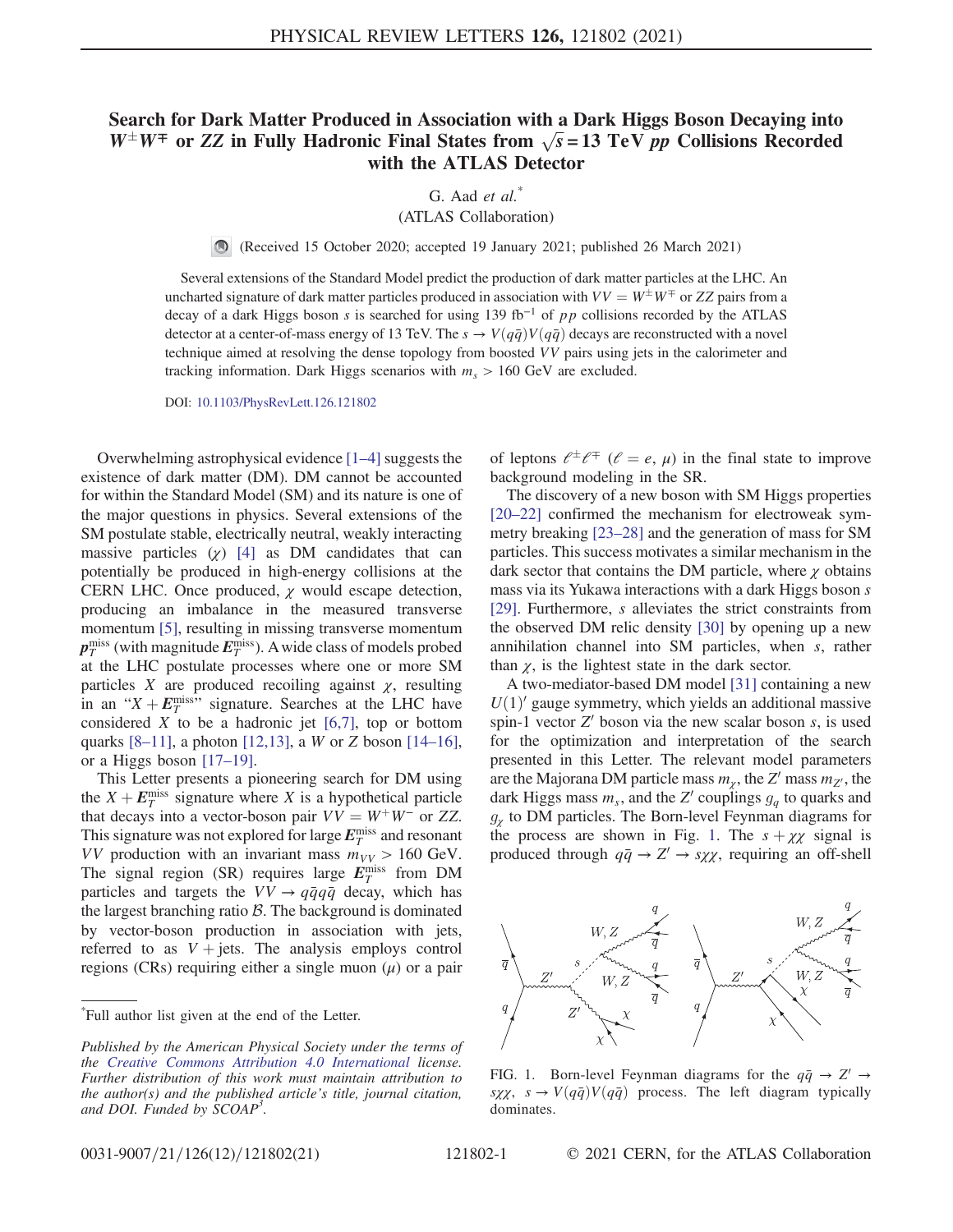intermediate state such as a Z' or  $\chi$ . The  $s \to W^{\pm}W^{\mp}$  and  $s \rightarrow ZZ$  processes become relevant for  $m_s \gtrsim 160 \text{ GeV}$  and  $m_s \gtrsim 180$  GeV, respectively [32]. The proposed framework shares similarities with previously explored spin-1 simplified DM models  $[33-37]$ , with s being the only addition and  $\chi$  being a Majorana rather than a Dirac fermion. Within this framework, searches for spin-1 mediators provide complementary sensitivity [38].

The search is performed using 139 fb<sup>-1</sup> of pp collisions at  $\sqrt{s}$  = 13 TeV recorded with the ATLAS detector [39,40] in 2015–2018. Events in the SR and the single-muon CR were collected by triggering on  $E_T^{\text{miss}}$  reconstructed from calorimeter information [41] above a threshold that varied from 90 to 110 GeV. Events in the dilepton CR were recorded using single-lepton triggers with transverse momentum  $(p_T)$  thresholds of 24 GeV and higher, depending on the data-taking period, for electrons and muons.

SM background processes and the  $s + \chi \chi$  signal were simulated using Monte Carlo (MC) event generators, except the multijet background, which is found to be negligible using a data-driven method. A detailed simulation of the ATLAS detector [42] based on GEANT4 [43] was used to simulate the detector response for all MC event samples. Contributions from additional  $pp$  interactions (pileup) were simulated with PYTHIA 8.186 [44] using the NNPDF23 LO (leading order) parton distribution function (PDF) set [45] and corrected to match data. Parton shower simulations with PYTHIA use the A14 set of tuned parameters [46] with the NNPDF23 LO PDF set.

Signal samples for the  $pp \to Z' \to s\chi\chi \to VV\chi\chi \to$  $q\bar{q}q\bar{q}\chi\chi$  process were generated at LO in QCD with up to one additional parton in the event, using MadGraph5\_aMC@NLO 2.6.2 [47] interfaced to PYTHIA 8.230, both using the NNPDF23 LO PDF set. Samples were generated in the  $(m_{Z'}, m_s)$  plane for  $m_{Z'} = 0.5, 1, 1.7, 2.5$  TeV and in steps of 25 GeV for  $160 < m_s/\text{GeV} < 360$ , with  $m_\gamma =$ 200 GeV to avoid  $s \to \chi \chi$  decays. Other parameters were chosen as  $g_{\gamma} = 1.0$ ,  $g_q = 0.25$  [36,37], and sin  $\theta = 0.01$ , where  $\theta$  is the mixing angle between SM and dark Higgs bosons [29], set to a small value [48].

The  $V +$  jets processes were simulated with SHERPA 2.2.1 [49], including mass effects for  $b$ - and  $c$ -quarks and using NNPDF3.0 PDFs [50]. The perturbative calculations for  $V +$ jets were performed at next-to-leading order (NLO) in QCD for up to two partons and at LO for up to four partons [51,52], and matched to the parton shower [53] using the  $ME + PS@NLO$  prescription [54]. The  $V +$  jets samples are normalized using calculations at next-to-next-to-leading order (NNLO) in QCD [55]. Backgrounds from top quark pair  $(t\bar{t})$  production and single top quark production were generated at NLO in QCD with POWHEG-BOX [56–59] v2 using the NNPDF3.0 NLO PDF set, interfaced to PYTHIA 8.230 for parton showering and hadronization. The  $t\bar{t}$  samples are normalized using calculations at NNLO in QCD including next-to-next-to-leading logarithmic corrections

for soft-gluon radiation [60–66]. The single-top-quark processes are normalized to cross sections at NLO in QCD from Hathor v2.1 [67,68]. Diboson (VV) samples were simulated with SHERPA 2.2.1 at NLO in QCD and normalized using calculations at NNLO in QCD using NNPDF3.0 NNLO PDFs. Backgrounds from associated VH production were generated at NLO in QCD with POWHEG-BOX interfaced to PYTHIA 8.186 using NNPDF3.0 NLO PDFs. The  $qq \rightarrow VH$  and  $qq \rightarrow VH$  processes were normalized using calculations at NNLO in QCD and at NLO in QCD combined with next-to-leading-logarithmic order corrections, respectively.

At least one  $pp$  collision vertex reconstructed from at least two inner detector (ID) tracks with  $p_T^{\text{track}} > 0.5 \text{ GeV}$  is required in the event. The vertex with the highest  $\sum (p_T^{\text{track}})^2$  in the event is designated the primary vertex (PV). The ID tracks must have at least seven hits and satisfy  $p_T > 0.5$  GeV and  $|\eta| < 2.5$  requirements [69,70]. Their transverse and longitudinal impact parameters relative to the PV must satisfy  $|d_0| < 2$  mm and  $|z_0 \sin(\theta)| < 3$  mm, respectively.

Muons are reconstructed by matching a track or track segment found in the muon spectrometer to an ID track. Muons must satisfy "medium" or "loose" requirements [71] such that medium (loose) muons must have  $|\eta|$  < 2.5(2.7). Electrons are reconstructed by matching a cluster of energy in the calorimeter to an ID track. Electron candidates are identified using a likelihood-based method [72] and must satisfy the loose requirement and have  $|\eta|$  < 2.47. Electrons and muons must be isolated according to the track proximity criteria in Ref. [73]. Hadronic  $\tau$ -lepton decays are identified by an algorithm based on a boosted decision tree [74].

Jets are formed from three-dimensional clusters of calorimeter cells with the anti- $k_t$  algorithm [75,76]. Small-R jets use a radius parameter  $R = 0.4$  and are referred to as "central" if they satisfy  $|\eta| < 2.5$  and  $p_T >$ 20 GeV and "forward" if they fulfill  $2.5 < |\eta| < 4.5$  and  $p_T > 30$  GeV. Corrections for pileup [77] and the energy scale and resolution [78] are applied to small- $R$  jets. In addition, central small-R jets with  $20 < p_T/\text{GeV} < 60$  and  $|\eta|$  < 2.4 are identified as originating from the PV using associated tracks [79]. Small-R jets closer than  $\Delta R = 0.2$  to an *e*,  $\mu$ , or hadronic *τ*-decay candidate are rejected.

To better reconstruct the challenging multiprong  $s \rightarrow$  $V(q\bar{q})V(q\bar{q})$  decay, the novel track-assisted reclustering (TAR) algorithm [80] is used. This technique improves the resolution of jet substructure observables by considering both tracking and calorimeter information, combined with the flexibility of jet reclustering. The TAR jets are formed from small-R jets reclustered into larger jets with  $R = 0.8$ using trimming parameters optimized for ATLAS [81]. The mass and other substructure observables of TAR jets are reconstructed using ID tracks. For this, ID tracks are first matched to the small-R jets that constitute the  $R = 0.8$  jets.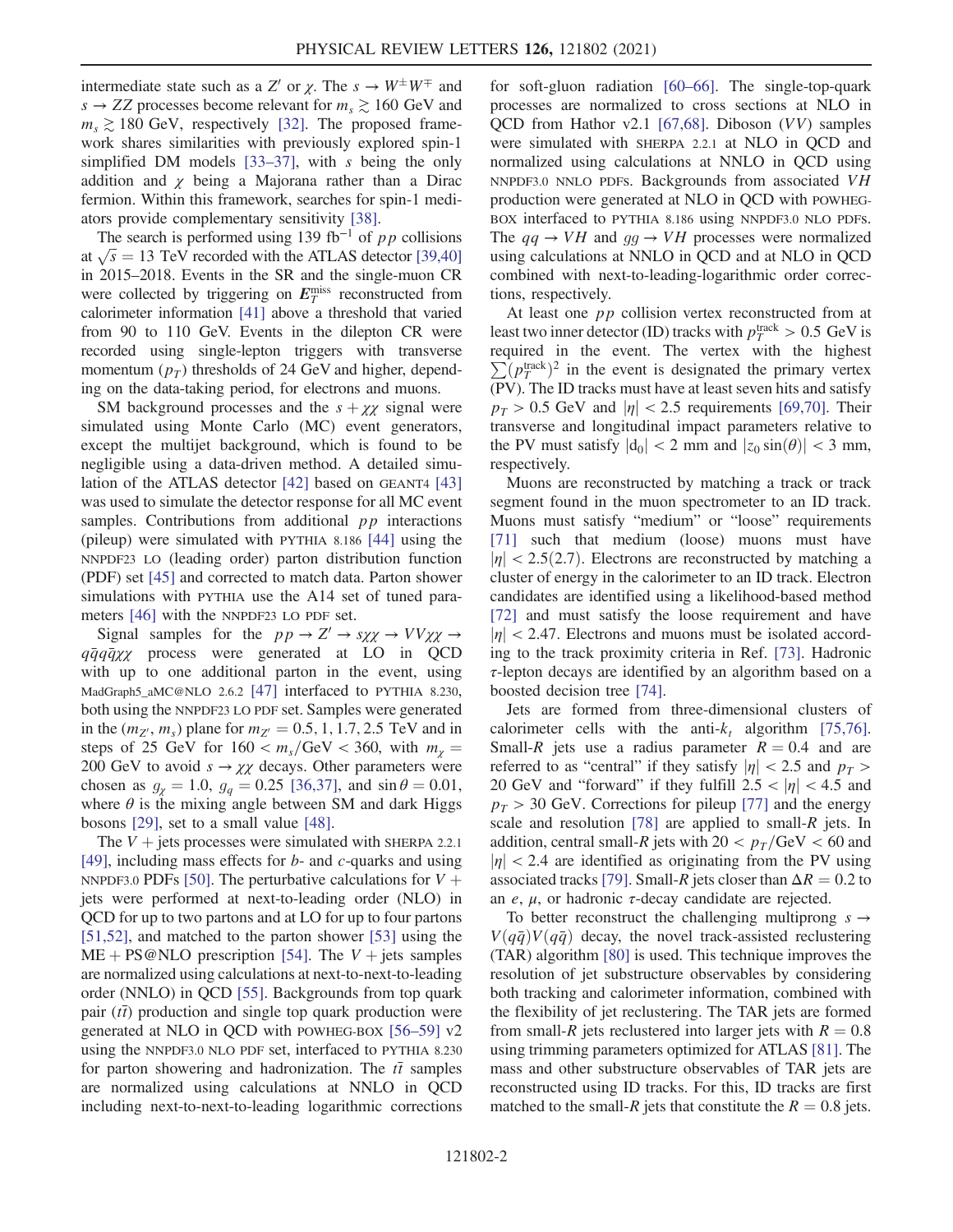Subsequently, the  $p<sub>T</sub>$  of tracks matched to a given small-R jet are rescaled such that their sum equals the  $p<sub>T</sub>$  of that jet, in order to compensate for the neutral jet components missed by the tracker [80]. The TAR algorithm is estimated to improve the sensitivity of the search by a factor of up to 2.5 in expected median discovery significance compared to the conventional large- $R$  jet approach [82], neglecting systematic uncertainties.

In order to suppress contributions from background processes that involve top quarks, which decay almost exclusively to b-quarks, a multivariate algorithm is used to identify jets containing b-hadrons (b-tagging) with an efficiency of 77% [83]. The algorithm is applied to variable-radius track jets with  $p_T > 10$  GeV and  $|\eta| < 2.5$ formed from ID tracks using the anti- $k_t$  algorithm [84] and a  $p_T$ -dependent radius parameter.

The  $p_T^{\text{miss}}$  vector is computed as the negative vector sum of the transverse momenta of the  $e$ ,  $\mu$ , and small-R jet candidates in the event. The transverse momenta not associated with any  $e$ ,  $\mu$ , or jet candidates are accounted for using ID tracks [85]. In addition, an  $E_T^{\text{miss}}$  significance S is computed from the expected resolutions for all the objects used in the  $E_T^{\text{miss}}$  calculation [86] and is used to reject multijet background processes.

The signal is characterized by high  $E_T^{\text{miss}}$  from DM particles, and substantial hadronic activity from  $s \rightarrow$  $V(q\bar{q})V(q\bar{q})$  decays that results in an invariant mass consistent with  $m_s$ . Thus, the SR requires  $E_T^{\text{miss}} > 200 \text{ GeV}$ , no isolated e or  $\mu$ , no  $\tau$  lepton decays, and two or more small-R jets. Events in the SR are rejected if a loose electron or muon with  $p_T > 7$  GeV is present. In addition, events in the SR and CRs are not considered if they contain hadronic  $\tau$ -decay candidates with  $p_T > 20$  GeV within  $|\eta| < 2.5$ . The smallest azimuthal angle between the  $E_T^{\text{miss}}$  and any of the three highest- $p_T$  (leading) small-R jets is required to be at least  $\pi/9$  in order to reduce the multijet background arising from mismeasured jet momenta. This background is further suppressed by requiring  $S > 15$ .

The  $t\bar{t}$  and diboson processes contribute 1%–7% and 2%–8% of the background in the SR, respectively, while the dominant SM  $Z(\nu\nu)$  + jets and  $W(\ell\nu)$  + jets processes contribute 59%–73% and 15%–32%, respectively, depending on the topology. The modeling of  $V +$  jets is improved using two CRs: the single-muon CR  $(1\mu$ -CR) enriched in  $W +$  jets and the two-lepton CR (2 $\ell$ -CR) enriched in  $Z + \text{jets}$ . The 1µ-CR follows the same selection as the SR, except that events must contain exactly one medium muon with  $p_T > 27$  GeV and no loose electrons with  $p_T > 7$  GeV. Events in the 2 $\ell$ -CR are selected using the same requirements as the SR, except that events must contain exactly two loose electrons or two oppositely charged medium muons and satisfy  $S < 15$ . The leading lepton must fulfill  $p_T > 27(25)$  GeV for electrons (muons), while for the subleading one  $p_T > 7$  GeV is required. The dilepton system is required to be consistent

with an energetic Z boson, i.e.,  $p_T^{\ell\ell} > 200 \text{ GeV}$  and  $83 < m_{ee}/GeV < 99$ .

In order to optimize the sensitivity over a broad VV-pair momentum range, two selection categories, merged and intermediate, are defined. For large s momenta, the dark Higgs boson's decay products become collimated and are reconstructed inside a single TAR jet. These topologies are targeted in the merged category, defined as containing at least one TAR jet with  $p_T^{\text{TAR}} > 300 \text{ GeV}$ , and mass  $m^{\text{TAR}}$ between 100 and 400 GeV. TAR jet substructure variables are employed to discriminate between the four-prong topology of  $s \to V(q\bar{q})V(q\bar{q})$  decays and backgrounds with lower multiplicities. This is done using combinations of *N*-subjettiness [87] variables  $\tau_N$  by requiring 0 <  $\tau_4/\tau_2$  < 0.3 and 0 <  $\tau_4/\tau_3$  < 0.6, which were also experimentally studied in Ref. [88]. The s-candidate mass is identified with  $m<sup>TAR</sup>$ . The merged category dominates the sensitivity, and the product of acceptance and selection efficiency for  $\sigma(pp \to s\chi\chi) \times \mathcal{B}(s \to VV)$  lies around 1%.

Moderate s-candidate momenta result in less-collimated decay products, which may not be captured by the nominal TAR jet. In such cases, events failing the merged-category requirements are considered in the intermediate category, where the s candidate is reconstructed from a TAR jet with  $m<sup>TAR</sup> > 60$  GeV that is supplemented by up to two additional small-R jets within  $\Delta R = 2.5$  of the TAR jet. If the mass of the TAR jet is compatible with  $m_W$ , i.e.,  $60 < m<sup>TAR</sup>/GeV < 100$ , the TAR jet is supplemented with the two small- $R$  jets whose combined invariant mass is closest to  $m_W$ . If  $m^{TAR} > 100$  GeV, it is assumed that only one prong of the s decay was not reconstructed within the TAR jet, and thus it is supplemented with exactly one small- $R$  jet. The  $s$ -candidate mass is required to lie between 100 and 400 GeV. The product of acceptance and selection efficiency for  $\sigma(pp \to s\chi\chi) \times \mathcal{B}(s \to VV)$  ranges between 10% and 20%.

To account for changes in the background composition and benefit from increased signal sensitivity with higher  $E_T^{\text{miss}}$ , events in the merged category are further classified into ranges in  $E_T^{\text{miss}}$ /GeV: [300, 500] and [500,  $\infty$ ). The range  $[200, \infty)$  is used in the intermediate category. The same ranges are defined consistently in the  $1\mu$ -CR and the 2 $\ell$ -CR. To ensure kinematic similarity to the  $p_T^{\text{miss}}$ arising from the V + jets in the SR,  $p_T^{\text{miss},\text{no}\mu} = p_T^{\text{miss}} + p_T^{\mu}$ , which corresponds to the  $p_T$  carried by the W boson, is used in the 1 $\mu$ -CR. Similarly,  $p_T^{\ell\ell}$  $\frac{\ell \ell}{T}$  in the 2 $\ell$ -CR corresponds to  $p_T^{\text{miss}}$  in the SR.

The DM signal is extracted via a simultaneous maximum-likelihood fit [89,90] of signal and background simulations to the binned s-candidate mass distributions in the SR and to total yields in the CR categories. The normalizations of  $W +$  jets and  $Z +$  jets processes are free parameters in the fit and are constrained by the total event yields, summed over  $E_T^{\text{miss}}$ -bin and category, in the  $1\mu$ -CR and  $2e$ -CR. Experimental uncertainties related to the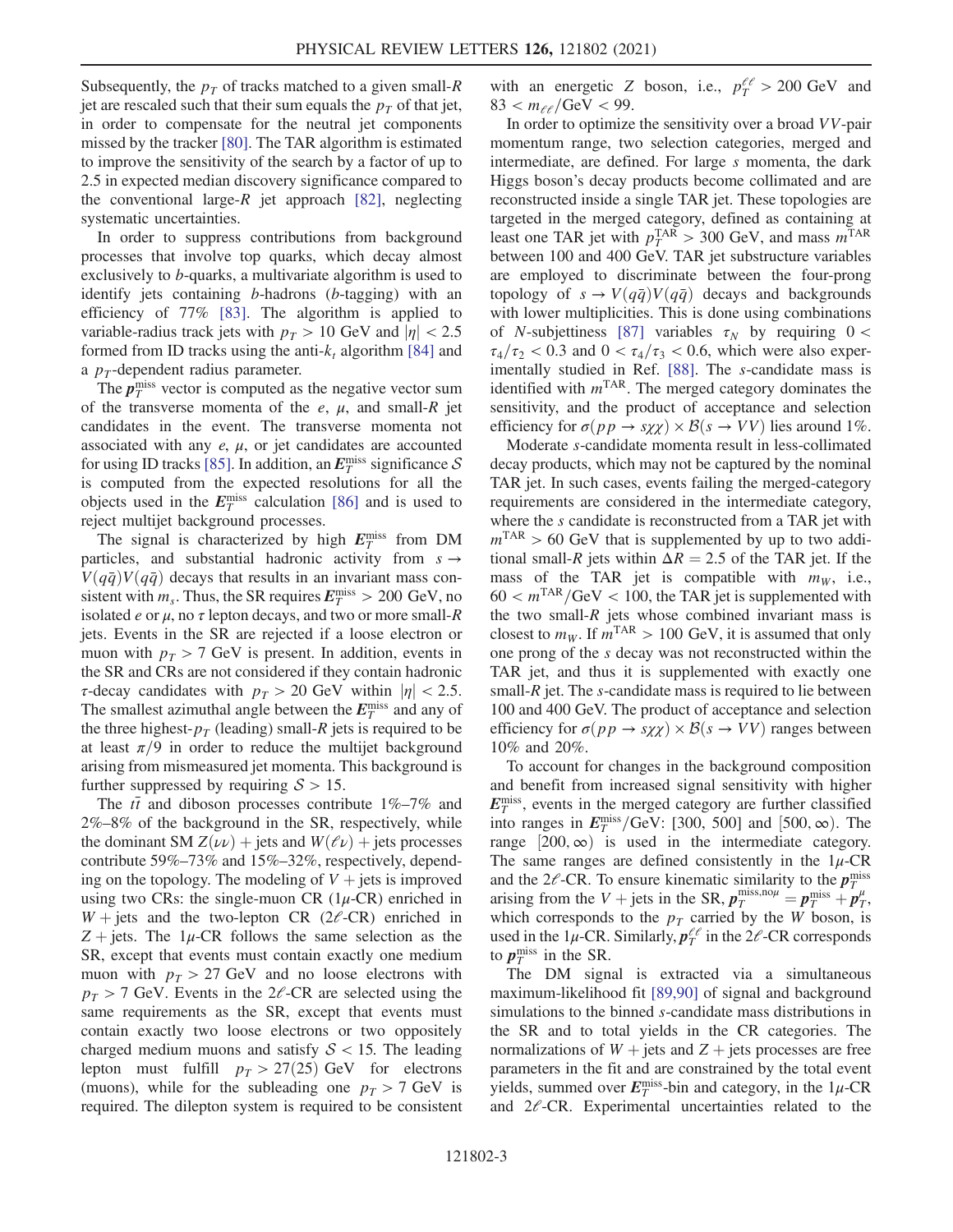TABLE I. Dominant sources of uncertainty for three dark Higgs scenarios after the fit to Asimov data generated from the expected values of the maximum-likelihood estimators including predicted signals with  $m_{Z'} = 1$  TeV and  $m_s$  of (a) 160, (b) 235, and (c) 310 GeV. The uncertainty in the fitted signal yield relative to the theory prediction is presented. Total is the quadrature sum of statistical and total systematic uncertainties, which consider correlations.

| Source of uncertainty   | Uncertainty $[\%]$ |     |     |
|-------------------------|--------------------|-----|-----|
|                         | (a)                | (b) | (c) |
| Signal modeling         | 11                 | 10  | 10  |
| $W +$ jets modeling     | 9                  | 21  | 14  |
| $Z +$ jets modeling     | 7                  | 12  | 13  |
| MC statistics           | 11                 | 14  | 23  |
| Jet energy scale        | 8                  | 17  | 24  |
| Jet energy resolution   | 11                 | 18  | 15  |
| Lepton reconstruction   | 8                  | 9   | 5   |
| Track reconstruction    | 6                  | 7   | 5   |
| Systematic uncertainty  | 30                 | 42  | 55  |
| Statistical uncertainty | 16                 | 25  | 50  |
| Total uncertainty       | 34                 | 49  | 74  |

calibration of the scale and resolution of the jet energy [78] as well as to tracking efficiencies [70] affect the reconstruction of  $m<sub>s</sub>$  using TAR jets. Other leading experimental systematic uncertainties arise from the finite number of MC events and the calibration of the lepton identification efficiencies [71,72]. Dominant theoretical systematic uncertainties originate from the modeling of the signal and the  $W + jets$  and  $Z + jets$  background processes. These encompass uncertainties from the choice of PDFs and factorization and normalization scales. In addition, to estimate the uncertainty from the choice of matrix element and parton shower generator for  $W + \text{jets}$ and  $Z + \text{jets}$ , alternative MC samples generated with MadGraph5\_aMC@NLO 2.6.2 at LO in QCD with up to four parton emissions using the NNPDF23 LO PDF set and interfaced to PYTHIA 8.230 using a merging scale of  $Q_{\text{cut}} =$ 30 GeV are considered. All other systematic uncertainties are estimated similarly to Ref. [17], except for the  $t\bar{t}$ normalization, for which theoretical uncertainties [65] are considered. The systematic uncertainties, parametrized as nuisance parameters with Gaussian or log-normal prior probabilities, are profiled and used to constrain the template shapes and the normalizations varied in the fit [91]. Dominant uncertainties after the fit to Asimov data for three representative dark Higgs scenarios are quantified in Table I.

A first fit to the SM backgrounds is performed using only data from the CRs. The observed and fitted yields in the CR categories obtained after this fit are shown in Fig. 2. Also shown are the background yields predicted in the SR when using the observed parameter values from the CR-only fit. The fit reduces the MC-predicted  $V +$  jets contribution in



FIG. 2. Data overlaid on SM background postfit yields stacked in each SR and CR category and  $E_T^{\text{miss}}$  bin with the maximumlikelihood estimators set to the conditional values of the CR-only fit, and propagated to SR and CRs. The ratio of the data to SM expectations after the CR-only fit is shown in the lower panel, along with the red line representing the ratio of the prefit to the postfit background prediction. Prefit uncertainties cover differences between the data and prefit background prediction.

the merged category. The overall yields in the CRs and the SR are found to be well described by SM simulations. The normalization and the  $p_T^V$  dependence of both  $W + \text{jets}$  and  $Z + jets$  are consistent within uncertainties with SM predictions in the SR and CRs. Figure 3 shows the mass distributions  $m_{VV}$  of the s candidate in two representative SR categories and the two corresponding categories in the  $1\mu$ -CR, obtained after a simultaneous fit to the SR and the CRs under the hypothesis that only SM predictions are present. The data distributions agree well with MC simulations in the CRs, indicating that  $V +$  jets background processes reconstructed with the novel TAR algorithm are well modeled. The observed results in the SR indicate that the data are in general well described by SM predictions. A mild excess around  $m_{VV} = 160 \text{ GeV}$  is observed, yielding a  $2.3\sigma$  local significance and  $1.3\sigma$  global significance when considering nine independent  $m<sub>s</sub>$  hypotheses. The excess in the intermediate region is narrower than the experimental resolution for  $m<sub>s</sub>$ .

Upper limits are set on the product of the  $pp \rightarrow s\chi\chi$ production cross section and  $\mathcal{B}(s \to VV)$ , using a modified frequentist approach  $CL<sub>s</sub>$ ) [92] with a test statistic based on the profile likelihood in the asymptotic approximation [93]. Exclusion contours in the  $(m_{Z'}, m_s)$  plane for the dark Higgs model are presented in Fig. 4 and exclude  $m_{Z'}$  up to 1.8 TeV for  $m_s = 210$  GeV at 95% confidence level (C.L.). The observed exclusion range in  $m_{Z'}$  becomes narrower than expected at low  $m<sub>s</sub>$  owing to the small excess in data near  $m_{VV} = 160$  GeV discussed above. The merged SR provides the maximal sensitivity attained at low  $m<sub>s</sub>$  and high  $m_{Z'}$ , while the intermediate SR provides complementary sensitivity.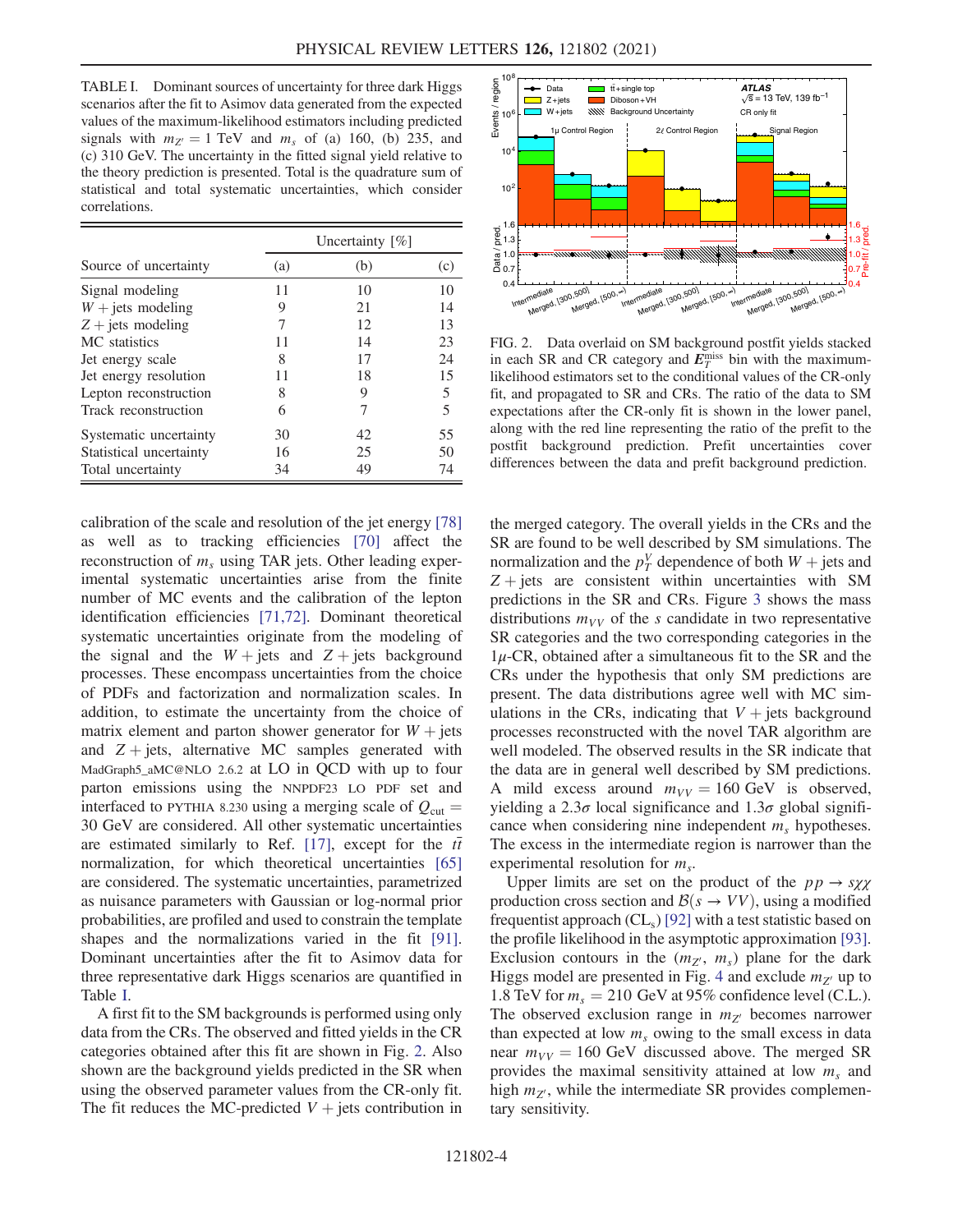

FIG. 3. Distributions of the invariant mass of the dark Higgs boson candidates in the  $1\mu$ -CR and  $2\ell$ -CR (upper row) and in the SR (lower row) in two representative categories, after the fit to data. The upper panels compare the data with the SM expectation before and after the background-only fit. The lower panels display the ratio of data to SM expectations after the fit, with its systematic uncertainty. Also shown is the ratio of SM expectations before and after the fit. The expected signal, with a cross section of 214 fb, from a representative dark Higgs model with  $g_q = 0.25$ ,  $g_y = 1.0$ , and  $\sin \theta = 0.01$ , is scaled for presentation purposes. No  $m_{VV}$  shape information in the CRs is considered in the fit. Prefit uncertainties cover differences between the data and prefit background prediction.



FIG. 4. Observed (expected) exclusion regions at 95% C.L. for the dark Higgs model in the  $(m_{Z'}, m_s)$  plane, encircled by the solid (dashed) line. The expected  $\pm 1\sigma (\pm 2\sigma)$  uncertainty is shown as the filled green (yellow) band. The observed relic density [30] is obtained for  $m_{Z'} = 850$  GeV (dotted line).

In conclusion, this Letter presents a novel search for DM in previously uncovered final states with large  $E_T^{\text{miss}}$  and hadronic decays of resonant  $VV = W^{\pm}W^{\mp}$  or ZZ pairs, with  $m_{VV} > 160$  GeV, using the ATLAS detector at the LHC. No significant excess over the predicted background is found in 139 fb<sup>-1</sup> of 13 TeV  $pp$  collision data. This search excludes previously uncharted parameter space of the dark Higgs model for  $m_s > 160$  GeV and provides sensitivity complementary to other DM searches using  $X +$  $E_T^{\text{miss}}$  signatures.

We thank CERN for the very successful operation of the LHC, as well as the support staff from our institutions without whom ATLAS could not be operated efficiently. We acknowledge the support of ANPCyT, Argentina; YerPhI, Armenia; ARC, Australia; BMWFW and FWF, Austria; ANAS, Azerbaijan; SSTC, Belarus; CNPq and FAPESP, Brazil; NSERC, NRC and CFI, Canada; CERN; ANID, Chile; CAS, MOST and NSFC, China; COLCIENCIAS, Colombia; MSMT CR, MPO CR and VSC CR, Czech Republic; DNRF and DNSRC, Denmark; IN2P3-CNRS and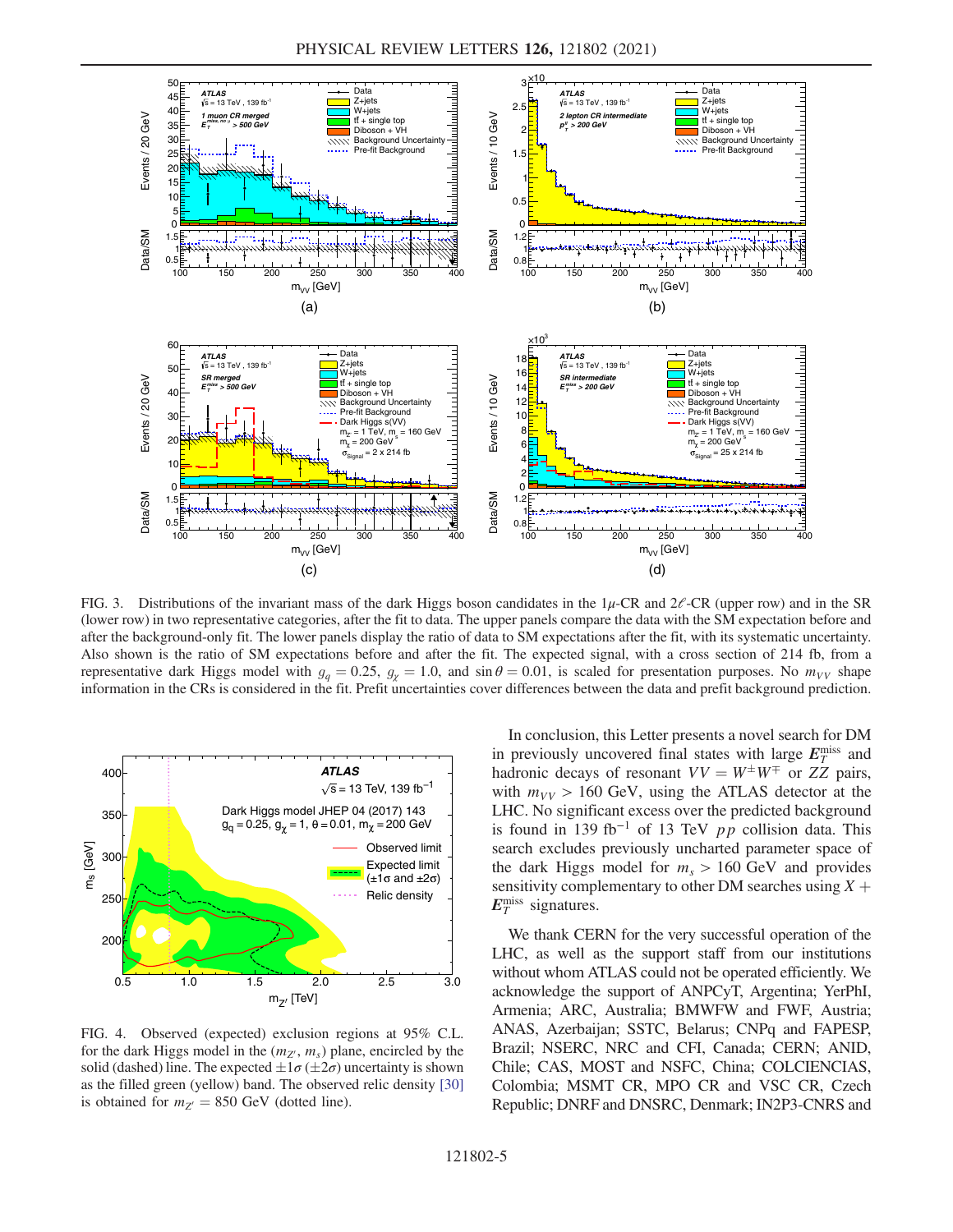CEA-DRF/IRFU, France; SRNSFG, Georgia; BMBF, HGF, and MPG, Germany; GSRT, Greece; RGC and Hong Kong SAR, China; ISF and Benoziyo Center, Israel; INFN, Italy; MEXT and JSPS, Japan; CNRST, Morocco; NWO, Netherlands; RCN, Norway; MNiSW and NCN, Poland; FCT, Portugal; MNE/IFA, Romania; MES of Russia and NRC KI, Russia Federation; JINR; MESTD, Serbia; MSSR, Slovakia; ARRS and MIZŠ, Slovenia; DST/NRF, South Africa; MICINN, Spain; SRC and Wallenberg Foundation, Sweden; SERI, SNSF, and Cantons of Bern and Geneva, Switzerland; MOST, Taiwan; TAEK, Turkey; STFC, United Kingdom; DOE and NSF, United States of America. In addition, individual groups and members received support from BCKDF, CANARIE, Compute Canada and CRC, Canada; ERC, ERDF, Horizon 2020, Marie Skłodowska-Curie Actions and COST, European Union; Investissements d'Avenir Labex, Investissements d'Avenir Idex, and ANR, France; DFG and AvH Foundation, Germany; Herakleitos, Thales, and Aristeia programmes cofinanced by EU-ESF and the Greek NSRF, Greece; BSF-NSF and GIF, Israel; La Caixa Banking Foundation, CERCA Programme Generalitat de Catalunya and PROMETEO and GenT Programmes Generalitat Valenciana, Spain; Göran Gustafssons Stiftelse, Sweden; The Royal Society and Leverhulme Trust, United Kingdom. The crucial computing support from all WLCG partners is acknowledged gratefully, in particular from CERN, the ATLAS Tier-1 facilities at TRIUMF (Canada), NDGF (Denmark, Norway, Sweden), CC-IN2P3 (France), KIT/GridKA (Germany), INFN-CNAF (Italy), NL-T1 (Netherlands), PIC (Spain), ASGC (Taiwan), RAL (UK) and BNL (USA), the tier-2 facilities worldwide, and large non-WLCG resource providers. Major contributors of computing resources are listed in Ref. [94].

- [1] J. Silk et al., Particle Dark Matter: Observations, Models and Searches, edited by G. Bertone (Cambridge University Press, Cambridge, United Kingdom, 2010), ISBN 978-1- 107-65392-4.
- [2] J. L. Feng, Dark matter candidates from particle physics and methods of detection, Annu. Rev. Astron. Astrophys. 48, 495 (2010).
- [3] T. A. Porter, R. P. Johnson, and P. W. Graham, Dark matter searches with astroparticle data, Annu. Rev. Astron. Astrophys. 49, 155 (2011).
- [4] G. Bertone, N. Bozorgnia, J. S. Kim, S. Liem, C. McCabe, S. Otten, and R. R. de Austri, Identifying WIMP dark matter from particle and astroparticle data, J. Cosmol. Astropart. Phys. 03 (2018) 026.
- [5] ATLAS uses a right-handed coordinate system with its origin at the nominal interaction point (IP)in the center of the detector and the  $z$ -axis along the beam pipe. The  $x$  axis points from the IP to the center of the LHC ring, and the y axis points upward. Cylindrical coordinates  $(r, \phi)$  are used in the transverse plane,  $\phi$  being the azimuthal angle around the z axis. The pseudorapidity is defined in terms of the

polar angle  $\theta$  as  $\eta = -\ln \tan(\theta/2)$ . Angular distance is measured in units of  $\Delta R \equiv \sqrt{(\Delta \eta)^2 + (\Delta \phi)^2}$ .

- [6] ATLAS Collaboration, Search for dark matter and other new phenomena in events with an energetic jet and large missing transverse momentum using the ATLAS detector, J. High Energy Phys. 01 (2018) 126.
- [7] CMS Collaboration, Search for new physics in final states with an energetic jet or a hadronically decaying W or Z boson and transverse momentum imbalance at  $\sqrt{s}$  = 13 TeV, Phys. Rev. D 97, 092005 (2018).
- [8] ATLAS Collaboration, Search for dark matter produced in association with bottom or top quarks in  $\sqrt{s} = 13$  TeV pp collisions with the ATLAS detector, Eur. Phys. J. C 78, 18 (2018).
- [9] ATLAS Collaboration, Search for large missing transverse momentum in association with one top-quark in proton– proton collisions at  $\sqrt{s} = 13$  TeV with the ATLAS detector, J. High Energy Phys. 05 (2019) 041.
- [10] CMS Collaboration, Search for Dark Matter Particles Produced in Association with a Top Quark Pair at  $\sqrt{s}$  = 13 TeV, Phys. Rev. Lett. 122, 011803 (2019).
- [11] CMS Collaboration, Search for dark matter produced in association with a single top quark or a top quark pair in proton–proton collisions at  $\sqrt{s} = 13$  TeV, J. High Energy Phys. 03 (2019) 141.
- [12] ATLAS Collaboration, Search for dark matter at  $\sqrt{s}$  = 13 TeV in final states containing an energetic photon and large missing transverse momentum with the ATLAS detector, Eur. Phys. J. C 77, 393 (2017).
- [13] CMS Collaboration, Search for new physics in final states with a single photon and missing transverse momentum in proton–proton collisions at  $\sqrt{s}$  = 13 TeV, J. High Energy Phys. 02 (2019) 074.
- [14] ATLAS Collaboration, Search for dark matter in events with a hadronically decaying vector boson and missing transverse momentum in *pp* collisions at  $\sqrt{s} = 13$  TeV with the ATLAS detector, J. High Energy Phys. 10 (2018) 180.
- [15] ATLAS Collaboration, Search for an invisibly decaying Higgs boson or dark matter candidates produced in association with a Z boson in pp collisions at  $\sqrt{s} = 13$  TeV with the ATLAS detector, Phys. Lett. B 776, 318 (2018).
- [16] CMS Collaboration, Search for dark matter produced with an energetic jet or a hadronically decaying W or Z boson at  $\sqrt{s} = 13$  TeV, J. High Energy Phys. 07 (2017) 014.
- [17] ATLAS Collaboration, Search for Dark Matter Produced in Association with a Higgs Boson Decaying to bb Using 36 fb<sup>-1</sup> of *pp* Collisions at  $\sqrt{s}$  = 13 TeV with the ATLAS Detector, Phys. Rev. Lett. 119, 181804 (2017).
- [18] CMS Collaboration, Search for dark matter produced in association with a Higgs boson decaying to  $\gamma \gamma$  or  $\tau^+ \tau^-$  at  $\sqrt{s} = 13$  TeV, J. High Energy Phys. 09 (2018) 046.
- [19] CMS Collaboration, Search for dark matter produced in association with a Higgs boson decaying to a pair of bottom quarks in proton–proton collisions at  $\sqrt{s} = 13$  TeV, Eur. Phys. J. C 79, 280 (2019).
- [20] ATLAS Collaboration, Observation of a new particle in the search for the Standard Model Higgs boson with the ATLAS detector at the LHC, Phys. Lett. B 716, 1 (2012).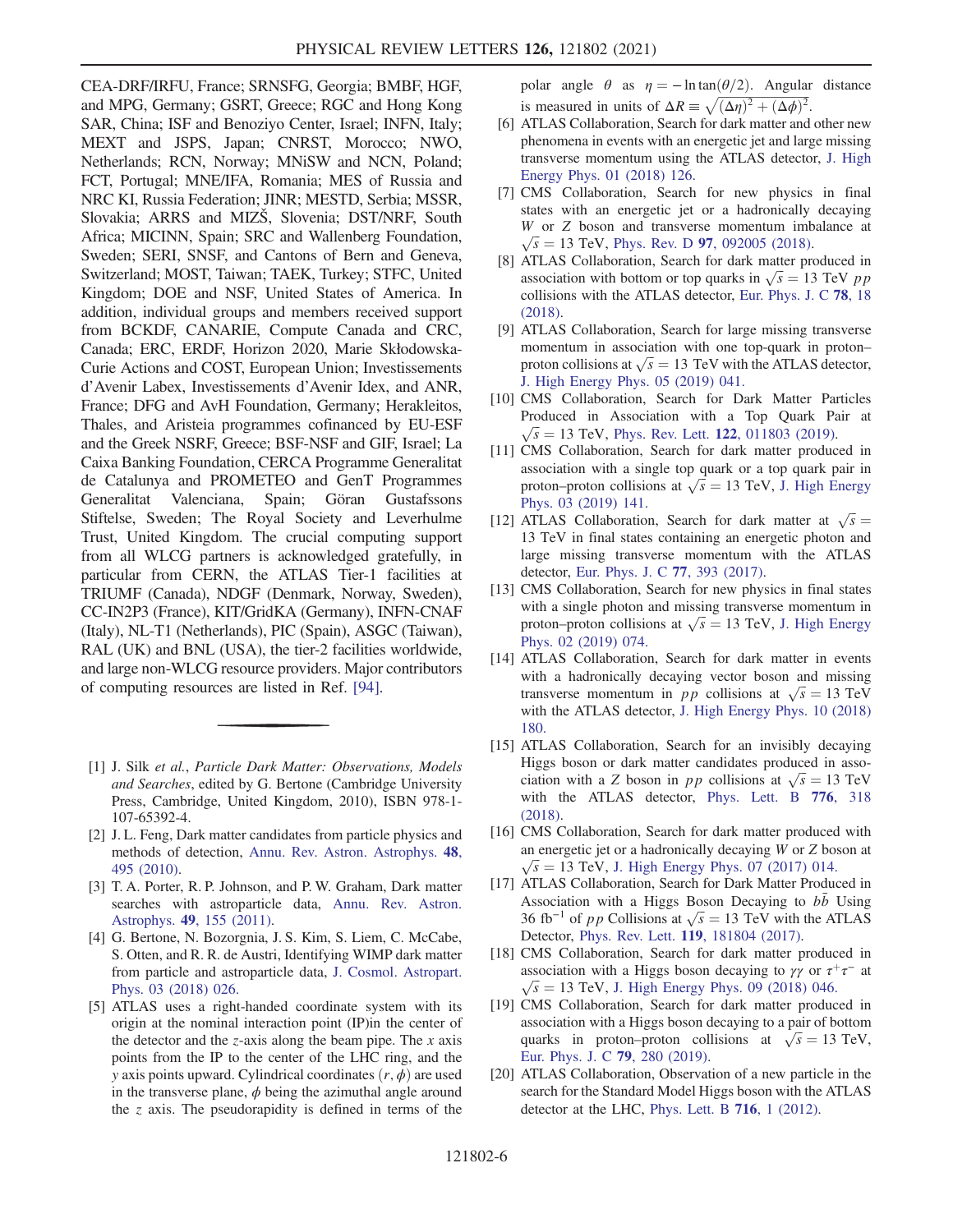- [21] CMS Collaboration, Observation of a new boson at a mass of 125 GeV with the CMS experiment at the LHC, Phys. Lett. B 716, 30 (2012).
- [22] CMS Collaboration, Observation of a new boson with mass near 125 GeV in *pp* collisions at  $\sqrt{s} = 7$  and 8 TeV, J. High Energy Phys. 06 (2013) 081.
- [23] F. Englert and R. Brout, Broken Symmetry and the Mass of Gauge Vector Mesons, Phys. Rev. Lett. 13, 321 (1964).
- [24] P. W. Higgs, Broken symmetries, massless particles and gauge fields, Phys. Lett. 12, 132 (1964).
- [25] P. W. Higgs, Broken Symmetries and the Masses of Gauge Bosons, Phys. Rev. Lett. 13, 508 (1964).
- [26] G. Guralnik, C. Hagen, and T. Kibble, Global Conservation Laws and Massless Particles, Phys. Rev. Lett. 13, 585 (1964).
- [27] P.W. Higgs, Spontaneous symmetry breakdown without massless bosons, Phys. Rev. 145, 1156 (1966).
- [28] T. Kibble, Symmetry breaking in non-Abelian gauge theories, Phys. Rev. 155, 1554 (1967).
- [29] M. Duerr, A. Grohsjean, F. Kahlhoefer, B. Penning, K. Schmidt-Hoberg, and C. Schwanenberger, Hunting the dark Higgs, J. High Energy Phys. 04 (2017) 143.
- [30] N. Aghanim et al., Planck 2018 results. VI. Cosmological parameters, Astron. Astrophys. 641, A6 (2020).
- [31] M. Duerr, F. Kahlhoefer, K. Schmidt-Hoberg, T. Schwetz, and S. Vogl, How to save the WIMP: Global analysis of a dark matter model with two s-channel mediators, J. High Energy Phys. 09 (2016) 042.
- [32] J. R. Andersen et al., Handbook of LHC Higgs Cross Sections: 3. Higgs Properties, edited by S. Heinemeyer, C. Mariotti, G. Passarino, and R. Tanaka (CERN, 2013), https://doi.org/10.5170/CERN-2013-004.
- [33] O. Buchmueller, M.J. Dolan, and C. McCabe, Beyond effective field theory for dark matter searches at the LHC, J. High Energy Phys. 01 (2014) 025.
- [34] P. Harris, V. V. Khoze, M. Spannowsky, and C. Williams, Constraining dark sectors at colliders: Beyond the effective theory approach, Phys. Rev. D 91, 055009 (2015).
- [35] M. R. Buckley, D. Feld, and D. Goncalves, Scalar simplified models for dark matter, Phys. Rev. D 91, 015017 (2015).
- [36] D. Abercrombie et al., Dark Matter benchmark models for early LHC Run-2 Searches: Report of the ATLAS/CMS Dark Matter Forum, Phys. Dark Universe 27, 100371 (2020).
- [37] J. Abdallah et al., Simplified models for dark matter searches at the LHC, Phys. Dark Universe 9–10, 8 (2015).
- [38] ATLAS Collaboration, Constraints on mediator-based dark matter and scalar dark energy models using  $\sqrt{s} = 13$  TeV pp collision data collected by the ATLAS detector, J. High Energy Phys. 05 (2019) 142.
- [39] ATLAS Collaboration, The ATLAS Experiment at the CERN Large Hadron Collider, J. Instrum. 3, S08003 (2008).
- [40] ATLAS Collaboration, ATLAS Insertable B-Layer Technical Design Report, Report No. ATLAS-TDR-19; Report No. CERN-LHCC-2010-013, 2010, https://cds.cern.ch/ record/1291633.
- [41] ATLAS Collaboration, Performance of the ATLAS trigger system in 2015, Eur. Phys. J. C 77, 317 (2017).
- [42] ATLAS Collaboration, The ATLAS Simulation Infrastructure, Eur. Phys. J. C 70, 823 (2010).
- [43] S. Agostinelli et al., GEANT4-a simulation toolkit, Nucl. Instrum. Methods Phys. Res., Sect. A 506, 250 (2003).
- [44] T. Sjöstrand, S. Ask, J. R. Christiansen, R. Corke, N. Desai, P. Ilten, S. Mrenna, S. Prestel, C. O. Rasmussen, and P. Z. Skands, An introduction to PYTHIA 8.2, Comput. Phys. Commun. 191, 159 (2015).
- [45] R. D. Ball, V. Bertone, S. Carrazza, C. S. Deans, L. Del Debbio et al., Parton distributions with LHC data, Nucl. Phys. B867, 244 (2013).
- [46] ATLAS Collaboration, ATLAS PYTHIA 8 tunes to 7 TeV data, Report No. ATL-PHYS-PUB-2014-021, 2014, https:// cds.cern.ch/record/1966419.
- [47] J. Alwall, R. Frederix, S. Frixione, V. Hirschi, F. Maltoni, O. Mattelaer, H.-S. Shao, T. Stelzer, P. Torrielli, and M. Zaro, The automated computation of tree-level and next-to-leading order differential cross sections, and their matching to parton shower simulations, J. High Energy Phys. 07 (2014) 079.
- [48] note F. Kahlhöfer (private communication).
- [49] T. Gleisberg, S. Höche, F. Krauss, M. Schönherr, S. Schumann, F. Siegert, and J. Winter, Event generation with SHERPA 1.1, J. High Energy Phys. 02 (2009) 007.
- [50] R. D. Ball et al. (NNPDF Collaboration), Parton distributions for the LHC run II, J. High Energy Phys. 04 (2015) 040.
- [51] F. Cascioli, P. Maierhofer, and S. Pozzorini, Scattering Amplitudes with Open Loops, Phys. Rev. Lett. 108, 111601 (2012).
- [52] A. Denner, S. Dittmaier, and L. Hofer, Collier: A fortranbased complex one-loop lIbrary in extended regularizations, Comput. Phys. Commun. 212, 220 (2017).
- [53] S. Schumann and F. Krauss, A parton shower algorithm based on Catani-Seymour dipole factorisation, J. High Energy Phys. 03 (2008) 038.
- [54] S. Höche, F. Krauss, M. Schönherr, and F. Siegert, QCD matrix elements  $+$  parton showers: The NLO case, J. High Energy Phys. 04 (2013) 027.
- [55] C. Anastasiou, L. J. Dixon, K. Melnikov, and F. Petriello, High precision QCD at hadron colliders: Electroweak gauge boson rapidity distributions at NNLO, Phys. Rev. D 69, 094008 (2004).
- [56] S. Frixione, G. Ridolfi, and P. Nason, A positive-weight next-to-leading-order Monte Carlo for heavy flavour hadroproduction, J. High Energy Phys. 09 (2007) 126.
- [57] P. Nason, A new method for combining NLO QCD with shower Monte Carlo algorithms, J. High Energy Phys. 11 (2004) 040.
- [58] S. Frixione, P. Nason, and C. Oleari, Matching NLO QCD computations with Parton Shower simulations: The POW-HEG method, J. High Energy Phys. 11 (2007) 070.
- [59] S. Alioli, P. Nason, C. Oleari, and E. Re, A general framework for implementing NLO calculations in shower Monte Carlo programs: The POWHEG BOX, J. High Energy Phys. 06 (2010) 043.
- [60] M. Beneke, P. Falgari, S. Klein, and C. Schwinn, Hadronic top-quark pair production with NNLL threshold resummation, Nucl. Phys. B855, 695 (2012).
- [61] M. Cacciari, M. Czakon, M. Mangano, A. Mitov, and P. Nason, Top-pair production at hadron colliders with next-to-next-to-leading logarithmic soft-gluon resummation, Phys. Lett. B 710, 612 (2012).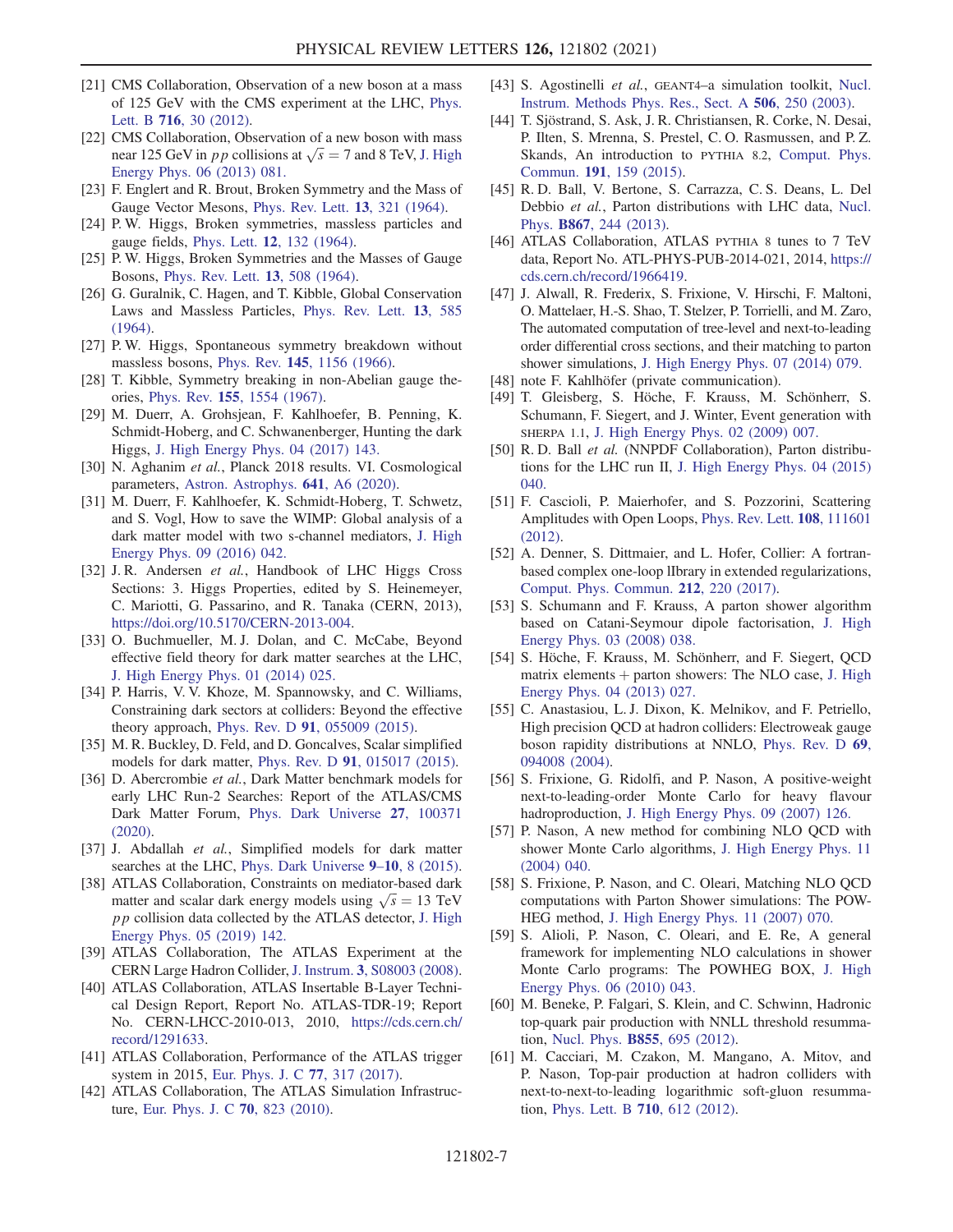- [62] P. Bärnreuther, M. Czakon, and A. Mitov, Percent Level Precision Physics at the Tevatron: First Genuine NNLO QCD Corrections to  $q\bar{q} \rightarrow t\bar{t} + X$ , Phys. Rev. Lett. 109, 132001 (2012).
- [63] M. Czakon and A. Mitov, NNLO corrections to top-pair production at hadron colliders: The all-fermionic scattering channels, J. High Energy Phys. 12 (2012) 054.
- [64] M. Czakon and A. Mitov, NNLO corrections to top pair production at hadron colliders: The quark-gluon reaction, J. High Energy Phys. 01 (2013) 080.
- [65] M. Czakon, P. Fiedler, and A. Mitov, The Total Top Quark Pair Production Cross Section at Hadron Colliders Through  $O(\alpha_s^4)$ , Phys. Rev. Lett. **110**, 252004 (2013).
- [66] M. Czakon and A. Mitov, Top++: A program for the calculation of the top-pair cross-section at hadron colliders, Comput. Phys. Commun. 185, 2930 (2014).
- [67] M. Aliev, H. Lacker, U. Langenfeld, S. Moch, P. Uwer, and M. Wiedermann, HATHOR: HAdronic Top and Heavy quarks crOss section calculatoR, Comput. Phys. Commun. 182, 1034 (2011).
- [68] P. Kant, O.M. Kind, T. Kintscher, T. Lohse, T. Martini, S. Mölbitz, P. Rieck, and P. Uwer, HatHor for single top-quark production: Updated predictions and uncertainty estimates for single top-quark production in hadronic collisions, Comput. Phys. Commun. 191, 74 (2015).
- [69] ATLAS Collaboration, The Optimization of ATLAS Track Reconstruction in Dense Environments, Report No. ATL-PHYS-PUB-2015-006, 2015, https://cds.cern.ch/record/ 2002609.
- [70] ATLAS Collaboration, Early Inner Detector Tracking Performance in the 2015 data at  $\sqrt{s} = 13$  TeV, Report No. ATL-PHYS-PUB-2015-051, 2015, https://cds.cern.ch/ record/2110140.
- [71] ATLAS Collaboration, Muon reconstruction performance of the ATLAS detector in proton–proton collision data at  $\sqrt{s}$  = 13 TeV, Eur. Phys. J. C 76, 292 (2016).
- [72] ATLAS Collaboration, Electron and photon performance measurements with the ATLAS detector using the 2015– 2017 LHC proton–proton collision data, J. Instrum. 14, P12006 (2019).
- [73] ATLAS Collaboration, Search for dark matter in association with a Higgs boson decaying to  $b$ -quarks in  $pp$  collisions at  $\sqrt{s}$  = 13 TeV with the ATLAS detector, Phys. Lett. B 765, 11 (2017).
- [74] ATLAS Collaboration, Reconstruction of hadronic decay products of tau leptons with the ATLAS experiment, Eur. Phys. J. C 76, 295 (2016).
- [75] M. Cacciari, G. P. Salam, and G. Soyez, FastJet user manual, Eur. Phys. J. C 72, 1896 (2012).
- [76] M. Cacciari, G. P. Salam, and G. Soyez, The anti- $k_t$  jet clustering algorithm, J. High Energy Phys. 04 (2008) 063.
- [77] M. Cacciari, G. P. Salam, and G. Soyez, The catchment area of jets, J. High Energy Phys. 04 (2008) 005.
- [78] ATLAS Collaboration, Jet energy scale measurements and their systematic uncertainties in proton–proton collisions at  $\sqrt{s}$  = 13 TeV with the ATLAS detector, Phys. Rev. D 96, 072002 (2017).
- [79] ATLAS Collaboration, Tagging and suppression of pileup jets with the ATLAS detector, Report No. ATLAS-CONF-2014-018, 2014, https://cds.cern.ch/record/1700870.
- [80] ATLAS Collaboration, Track assisted techniques for jet substructure, Report No. ATL-PHYS-PUB-2018-012, 2018, https://cds.cern.ch/record/2630864.
- [81] ATLAS Collaboration, In situ calibration of large-radius jet energy and mass in 13 TeV proton–proton collisions with the ATLAS detector, Eur. Phys. J. C 79, 135 (2019).
- [82] ATLAS Collaboration, Jet mass reconstruction with the ATLAS Detector in early Run 2 data, Report No. ATLAS-CONF-2016-035, 2016, https://cds.cern.ch/record/2200211.
- [83] ATLAS Collaboration, ATLAS b-jet identification performance and efficiency measurement with  $t\bar{t}$  events in pp collisions at  $\sqrt{s} = 13$  TeV, Eur. Phys. J. C 79, 970 (2019).
- [84] ATLAS Collaboration, Variable Radius, Exclusive- $k_T$ , and Center-of-Mass Subjet Reconstruction for Higgs( $\rightarrow b\bar{b}$ ) Tagging in ATLAS, Report No. ATL-PHYS-PUB-2017- 010, 2017, https://cds.cern.ch/record/2268678.
- [85] ATLAS Collaboration, Performance of missing transverse momentum reconstruction with the ATLAS detector using proton–proton collisions at  $\sqrt{s} = 13$  TeV, Eur. Phys. J. C 78, 903 (2018).
- [86] ATLAS Collaboration, Object-based missing transverse momentum significance in the ATLAS Detector, Report No. ATLAS-CONF-2018-038, 2018, https://cds.cern.ch/ record/2630948.
- [87] J. Thaler and K. Van Tilburg, Identifying boosted objects with N-subjettiness, J. High Energy Phys. 03 (2011) 015.
- [88] CMS Collaboration, Search for a massive resonance decaying into a Higgs boson and a W or Z boson in hadronic final states in proton-proton collisions at  $\sqrt{s} = 8$  TeV, J. High Energy Phys. 02 (2016) 145.
- [89] L. Moneta et al., The RooStats project, Proc. Sci., ACAT2010 (2010) 057, arXiv:1009.1003.
- [90] W. Verkerke and D. P. Kirkby, The RooFit toolkit for data modeling, arXiv:physics/0306116.
- [91] ATLAS Collaboration, Search for the  $b\bar{b}$  decay of the Standard Model Higgs boson in associated  $(W/Z)H$  production with the ATLAS detector, J. High Energy Phys. 01 (2015) 069.
- [92] A.L. Read, Presentation of search results: The  $CL<sub>S</sub>$  technique, J. Phys. G 28, 2693 (2002).
- [93] G. Cowan, K. Cranmer, E. Gross, and O. Vitells, Asymptotic formulae for likelihood-based tests of new physics, Eur. Phys. J. C 71 (2011) 1554; Erratum, Eur. Phys. J. C 73, 2501 (2013).
- [94] ATLAS Collaboration, ATLAS computing acknowledgements, Report No. ATL-SOFT-PUB-2020-001, https://cds .cern.ch/record/2717821.

G. Aad,<sup>102</sup> B. Abbott,<sup>128</sup> D. C. Abbott,<sup>103</sup> A. Abed Abud,<sup>36</sup> K. Abeling,<sup>53</sup> D. K. Abhayasinghe,<sup>94</sup> S. H. Abidi,<sup>166</sup> O. S. AbouZeid,<sup>40</sup> N. L. Abraham,<sup>155</sup> H. Abramowicz,<sup>160</sup> H. Abreu,<sup>159</sup> Y. Abulaiti,<sup>6</sup> B. S. Acharya,<sup>67a,67b,n</sup> B. Achkar,<sup>53</sup>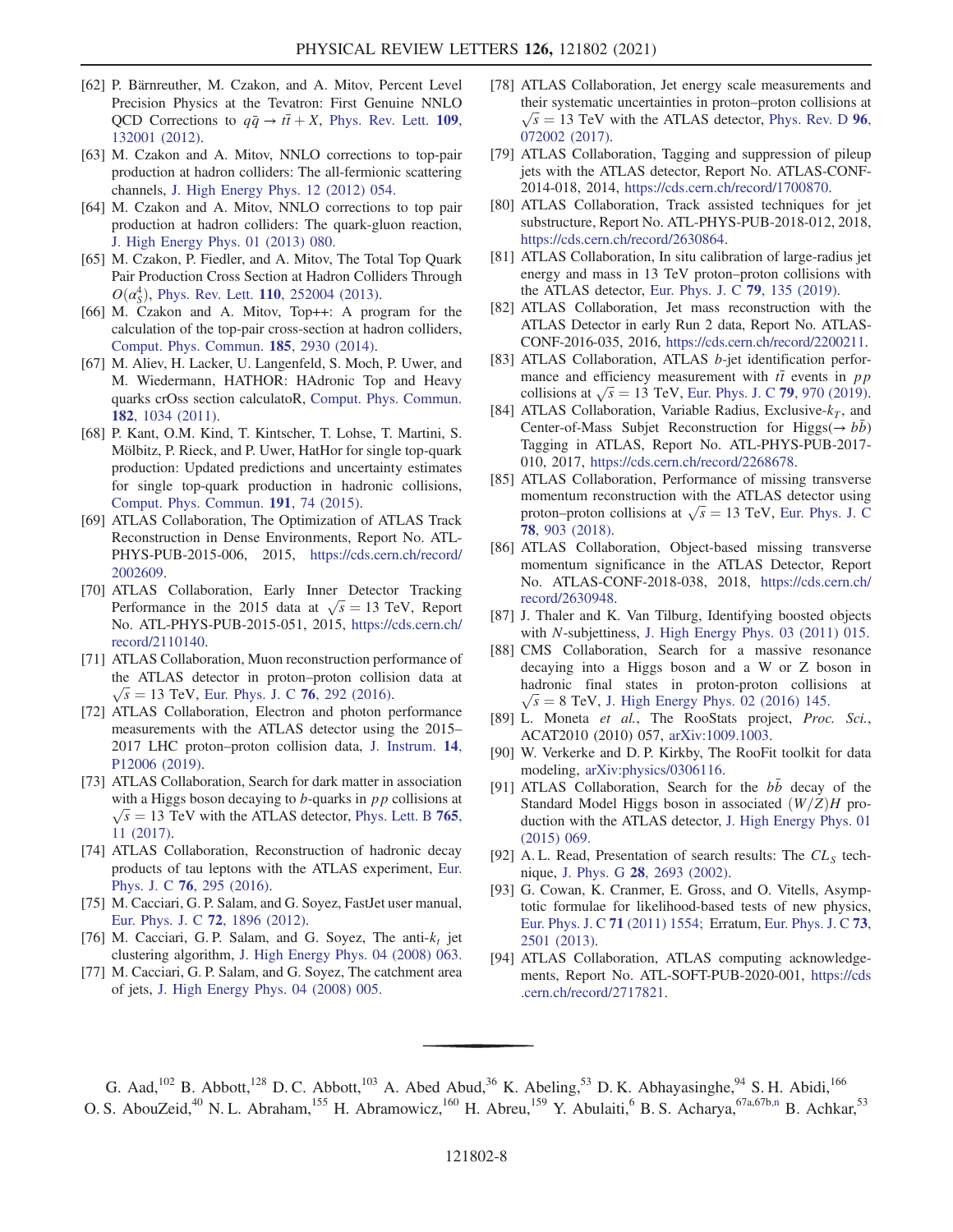L. Adam, <sup>100</sup> C. Adam Bourdarios, 5 L. Adamczyk, <sup>84a</sup> L. Adamek, <sup>166</sup> J. Adelman, <sup>121</sup> A. Adiguzel, <sup>12c</sup> S. Adorni, <sup>54</sup> T. Adye, <sup>143</sup> A. A. Affolder, <sup>145</sup> Y. Afik, <sup>159</sup> C. Agapopoulou, <sup>65</sup> M. N. Agaras, <sup>38</sup> A. Aggarwal, <sup>119</sup> C. Agheorghiesei, <sup>27c</sup> J. A. Aguilar-Saavedra,<sup>139f,139a,ab</sup> A. Ahmad,<sup>36</sup> F. Ahmadov,<sup>80</sup> W. S. Ahmed,<sup>104</sup> X. Ai,<sup>18</sup> G. Aielli,<sup>74a,74b</sup> S. Akatsuka,<sup>86</sup> M. Akbiyik,<sup>100</sup> T. P. A. Åkesson,<sup>97</sup> E. Akilli,<sup>54</sup> A. V. Akimov,<sup>111</sup> K. Al Khoury,<sup>65</sup> G. L. Alberghi,<sup>23b,23a</sup> J. Albert,<sup>175</sup> M. J. Alconada Verzini,<sup>160</sup> S. Alderweireldt,<sup>36</sup> M. Aleksa,<sup>36</sup> I. N. Aleksandrov,<sup>80</sup> C. Alexa,<sup>27b</sup> T. Alexopoulos,<sup>10</sup> A. Alfonsi,<sup>120</sup> F. Alfonsi,<sup>23b,23a</sup> M. Alhroob,<sup>128</sup> B. Ali,<sup>141</sup> S. Ali,<sup>157</sup> M. Aliev,<sup>165</sup> G. Alimonti,<sup>69a</sup> C. Allaire,<sup>36</sup> B. M. M. Allbrooke,<sup>155</sup> B. W. Allen,<sup>131</sup> P. P. Allport,<sup>21</sup> A. Aloisio,<sup>70a,70b</sup> F. Alonso,<sup>89</sup> C. Alpigiani,<sup>147</sup> E. Alunno Camelia, <sup>74a,74b</sup> M. Alvarez Estevez, <sup>99</sup> M. G. Alviggi, <sup>70a,70b</sup> Y. Amaral Coutinho, <sup>81b</sup> A. Ambler, <sup>104</sup> L. Ambroz, <sup>134</sup> C. Amelung,<sup>36</sup> D. Amidei,<sup>106</sup> S. P. Amor Dos Santos,<sup>139a</sup> S. Amoroso,<sup>46</sup> C. S. Amrouche,<sup>54</sup> F. An,<sup>79</sup> C. Anastopoulos,<sup>148</sup> N. Andari,<sup>144</sup> T. Andeen,<sup>11</sup> J. K. Anders,<sup>20</sup> S. Y. Andrean,<sup>45a,45b</sup> A. Andreazza,<sup>69a,69b</sup> V. Andrei,<sup>61a</sup> C. R. Anelli,<sup>175</sup> S. Angelidakis, <sup>9</sup> A. Angerami, <sup>39</sup> A. V. Anisenkov, <sup>122b,122a</sup> A. Annovi, <sup>72a</sup> C. Antel, <sup>54</sup> M. T. Anthony, <sup>148</sup> E. Antipov, <sup>129</sup> M. Antonelli,<sup>51</sup> D. J. A. Antrim,<sup>18</sup> F. Anulli,<sup>73a</sup> M. Aoki,<sup>82</sup> J. A. Aparisi Pozo,<sup>173</sup> M. A. Aparo,<sup>155</sup> L. Aperio Bella,<sup>46</sup> N. Aranzabal,<sup>36</sup> V. Araujo Ferraz, 81a R. Araujo Pereira, 81b C. Arcangeletti, 51 A. T. H. Arce, <sup>49</sup> J-F. Arguin, <sup>110</sup> S. Argyropoulos,<sup>52</sup> J.-H. Arling,<sup>46</sup> A. J. Armbruster,<sup>36</sup> A. Armstrong,<sup>170</sup> O. Arnaez,<sup>166</sup> H. Arnold,<sup>120</sup> Z. P. Arrubarrena Tame, <sup>114</sup> G. Artoni, <sup>134</sup> H. Asada, <sup>117</sup> K. Asai, <sup>126</sup> S. Asai, <sup>162</sup> T. Asawatavonvanich, <sup>164</sup> N. Asbah, <sup>59</sup> E. M. Asimakopoulou,<sup>171</sup> L. Asquith,<sup>155</sup> J. Assahsah,<sup>35d</sup> K. Assamagan,<sup>29</sup> R. Astalos,<sup>28a</sup> R. J. Atkin,<sup>33a</sup> M. Atkinson,<sup>172</sup> N. B. Atlay,<sup>19</sup> H. Atmani,<sup>65</sup> P. A. Atmasiddha,<sup>106</sup> K. Augsten,<sup>141</sup> V. A. Austrup,<sup>181</sup> G. Avolio,<sup>36</sup> M. K. Ayoub,<sup>15a</sup> G. Azuelos,  $^{110,ai}$  D. Babal,  $^{28a}$  H. Bachacou,  $^{144}$  K. Bachas,  $^{161}$  F. Backman,  $^{45a,45b}$  P. Bagnaia,  $^{73a,73b}$  M. Bahmani,  $^{85}$ H. Bahrasemani, <sup>151</sup> A. J. Bailey, <sup>173</sup> V. R. Bailey, <sup>172</sup> J. T. Baines, <sup>143</sup> C. Bakalis, <sup>10</sup> O. K. Baker, <sup>182</sup> P. J. Bakker, <sup>120</sup> E. Bakos, <sup>16</sup> D. Bakshi Gupta, <sup>8</sup> S. Balaji, <sup>156</sup> R. Balasubramanian, <sup>120</sup> E. M. Baldin, <sup>122b, 122a</sup> P. Balek, <sup>179</sup> F. Balli, <sup>144</sup> W. K. Balunas, <sup>134</sup> J. Balz,<sup>100</sup> E. Banas,<sup>85</sup> M. Bandieramonte,<sup>138</sup> A. Bandyopadhyay,<sup>19</sup> Sw. Banerjee,<sup>180,i</sup> L. Barak,<sup>160</sup> W. M. Barbe,<sup>38</sup> E. L. Barberio,<sup>105</sup> D. Barberis,<sup>55b,55a</sup> M. Barbero,<sup>102</sup> G. Barbour,<sup>95</sup> T. Barillari,<sup>115</sup> M-S. Barisits,<sup>36</sup> J. Barkeloo,<sup>131</sup> T. Barklow, <sup>152</sup> R. Barnea, <sup>159</sup> B. M. Barnett, <sup>143</sup> R. M. Barnett, <sup>18</sup> Z. Barnovska-Blenessy, <sup>60a</sup> A. Baroncelli, <sup>60a</sup> G. Barone, <sup>29</sup> A. J. Barr,<sup>134</sup> L. Barranco Navarro,<sup>45a,45b</sup> F. Barreiro,<sup>99</sup> J. Barreiro Guimarães da Costa,<sup>15a</sup> U. Barron,<sup>160</sup> S. Barsov,<sup>137</sup> F. Bartels, <sup>61a</sup> R. Bartoldus, <sup>152</sup> G. Bartolini, <sup>102</sup> A. E. Barton, <sup>90</sup> P. Bartos, <sup>28a</sup> A. Basalaev, <sup>46</sup> A. Basan, <sup>100</sup> A. Bassalat, <sup>65, af</sup> M. J. Basso, <sup>166</sup> R. L. Bates, <sup>57</sup> S. Batlamous, <sup>35e</sup> J. R. Batley, <sup>32</sup> B. Batool, <sup>150</sup> M. Battaglia, <sup>145</sup> M. Bauce, <sup>73a, 73b</sup> F. Bauer, <sup>144</sup> P. Bauer,  $^{24}$  H. S. Bawa,  $^{31}$  A. Bayirli,  $^{12c}$  J. B. Beacham,  $^{49}$  T. Beau,  $^{135}$  P. H. Beauchemin,  $^{169}$  F. Becherer,  $^{52}$  P. Bechtle,  $^{24}$ H. C. Beck,<sup>53</sup> H. P. Beck,<sup>20,p</sup> K. Becker,<sup>177</sup> C. Becot,<sup>46</sup> A. Beddall,<sup>12d</sup> A. J. Beddall,<sup>12a</sup> V. A. Bednyakov,<sup>80</sup> M. Bedognetti,<sup>120</sup> C. P. Bee, <sup>154</sup> T. A. Beermann, <sup>181</sup> M. Begalli, <sup>81b</sup> M. Begel, <sup>29</sup> A. Behera, <sup>154</sup> J. K. Behr, <sup>46</sup> F. Beisiegel, <sup>24</sup> M. Belfkir, <sup>5</sup> A. S. Bell,<sup>95</sup> G. Bella,<sup>160</sup> L. Bellagamba,<sup>23b</sup> A. Bellerive,<sup>34</sup> P. Bellos,<sup>9</sup> K. Beloborodov,<sup>122b,122a</sup> K. Belotskiy,<sup>112</sup> N. L. Belyaev, <sup>112</sup> D. Benchekroun, <sup>35a</sup> N. Benekos, <sup>10</sup> Y. Benhammou, <sup>160</sup> D. P. Benjamin, <sup>6</sup> M. Benoit, <sup>29</sup> J. R. Bensinger, <sup>26</sup> S. Bentvelsen,<sup>120</sup> L. Beresford,<sup>134</sup> M. Beretta,<sup>51</sup> D. Berge,<sup>19</sup> E. Bergeaas Kuutmann,<sup>171</sup> N. Berger,<sup>5</sup> B. Bergmann,<sup>141</sup> L. J. Bergsten,<sup>26</sup> J. Beringer,<sup>18</sup> S. Berlendis,<sup>7</sup> G. Bernardi,<sup>135</sup> C. Bernius,<sup>152</sup> F. U. Bernlochner,<sup>24</sup> T. Berry,<sup>94</sup> P. Berta,<sup>100</sup> A. Berthold,<sup>48</sup> I. A. Bertram,<sup>90</sup> O. Bessidskaia Bylund,<sup>181</sup> N. Besson,<sup>144</sup> S. Bethke,<sup>115</sup> A. Betti,<sup>42</sup> A. J. Bevan,<sup>93</sup> J. Beyer,<sup>115</sup> S. Bhatta, <sup>154</sup> D. S. Bhattacharya, <sup>176</sup> P. Bhattarai, <sup>26</sup> V. S. Bhopatkar, <sup>6</sup> R. Bi, <sup>138</sup> R. M. Bianchi, <sup>138</sup> O. Biebel, <sup>114</sup> D. Biedermann,<sup>19</sup> R. Bielski,<sup>36</sup> K. Bierwagen,<sup>100</sup> N. V. Biesuz,<sup>72a,72b</sup> M. Biglietti,<sup>75a</sup> T. R. V. Billoud,<sup>141</sup> M. Bindi,<sup>53</sup> A. Bingul,<sup>12d</sup> C. Bini,<sup>73a,73b</sup> S. Biondi,<sup>23b,23a</sup> C. J. Birch-sykes,<sup>101</sup> M. Birman,<sup>179</sup> T. Bisanz,<sup>36</sup> J. P. Biswal,<sup>3</sup> D. Biswas,<sup>180,i</sup> A. Bitadze,<sup>101</sup> C. Bittrich,<sup>48</sup> K. Bjørke,<sup>133</sup> T. Blazek,<sup>28a</sup> I. Bloch,<sup>46</sup> C. Blocker,<sup>26</sup> A. Blue,<sup>57</sup> U. Blumenschein,<sup>93</sup> G. J. Bobbink,<sup>120</sup> V. S. Bobrovnikov,<sup>122b,122a</sup> S. S. Bocchetta,<sup>97</sup> D. Bogavac,<sup>14</sup> A. G. Bogdanchikov,<sup>122b,122a</sup> C. Bohm,<sup>45a</sup> V. Boisvert, <sup>94</sup> P. Bokan, <sup>171,171,53</sup> T. Bold, <sup>84a</sup> A. E. Bolz, <sup>61b</sup> M. Bomben, <sup>135</sup> M. Bona, <sup>93</sup> J. S. Bonilla, <sup>131</sup> M. Boonekamp, <sup>144</sup> C. D. Booth,  $94$  A. G. Borbély,  $57$  H. M. Borecka-Bielska,  $91$  L. S. Borgna,  $95$  A. Borisov,  $123$  G. Borissov,  $90$  D. Bortoletto,  $134$ D. Boscherini,<sup>23b</sup> M. Bosman,<sup>14</sup> J.D. Bossio Sola,<sup>104</sup> K. Bouaouda,<sup>35a</sup> J. Boudreau,<sup>138</sup> E.V. Bouhova-Thacker,<sup>90</sup> D. Boumediene,<sup>38</sup> A. Boveia,<sup>127</sup> J. Boyd,<sup>36</sup> D. Boye,<sup>33c</sup> I. R. Boyko,<sup>80</sup> A. J. Bozson,<sup>94</sup> J. Bracinik,<sup>21</sup> N. Brahimi,<sup>60d</sup> G. Brandt,  $^{181}$  O. Brandt,  $^{32}$  F. Braren,  $^{46}$  B. Brau,  $^{103}$  J. E. Brau,  $^{131}$  W. D. Breaden Madden,  $^{57}$  K. Brendlinger,  $^{46}$  R. Brener,  $^{159}$ L. Brenner,<sup>36</sup> R. Brenner,<sup>171</sup> S. Bressler,<sup>179</sup> B. Brickwedde,<sup>100</sup> D. L. Briglin,<sup>21</sup> D. Britton,<sup>57</sup> D. Britzger,<sup>115</sup> I. Brock,<sup>24</sup> R. Brock,<sup>107</sup> G. Brooijmans,<sup>39</sup> W. K. Brooks,<sup>146d</sup> E. Brost,<sup>29</sup> P. A. Bruckman de Renstrom,<sup>85</sup> B. Brüers,<sup>46</sup> D. Bruncko,<sup>28b</sup> A. Bruni,<sup>23b</sup> G. Bruni,<sup>23b</sup> M. Bruschi,<sup>23b</sup> N. Bruscino,<sup>73a,73b</sup> L. Bryngemark,<sup>152</sup> T. Buanes,<sup>17</sup> Q. Buat,<sup>154</sup> P. Buchholz,<sup>150</sup> A. G. Buckley,<sup>57</sup> I. A. Budagov,<sup>80</sup> M. K. Bugge,<sup>133</sup> O. Bulekov,<sup>112</sup> B. A. Bullard,<sup>59</sup> T. J. Burch,<sup>121</sup> S. Burdin,<sup>91</sup> C. D. Burgard,<sup>120</sup> A. M. Burger,<sup>129</sup> B. Burghgrave, I. T. P. Burr,<sup>46</sup> C. D. Burton,<sup>11</sup> J. C. Burzynski,<sup>103</sup> V. Büscher,<sup>100</sup>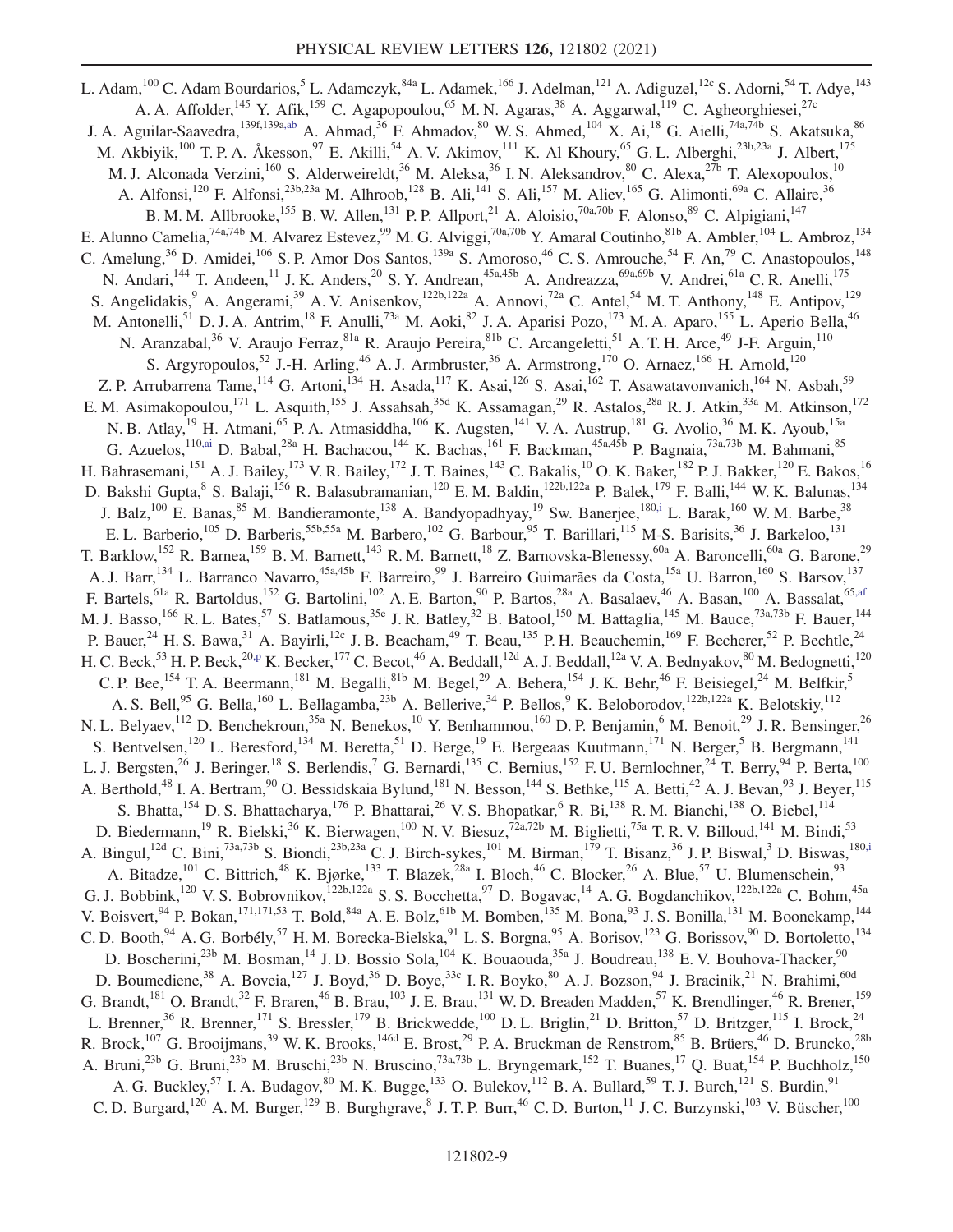E. Buschmann,<sup>53</sup> P. J. Bussey,<sup>57</sup> J. M. Butler,<sup>25</sup> C. M. Buttar,<sup>57</sup> J. M. Butterworth,<sup>95</sup> P. Butti,<sup>36</sup> W. Buttinger,<sup>143</sup> C. J. Buxo Vazquez,<sup>107</sup> A. Buzatu,<sup>157</sup> A. R. Buzykaev,<sup>122b,122a</sup> G. Cabras,<sup>23b,23a</sup> S. Cabrera Urbán,<sup>173</sup> D. Caforio,<sup>56</sup> H. Cai,<sup>138</sup> V. M. M. Cairo,<sup>152</sup> O. Cakir,<sup>4a</sup> N. Calace,<sup>36</sup> P. Calafiura,<sup>18</sup> G. Calderini,<sup>135</sup> P. Calfayan,<sup>66</sup> G. Callea,<sup>57</sup> L. P. Caloba,<sup>81b</sup> A. Caltabiano,  $^{74a,74b}$  S. Calvente Lopez,  $^{99}$  D. Calvet,  $^{38}$  S. Calvet,  $^{38}$  T. P. Calvet,  $^{102}$  M. Calvetti,  $^{72a,72b}$  R. Camacho Toro,  $^{135}$ S. Camarda,<sup>36</sup> D. Camarero Munoz,<sup>99</sup> P. Camarri,<sup>74a,74b</sup> M. T. Camerlingo,<sup>75a,75b</sup> D. Cameron,<sup>133</sup> C. Camincher,<sup>36</sup> S. Campana,<sup>36</sup> M. Campanelli,<sup>95</sup> A. Camplani,<sup>40</sup> V. Canale,<sup>70a,70b</sup> A. Canesse,<sup>104</sup> M. Cano Bret,<sup>78</sup> J. Cantero,<sup>129</sup> T. Cao,<sup>160</sup> Y. Cao, <sup>172</sup> M. Capua, <sup>41b,41a</sup> R. Cardarelli, <sup>74a</sup> F. Cardillo, <sup>173</sup> G. Carducci, <sup>41b,41a</sup> I. Carli, <sup>142</sup> T. Carli, <sup>36</sup> G. Carlino, <sup>70a</sup> B. T. Carlson,<sup>138</sup> E. M. Carlson,<sup>175,167a</sup> L. Carminati,<sup>69a,69b</sup> R. M. D. Carney,<sup>152</sup> S. Caron,<sup>119</sup> E. Carquin,<sup>146d</sup> S. Carrá,<sup>46</sup> G. Carratta,<sup>23b,23a</sup> J. W. S. Carter,<sup>166</sup> T. M. Carter,<sup>50</sup> M. P. Casado,<sup>14,f</sup> A. F. Casha,<sup>166</sup> E. G. Castiglia,<sup>182</sup> F. L. Castillo,<sup>173</sup> L. Castillo Garcia,<sup>14</sup> V. Castillo Gimenez,<sup>173</sup> N. F. Castro,<sup>139a,139e</sup> A. Catinaccio,<sup>36</sup> J. R. Catmore,<sup>133</sup> A. Cattai,<sup>36</sup> V. Cavaliere,<sup>29</sup> V. Cavasinni,<sup>72a,72b</sup> E. Celebi,<sup>12b</sup> F. Celli,<sup>134</sup> K. Cerny,<sup>130</sup> A. S. Cerqueira,<sup>81a</sup> A. Cerri,<sup>155</sup> L. Cerrito,<sup>74a,74b</sup> F. Cerutti,<sup>18</sup> A. Cervelli,<sup>23b,23a</sup> S. A. Cetin,<sup>12b</sup> Z. Chadi,<sup>35a</sup> D. Chakraborty,<sup>121</sup> J. Chan,<sup>180</sup> W. S. Chan,<sup>120</sup> W. Y. Chan,<sup>91</sup> J. D. Chapman,<sup>32</sup> B. Chargeishvili,<sup>158b</sup> D. G. Charlton,<sup>21</sup> T. P. Charman,<sup>93</sup> M. Chatterjee,<sup>20</sup> C. C. Chau,<sup>34</sup> S. Che,<sup>127</sup> S. Chekanov, S. V. Chekulaev,  $^{167a}$  G. A. Chelkov,  $^{80, ad}$  B. Chen,  $^{79}$  C. Chen,  $^{60a}$  C. H. Chen,  $^{79}$  H. Chen,  $^{15c}$  H. Chen,  $^{29}$ J. Chen,<sup>60a</sup> J. Chen,<sup>39</sup> J. Chen,<sup>26</sup> S. Chen,<sup>136</sup> S. J. Chen,<sup>15c</sup> X. Chen,<sup>15b</sup> Y. Chen,<sup>60a</sup> Y-H. Chen,<sup>46</sup> H. C. Cheng,<sup>63a</sup> H. J. Cheng,<sup>15a</sup> A. Cheplakov,<sup>80</sup> E. Cheremushkina,<sup>123</sup> R. Cherkaoui El Moursli,<sup>35e</sup> E. Cheu,<sup>7</sup> K. Cheung,<sup>64</sup> T. J. A. Chevalérias,<sup>144</sup> L. Chevalier,<sup>144</sup> V. Chiarella,<sup>51</sup> G. Chiarelli,<sup>72a</sup> G. Chiodini,<sup>68a</sup> A. S. Chisholm,<sup>21</sup> A. Chitan,<sup>27b</sup> I. Chiu,  $^{162}$  Y. H. Chiu,  $^{175}$  M. V. Chizhov,  $^{80}$  K. Choi,  $^{11}$  A. R. Chomont,  $^{73a,73b}$  Y. Chou,  $^{103}$  Y. S. Chow,  $^{120}$  L. D. Christopher,  $^{33e}$ M. C. Chu,<sup>63a</sup> X. Chu,<sup>15a,15d</sup> J. Chudoba,<sup>140</sup> J. J. Chwastowski,<sup>85</sup> L. Chytka,<sup>130</sup> D. Cieri,<sup>115</sup> K. M. Ciesla,<sup>85</sup> V. Cindro,<sup>92</sup> I. A. Cioară,<sup>27b</sup> A. Ciocio,<sup>18</sup> F. Cirotto,<sup>70a,70b</sup> Z. H. Citron,<sup>179,j</sup> M. Citterio,<sup>69a</sup> D. A. Ciubotaru,<sup>27b</sup> B. M. Ciungu,<sup>166</sup> A. Clark,<sup>54</sup> P. J. Clark,<sup>50</sup> S. E. Clawson,<sup>101</sup> C. Clement,<sup>45a,45b</sup> Y. Coadou,<sup>102</sup> M. Cobal,<sup>67a,67c</sup> A. Coccaro,<sup>55b</sup> J. Cochran,<sup>79</sup> R. Coelho Lopes De Sa,  $^{103}$  H. Cohen,  $^{160}$  A. E. C. Coimbra,  $^{36}$  B. Cole,  $^{39}$  A. P. Colijn,  $^{120}$  J. Collot,  $^{58}$  P. Conde Muiño,  $^{139a,139h}$ S. H. Connell,<sup>33c</sup> I. A. Connelly,<sup>57</sup> S. Constantinescu,<sup>27b</sup> F. Conventi,<sup>70a,aj</sup> A. M. Cooper-Sarkar,<sup>134</sup> F. Cormier,<sup>174</sup> K. J. R. Cormier,<sup>166</sup> L. D. Corpe,<sup>95</sup> M. Corradi,<sup>73a,73b</sup> E. E. Corrigan,<sup>97</sup> F. Corriveau,<sup>104,z</sup> M. J. Costa,<sup>173</sup> F. Costanza,<sup>5</sup> D. Costanzo,<sup>148</sup> G. Cowan,<sup>94</sup> J. W. Cowley,<sup>32</sup> J. Crane,<sup>101</sup> K. Cranmer,<sup>125</sup> R. A. Creager,<sup>136</sup> S. Crépé-Renaudin,<sup>58</sup> F. Crescioli,<sup>135</sup> M. Cristinziani,<sup>24</sup> V. Croft,<sup>169</sup> G. Crosetti,<sup>41b,41a</sup> A. Cueto,<sup>5</sup> T. Cuhadar Donszelmann,<sup>170</sup> H. Cui,<sup>15a,15d</sup> A. R. Cukierman,<sup>152</sup> W. R. Cunningham,<sup>57</sup> S. Czekierda,<sup>85</sup> P. Czodrowski,<sup>36</sup> M. M. Czurylo,<sup>61b</sup> M. J. Da Cunha Sargedas De Sousa, <sup>60b</sup> J. V. Da Fonseca Pinto, <sup>81b</sup> C. Da Via, <sup>101</sup> W. Dabrowski, <sup>84a</sup> F. Dachs, <sup>36</sup> T. Dado, <sup>47</sup> S. Dahbi,<sup>33e</sup> T. Dai,<sup>106</sup> C. Dallapiccola,<sup>103</sup> M. Dam,<sup>40</sup> G. D'amen,<sup>29</sup> V. D'Amico,<sup>75a,75b</sup> J. Damp,<sup>100</sup> J. R. Dandoy,<sup>136</sup> M. F. Daneri,<sup>30</sup> M. Danninger,<sup>151</sup> V. Dao,<sup>36</sup> G. Darbo,<sup>55b</sup> O. Dartsi,<sup>5</sup> A. Dattagupta,<sup>131</sup> T. Daubney,<sup>46</sup> S. D'Auria,<sup>69a,69b</sup> C. David,<sup>167b</sup> T. Davidek,<sup>142</sup> D. R. Davis,<sup>49</sup> I. Dawson,<sup>148</sup> K. De,<sup>8</sup> R. De Asmundis,<sup>70a</sup> M. De Beurs,<sup>120</sup> S. De Castro,<sup>23b,23a</sup> N. De Groot,<sup>119</sup> P. de Jong,<sup>120</sup> H. De la Torre,<sup>107</sup> A. De Maria,<sup>15c</sup> D. De Pedis,<sup>73a</sup> A. De Salvo,<sup>73a</sup> U. De Sanctis,<sup>74a,74b</sup> M. De Santis,<sup>74a,74b</sup> A. De Santo,<sup>155</sup> J. B. De Vivie De Regie,<sup>65</sup> D. V. Dedovich,<sup>80</sup> A. M. Deiana,<sup>42</sup> J. Del Peso,<sup>99</sup> Y. Delabat Diaz,  $^{46}$  D. Delgove,  $^{65}$  F. Deliot,  $^{144}$  C. M. Delitzsch,  $^{7}$  M. Della Pietra,  $^{70a,70b}$  D. Della Volpe,  $^{54}$  A. Dell'Acqua,  $^{36}$ L. Dell'Asta,<sup>74a,74b</sup> M. Delmastro,<sup>5</sup> C. Delporte,<sup>65</sup> P. A. Delsart,<sup>58</sup> S. Demers,<sup>182</sup> M. Demichev,<sup>80</sup> G. Demontigny,<sup>110</sup> S. P. Denisov,<sup>123</sup> L. D'Eramo,<sup>121</sup> D. Derendarz,<sup>85</sup> J. E. Derkaoui,<sup>35d</sup> F. Derue,<sup>135</sup> P. Dervan,<sup>91</sup> K. Desch,<sup>24</sup> K. Dette,<sup>166</sup> C. Deutsch,<sup>24</sup> M. R. Devesa,<sup>30</sup> P. O. Deviveiros,<sup>36</sup> F. A. Di Bello,<sup>73a,73b</sup> A. Di Ciaccio,<sup>74a,74b</sup> L. Di Ciaccio,<sup>5</sup> W. K. Di Clemente,<sup>136</sup> C. Di Donato,<sup>70a,70b</sup> A. Di Girolamo,<sup>36</sup> G. Di Gregorio,<sup>72a,72b</sup> A. Di Luca,<sup>76a,76b</sup> B. Di Micco,<sup>75a,75b</sup> R. Di Nardo,<sup>75a,75b</sup> K. F. Di Petrillo,<sup>59</sup> R. Di Sipio,<sup>166</sup> C. Diaconu,<sup>102</sup> F. A. Dias,<sup>120</sup> T. Dias Do Vale,<sup>139a</sup> M. A. Diaz,<sup>146a</sup> F. G. Diaz Capriles,<sup>24</sup> J. Dickinson,<sup>18</sup> M. Didenko,<sup>165</sup> E. B. Diehl,<sup>106</sup> J. Dietrich,<sup>19</sup> S. Díez Cornell,<sup>46</sup> C. Diez Pardos,<sup>150</sup> A. Dimitrievska,<sup>18</sup> W. Ding,<sup>15b</sup> J. Dingfelder,<sup>24</sup> S. J. Dittmeier,<sup>61b</sup> F. Dittus,<sup>36</sup> F. Djama,<sup>102</sup> T. Djobava,<sup>158b</sup> J. I. Djuvsland,<sup>17</sup> M. A. B. Do Vale, <sup>81c</sup> M. Dobre, <sup>27b</sup> D. Dodsworth, <sup>26</sup> C. Doglioni, <sup>97</sup> J. Dolejsi, <sup>142</sup> Z. Dolezal, <sup>142</sup> M. Donadelli, <sup>81d</sup> B. Dong, <sup>60c</sup> J. Donini,<sup>38</sup> A. D'onofrio,<sup>15c</sup> M. D'Onofrio,<sup>91</sup> J. Dopke,<sup>143</sup> A. Doria,<sup>70a</sup> M. T. Dova,<sup>89</sup> A. T. Doyle,<sup>57</sup> E. Drechsler,<sup>151</sup> E. Dreyer,<sup>151</sup> T. Dreyer,<sup>53</sup> A. S. Drobac,<sup>169</sup> D. Du,<sup>60b</sup> T. A. du Pree,<sup>120</sup> Y. Duan,<sup>60d</sup> F. Dubinin,<sup>111</sup> M. Dubovsky,<sup>28a</sup> A. Dubreuil,<sup>54</sup> E. Duchovni,<sup>179</sup> G. Duckeck,<sup>114</sup> O. A. Ducu,<sup>36</sup> D. Duda,<sup>115</sup> A. Dudarev,<sup>36</sup> A. C. Dudder,<sup>100</sup> E. M. Duffield,<sup>18</sup> M. D'uffizi,<sup>101</sup> L. Duflot,<sup>65</sup> M. Dührssen,<sup>36</sup> C. Dülsen,<sup>181</sup> M. Dumancic,<sup>179</sup> A. E. Dumitriu,<sup>27b</sup> M. Dunford,<sup>61a</sup> S. Dungs,<sup>47</sup> A. Duperrin,<sup>102</sup> H. Duran Yildiz,<sup>4a</sup> M. Düren,<sup>56</sup> A. Durglishvili,<sup>158b</sup> D. Duschinger,<sup>48</sup> B. Dutta,<sup>46</sup> D. Duvnjak,<sup>1</sup> G. I. Dyckes,<sup>136</sup> M. Dyndal,<sup>36</sup> S. Dysch,<sup>101</sup> B. S. Dziedzic,<sup>85</sup> M. G. Eggleston,<sup>49</sup> T. Eifert,<sup>8</sup> G. Eigen,<sup>17</sup> K. Einsweiler,<sup>18</sup> T. Ekelof,<sup>171</sup> H. El Jarrari,<sup>35e</sup> V. Ellajosyula,<sup>171</sup> M. Ellert,<sup>171</sup> F. Ellinghaus,<sup>181</sup> A. A. Elliot,<sup>93</sup> N. Ellis,<sup>36</sup> J. Elmsheuser,<sup>29</sup>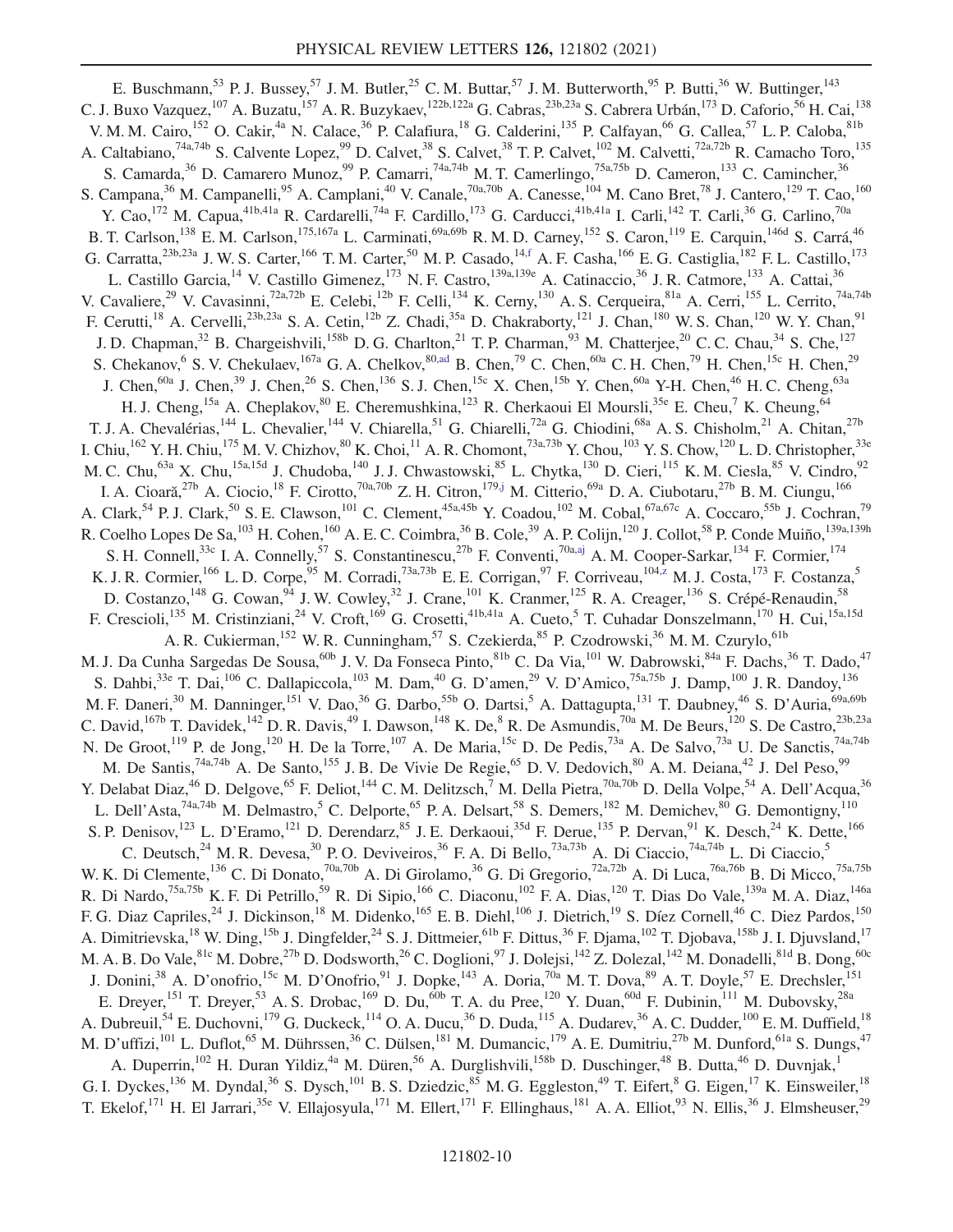M. Elsing,<sup>36</sup> D. Emeliyanov,<sup>143</sup> A. Emerman,<sup>39</sup> Y. Enari,<sup>162</sup> M. B. Epland,<sup>49</sup> J. Erdmann,<sup>47</sup> A. Ereditato,<sup>20</sup> P. A. Erland,<sup>85</sup> M. Errenst, <sup>181</sup> M. Escalier, <sup>65</sup> C. Escobar, <sup>173</sup> O. Estrada Pastor, <sup>173</sup> E. Etzion, <sup>160</sup> G. E. Evans, <sup>139a</sup> H. Evans, <sup>66</sup> M. O. Evans, <sup>155</sup> A. Ezhilov,  $^{137}$  F. Fabbri,  $^{57}$  L. Fabbri,  $^{23b,23a}$  V. Fabiani,  $^{119}$  G. Facini,  $^{177}$  R. M. Fakhrutdinov,  $^{123}$  S. Falciano,  $^{73a}$  P. J. Falke,  $^{24}$ S. Falke,<sup>36</sup> J. Faltova,<sup>142</sup> Y. Fang,<sup>15a</sup> Y. Fang,<sup>15a</sup> G. Fanourakis,<sup>44</sup> M. Fanti,<sup>69a,69b</sup> M. Faraj,<sup>67a,67c</sup> A. Farbin,<sup>8</sup> A. Farilla,<sup>75a</sup> E. M. Farina,<sup>71a,71b</sup> T. Farooque,<sup>107</sup> S. M. Farrington,<sup>50</sup> P. Farthouat,<sup>36</sup> F. Fassi,<sup>35e</sup> P. Fassnacht,<sup>36</sup> D. Fassouliotis,<sup>9</sup> M. Faucci Giannelli,<sup>50</sup> W. J. Fawcett,<sup>32</sup> L. Fayard,<sup>65</sup> O. L. Fedin,<sup>137,0</sup> W. Fedorko,<sup>174</sup> A. Fehr,<sup>20</sup> M. Feickert,<sup>172</sup> L. Feligioni,<sup>102</sup> A. Fell,<sup>148</sup> C. Feng,<sup>60b</sup> M. Feng,<sup>49</sup> M. J. Fenton,<sup>170</sup> A. B. Fenyuk,<sup>123</sup> S. W. Ferguson,<sup>43</sup> J. Ferrando,<sup>46</sup> A. Ferrari,<sup>171</sup> P. Ferrari,<sup>120</sup> R. Ferrari,<sup>71a</sup> D. E. Ferreira de Lima,<sup>61b</sup> A. Ferrer,<sup>173</sup> D. Ferrere,<sup>54</sup> C. Ferretti,<sup>106</sup> F. Fiedler,<sup>100</sup> A. Filipčič, $3^2$  F. Filthaut,  $11^9$  K. D. Finelli,  $2^5$  M. C. N. Fiolhais,  $1^{39a,139c,a}$  L. Fiorini,  $17^3$  F. Fischer,  $1^{14}$  J. Fischer,  $1^{100}$ W. C. Fisher,<sup>107</sup> T. Fitschen,<sup>21</sup> I. Fleck,<sup>150</sup> P. Fleischmann,<sup>106</sup> T. Flick,<sup>181</sup> B. M. Flierl,<sup>114</sup> L. Flores,<sup>136</sup> L. R. Flores Castillo,<sup>63a</sup> F. M. Follega,<sup>76a,76b</sup> N. Fomin,<sup>17</sup> J. H. Foo,<sup>166</sup> G. T. Forcolin,<sup>76a,76b</sup> B. C. Forland,<sup>66</sup> A. Formica,<sup>144</sup> F. A. Förster,<sup>14</sup> A. C. Forti,<sup>101</sup> E. Fortin,<sup>102</sup> M. G. Foti,<sup>134</sup> D. Fournier,<sup>65</sup> H. Fox,<sup>90</sup> P. Francavilla,<sup>72a,72b</sup> S. Francescato,<sup>73a,73b</sup> M. Franchini,<sup>23b,23a</sup> S. Franchino,<sup>61a</sup> D. Francis,<sup>36</sup> L. Franco,<sup>5</sup> L. Franconi,<sup>20</sup> M. Franklin,<sup>59</sup> G. Frattari,<sup>73a,73b</sup> A. N. Fray,<sup>93</sup> P. M. Freeman,  $^{21}$  B. Freund,  $^{110}$  W. S. Freund,  $^{81b}$  E. M. Freundlich,  $^{47}$  D. C. Frizzell,  $^{128}$  D. Froidevaux,  $^{36}$  J. A. Frost,  $^{134}$ M. Fujimoto,<sup>126</sup> C. Fukunaga,<sup>163</sup> E. Fullana Torregrosa,<sup>173</sup> T. Fusayasu,<sup>116</sup> J. Fuster,<sup>173</sup> A. Gabrielli,<sup>23b,23a</sup> A. Gabrielli,<sup>36</sup> S. Gadatsch,<sup>54</sup> P. Gadow,<sup>115</sup> G. Gagliardi,<sup>55b,55a</sup> L. G. Gagnon,<sup>110</sup> G. E. Gallardo,<sup>134</sup> E. J. Gallas,<sup>134</sup> B. J. Gallop,<sup>143</sup> R. Gamboa Goni,  $^{93}$  K. K. Gan,  $^{127}$  S. Ganguly,  $^{179}$  J. Gao,  $^{60a}$  Y. Gao,  $^{50}$  Y. S. Gao,  $^{31,1}$  F. M. Garay Walls,  $^{146a}$  C. García,  $^{173}$ J. E. García Navarro,<sup>173</sup> J. A. García Pascual,<sup>15a</sup> C. Garcia-Argos,<sup>52</sup> M. Garcia-Sciveres,<sup>18</sup> R. W. Gardner,<sup>37</sup> N. Garelli,<sup>152</sup> S. Gargiulo,<sup>52</sup> C. A. Garner,<sup>166</sup> V. Garonne,<sup>133</sup> S. J. Gasiorowski,<sup>147</sup> P. Gaspar,<sup>81b</sup> A. Gaudiello,<sup>55b,55a</sup> G. Gaudio,<sup>71a</sup> P. Gauzzi,<sup>73a,73b</sup> I. L. Gavrilenko,<sup>111</sup> A. Gavrilyuk,<sup>124</sup> C. Gay,<sup>174</sup> G. Gaycken,<sup>46</sup> E. N. Gazis,<sup>10</sup> A. A. Geanta,<sup>27b</sup> C. M. Gee,<sup>145</sup> C. N. P. Gee,  $^{143}$  J. Geisen,  $^{97}$  M. Geisen,  $^{100}$  C. Gemme,  $^{55b}$  M. H. Genest,  $^{58}$  C. Geng,  $^{106}$  S. Gentile,  $^{73a,73b}$  S. George,  $^{94}$ T. Geralis,<sup>44</sup> L. O. Gerlach,<sup>53</sup> P. Gessinger-Befurt,<sup>100</sup> G. Gessner,<sup>47</sup> M. Ghasemi Bostanabad,<sup>175</sup> M. Ghneimat,<sup>150</sup> A. Ghosh,<sup>65</sup> A. Ghosh,<sup>78</sup> B. Giacobbe,<sup>23b</sup> S. Giagu,<sup>73a,73b</sup> N. Giangiacomi,<sup>166</sup> P. Giannetti,<sup>72a</sup> A. Giannini,<sup>70a,70b</sup> G. Giannini,<sup>14</sup> S. M. Gibson,<sup>94</sup> M. Gignac,<sup>145</sup> D. T. Gil,<sup>84b</sup> B. J. Gilbert,<sup>39</sup> D. Gillberg,<sup>34</sup> G. Gilles,<sup>181</sup> N. E. K. Gillwald,<sup>46</sup> D. M. Gingrich,<sup>3,ai</sup> M. P. Giordani,<sup>67a,67c</sup> P. F. Giraud,<sup>144</sup> G. Giugliarelli,<sup>67a,67c</sup> D. Giugni,<sup>69a</sup> F. Giuli,<sup>74a,74b</sup> S. Gkaitatzis,<sup>161</sup> I. Gkialas, <sup>9,g</sup> E. L. Gkougkousis, <sup>14</sup> P. Gkountoumis, <sup>10</sup> L. K. Gladilin, <sup>113</sup> C. Glasman, <sup>99</sup> J. Glatzer, <sup>14</sup> P. C. F. Glaysher, <sup>46</sup> A. Glazov,<sup>46</sup> G. R. Gledhill,<sup>131</sup> I. Gnesi,<sup>41b,b</sup> M. Goblirsch-Kolb,<sup>26</sup> D. Godin,<sup>110</sup> S. Goldfarb,<sup>105</sup> T. Golling,<sup>54</sup> D. Golubkov,<sup>123</sup> A. Gomes,<sup>139a,139b</sup> R. Goncalves Gama,<sup>53</sup> R. Gonçalo,<sup>139a,139c</sup> G. Gonella,<sup>131</sup> L. Gonella,<sup>21</sup> A. Gongadze,<sup>80</sup> F. Gonnella,<sup>21</sup> J. L. Gonski,<sup>39</sup> S. González de la Hoz,<sup>173</sup> S. Gonzalez Fernandez,<sup>14</sup> R. Gonzalez Lopez,<sup>91</sup> C. Gonzalez Renteria,<sup>18</sup> R. Gonzalez Suarez,<sup>171</sup> S. Gonzalez-Sevilla,<sup>54</sup> G. R. Gonzalvo Rodriguez,<sup>173</sup> L. Goossens,<sup>36</sup> N. A. Gorasia,<sup>21</sup> P. A. Gorbounov,<sup>124</sup> H. A. Gordon,<sup>29</sup> B. Gorini,<sup>36</sup> E. Gorini,<sup>68a,68b</sup> A. Gorišek,<sup>92</sup> A. T. Goshaw,<sup>49</sup> M. I. Gostkin, <sup>80</sup> C. A. Gottardo, <sup>119</sup> M. Gouighri, <sup>35b</sup> A. G. Goussiou, <sup>147</sup> N. Govender, <sup>33c</sup> C. Goy, <sup>5</sup> I. Grabowska-Bold, <sup>84a</sup> E. C. Graham,<sup>91</sup> J. Gramling,<sup>170</sup> E. Gramstad,<sup>133</sup> S. Grancagnolo,<sup>19</sup> M. Grandi,<sup>155</sup> V. Gratchev,<sup>137</sup> P. M. Gravila,<sup>27f</sup> F. G. Gravili,<sup>68a,68b</sup> C. Gray,<sup>57</sup> H. M. Gray,<sup>18</sup> C. Grefe,<sup>24</sup> K. Gregersen,<sup>97</sup> I. M. Gregor,<sup>46</sup> P. Grenier,<sup>152</sup> K. Grevtsov,<sup>46</sup> C. Grieco,<sup>14</sup> N. A. Grieser,<sup>128</sup> A. A. Grillo,<sup>145</sup> K. Grimm,<sup>31,k</sup> S. Grinstein,<sup>14,v</sup> J.-F. Grivaz,<sup>65</sup> S. Groh,<sup>100</sup> E. Gross,<sup>179</sup> J. Grosse-Knetter,<sup>53</sup> Z. J. Grout,<sup>95</sup> C. Grud,<sup>106</sup> A. Grummer,<sup>118</sup> J. C. Grundy,<sup>134</sup> L. Guan,<sup>106</sup> W. Guan,<sup>180</sup> C. Gubbels,<sup>174</sup> J. Guenther,<sup>77</sup> A. Guerguichon,<sup>65</sup> J. G. R. Guerrero Rojas,<sup>173</sup> F. Guescini,<sup>115</sup> D. Guest,<sup>77</sup> R. Gugel,<sup>100</sup> A. Guida,<sup>46</sup> T. Guillemin,<sup>5</sup> S. Guindon,<sup>36</sup> J. Guo,<sup>60c</sup> W. Guo,<sup>106</sup> Y. Guo,<sup>60a</sup> Z. Guo,<sup>102</sup> R. Gupta,<sup>46</sup> S. Gurbuz,<sup>12c</sup> G. Gustavino,<sup>128</sup> M. Guth, <sup>52</sup> P. Gutierrez, <sup>128</sup> C. Gutschow, <sup>95</sup> C. Guyot, <sup>144</sup> C. Gwenlan, <sup>134</sup> C. B. Gwilliam, <sup>91</sup> E. S. Haaland, <sup>133</sup> A. Haas, <sup>125</sup> C. Haber,<sup>18</sup> H. K. Hadavand, <sup>8</sup> A. Hadef,<sup>100</sup> M. Haleem,<sup>176</sup> J. Haley,<sup>129</sup> J. J. Hall,<sup>148</sup> G. Halladjian,<sup>107</sup> G. D. Hallewell,<sup>102</sup> K. Hamano,  $^{175}$  H. Hamdaoui,  $^{35e}$  M. Hamer,  $^{24}$  G. N. Hamity,  $^{50}$  K. Han,  $^{60a}$  L. Han,  $^{15c}$  L. Han,  $^{60a}$  S. Han,  $^{18}$  Y. F. Han,  $^{166}$ K. Hanagaki, $82, t$  M. Hance,  $145$  D. M. Handl,  $114$  M. D. Hank,  $37$  R. Hankache,  $135$  E. Hansen,  $97$  J. B. Hansen,  $40$  J. D. Hansen,  $40$ M. C. Hansen,<sup>24</sup> P. H. Hansen,<sup>40</sup> E. C. Hanson,<sup>101</sup> K. Hara,<sup>168</sup> T. Harenberg,<sup>181</sup> S. Harkusha,<sup>108</sup> P. F. Harrison,<sup>177</sup> N. M. Hartman,<sup>152</sup> N. M. Hartmann,<sup>114</sup> Y. Hasegawa,<sup>149</sup> A. Hasib,<sup>50</sup> S. Hassani,<sup>144</sup> S. Haug,<sup>20</sup> R. Hauser,<sup>107</sup> M. Havranek,<sup>141</sup> C. M. Hawkes,  $^{21}$  R. J. Hawkings,  $^{36}$  S. Hayashida,  $^{117}$  D. Hayden,  $^{107}$  C. Hayes,  $^{106}$  R. L. Hayes,  $^{174}$  C. P. Hays,  $^{134}$  J. M. Hays,  $^{93}$ H. S. Hayward, <sup>91</sup> S. J. Haywood, <sup>143</sup> F. He, <sup>60a</sup> Y. He, <sup>164</sup> M. P. Heath, <sup>50</sup> V. Hedberg, <sup>97</sup> A. L. Heggelund, <sup>133</sup> N. D. Hehir, <sup>93</sup> C. Heidegger,<sup>52</sup> K. K. Heidegger,<sup>52</sup> W. D. Heidorn,<sup>79</sup> J. Heilman,<sup>34</sup> S. Heim,<sup>46</sup> T. Heim,<sup>18</sup> B. Heinemann,<sup>46,ag</sup> J. G. Heinlein,<sup>136</sup> J. J. Heinrich,<sup>131</sup> L. Heinrich,<sup>36</sup> J. Hejbal,<sup>140</sup> L. Helary,<sup>46</sup> A. Held,<sup>125</sup> S. Hellesund,<sup>133</sup> C.M. Helling,<sup>145</sup> S. Hellman,  $45a,45b$  C. Helsens,  $36$  R. C. W. Henderson,  $90$  L. Henkelmann,  $32$  A. M. Henriques Correia,  $36$  H. Herde,  $26$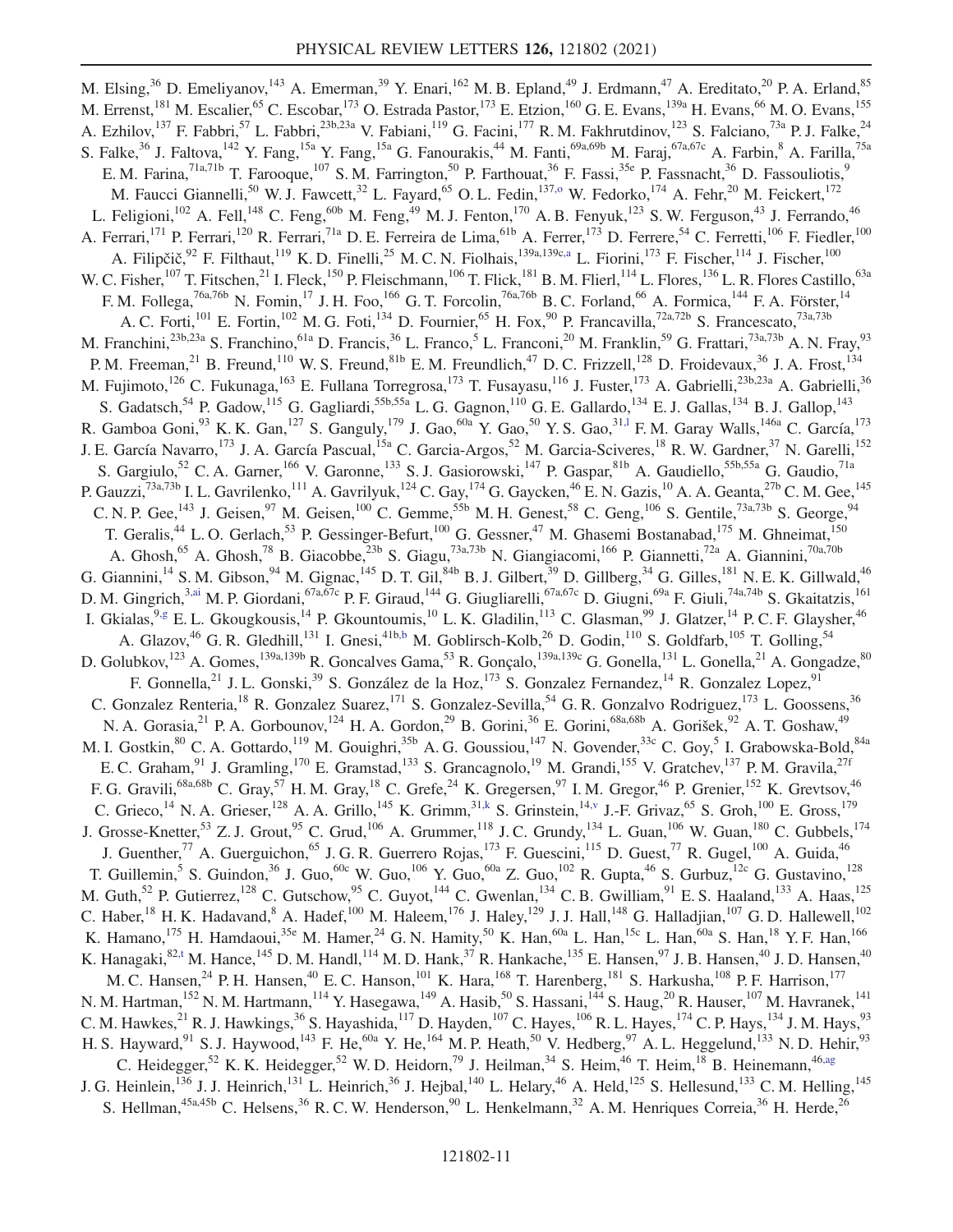Y. Hernández Jiménez,<sup>33e</sup> H. Herr,<sup>100</sup> M. G. Herrmann,<sup>114</sup> T. Herrmann,<sup>48</sup> G. Herten,<sup>52</sup> R. Hertenberger,<sup>114</sup> L. Hervas,<sup>36</sup> G. G. Hesketh, <sup>95</sup> N. P. Hessey, <sup>167a</sup> H. Hibi, <sup>83</sup> S. Higashino, <sup>82</sup> E. Higón-Rodriguez, <sup>173</sup> K. Hildebrand, <sup>37</sup> J. C. Hill, <sup>32</sup> K. K. Hill,<sup>29</sup> K. H. Hiller,<sup>46</sup> S. J. Hillier,<sup>21</sup> M. Hils,<sup>48</sup> I. Hinchliffe,<sup>18</sup> F. Hinterkeuser,<sup>24</sup> M. Hirose,<sup>132</sup> S. Hirose,<sup>168</sup> D. Hirschbuehl,<sup>181</sup> B. Hiti,<sup>92</sup> O. Hladik,<sup>140</sup> J. Hobbs,<sup>154</sup> R. Hobincu,<sup>27e</sup> N. Hod,<sup>179</sup> M. C. Hodgkinson,<sup>148</sup> A. Hoecker,<sup>36</sup> D. Hohn,<sup>52</sup> D. Hohov,<sup>65</sup> T. Holm,<sup>24</sup> T. R. Holmes,<sup>37</sup> M. Holzbock,<sup>115</sup> L. B. A. H. Hommels,<sup>32</sup> T. M. Hong,<sup>138</sup> J. C. Honig,<sup>52</sup> A. Hönle,<sup>115</sup> B. H. Hooberman,<sup>172</sup> W. H. Hopkins, <sup>6</sup> Y. Horii,<sup>117</sup> P. Horn, <sup>48</sup> L. A. Horyn, <sup>37</sup> S. Hou, <sup>157</sup> A. Hoummada, <sup>35a</sup> J. Howarth,<sup>57</sup> J. Hoya,<sup>89</sup> M. Hrabovsky,<sup>130</sup> J. Hrivnac,<sup>65</sup> A. Hrynevich,<sup>109</sup> T. Hryn'ova,<sup>5</sup> P. J. Hsu,<sup>64</sup> S.-C. Hsu,<sup>147</sup> Q. Hu,<sup>39</sup> S. Hu,<sup>60c</sup> Y. F. Hu,<sup>15a,15d,ak</sup> D. P. Huang,<sup>95</sup> X. Huang,<sup>15c</sup> Y. Huang,<sup>60a</sup> Y. Huang,<sup>15a</sup> Z. Hubacek,<sup>141</sup> F. Hubaut,<sup>102</sup> M. Huebner,  $^{24}$  F. Huegging,  $^{24}$  T. B. Huffman,  $^{134}$  M. Huhtinen,  $^{36}$  R. Hulsken,  $^{58}$  R. F. H. Hunter,  $^{34}$  N. Huseynov,  $^{80,aa}$ J. Huston,<sup>107</sup> J. Huth,<sup>59</sup> R. Hyneman,<sup>152</sup> S. Hyrych,<sup>28a</sup> G. Iacobucci,<sup>54</sup> G. Iakovidis,<sup>29</sup> I. Ibragimov,<sup>150</sup> L. Iconomidou-Fayard,<sup>65</sup> P. Iengo,<sup>36</sup> R. Ignazzi,<sup>40</sup> R. Iguchi,<sup>162</sup> T. Iizawa,<sup>54</sup> Y. Ikegami,<sup>82</sup> M. Ikeno,<sup>82</sup> N. Ilic,<sup>119,166,z</sup> F. Iltzsche,<sup>48</sup> H. Imam,<sup>35a</sup> G. Introzzi,<sup>71a,71b</sup> M. Iodice,<sup>75a</sup> K. Iordanidou,<sup>167a</sup> V. Ippolito,<sup>73a,73b</sup> M. F. Isacson,<sup>171</sup> M. Ishino,<sup>162</sup> W. Islam,  $^{129}$  C. Issever,  $^{19,46}$  S. Istin,  $^{159}$  J. M. Iturbe Ponce,  $^{63a}$  R. Iuppa,  $^{76a,76b}$  A. Ivina,  $^{179}$  J. M. Izen,  $^{43}$  V. Izzo,  $^{70a}$  P. Jacka,  $^{140}$ P. Jackson,<sup>1</sup> R. M. Jacobs,<sup>46</sup> B. P. Jaeger,<sup>151</sup> V. Jain,<sup>2</sup> G. Jäkel,<sup>181</sup> K. B. Jakobi,<sup>100</sup> K. Jakobs,<sup>52</sup> T. Jakoubek,<sup>179</sup> J. Jamieson,<sup>57</sup> K. W. Janas,  $84a$  R. Jansky,  $54$  M. Janus,  $53$  P. A. Janus,  $84a$  G. Jarlskog,  $97$  A. E. Jaspan,  $91$  N. Javadov,  $80, aa$  T. Javůrek,  $36$ M. Javurkova, <sup>103</sup> F. Jeanneau, <sup>144</sup> L. Jeanty, <sup>131</sup> J. Jejelava, <sup>158a</sup> P. Jenni, <sup>52,c</sup> N. Jeong, <sup>46</sup> S. Jézéquel, 5 J. Jia, <sup>154</sup> Z. Jia, <sup>15c</sup> H. Jiang,<sup>79</sup> Y. Jiang,<sup>60a</sup> Z. Jiang,<sup>152</sup> S. Jiggins,<sup>52</sup> F. A. Jimenez Morales,<sup>38</sup> J. Jimenez Pena,<sup>115</sup> S. Jin,<sup>15c</sup> A. Jinaru,<sup>27b</sup> O. Jinnouchi,  $^{164}$  H. Jivan,  $^{33e}$  P. Johansson,  $^{148}$  K. A. Johns,  $^7$  C. A. Johnson,  $^{66}$  E. Jones,  $^{177}$  R. W. L. Jones,  $^{90}$  S. D. Jones,  $^{155}$ T. J. Jones, <sup>91</sup> J. Jovicevic,<sup>36</sup> X. Ju,<sup>18</sup> J. J. Junggeburth,<sup>115</sup> A. Juste Rozas,<sup>14,v</sup> A. Kaczmarska,<sup>85</sup> M. Kado,<sup>73a,73b</sup> H. Kagan,<sup>127</sup> M. Kagan,<sup>152</sup> A. Kahn,<sup>39</sup> C. Kahra,<sup>100</sup> T. Kaji,<sup>178</sup> E. Kajomovitz,<sup>159</sup> C. W. Kalderon,<sup>29</sup> A. Kaluza,<sup>100</sup> A. Kamenshchikov,<sup>123</sup> M. Kaneda, <sup>162</sup> N. J. Kang, <sup>145</sup> S. Kang, <sup>79</sup> Y. Kano, <sup>117</sup> J. Kanzaki, <sup>82</sup> L. S. Kaplan, <sup>180</sup> D. Kar, <sup>33e</sup> K. Karava, <sup>134</sup> M. J. Kareem, <sup>167b</sup> I. Karkanias,<sup>161</sup> S. N. Karpov,<sup>80</sup> Z. M. Karpova,<sup>80</sup> V. Kartvelishvili,<sup>90</sup> A. N. Karyukhin,<sup>123</sup> E. Kasimi,<sup>161</sup> A. Kastanas,<sup>45a,45b</sup> C. Kato,<sup>60d</sup> J. Katzy,<sup>46</sup> K. Kawade,<sup>149</sup> K. Kawagoe,<sup>88</sup> T. Kawaguchi,<sup>117</sup> T. Kawamoto,<sup>144</sup> G. Kawamura,<sup>53</sup> E. F. Kay,<sup>175</sup> F. I. Kaya, <sup>169</sup> S. Kazakos, <sup>14</sup> V. F. Kazanin, <sup>122b, 122a</sup> J. M. Keaveney, <sup>33a</sup> R. Keeler, <sup>175</sup> J. S. Keller, <sup>34</sup> E. Kellermann, <sup>97</sup> D. Kelsey,<sup>155</sup> J. J. Kempster,<sup>21</sup> J. Kendrick,<sup>21</sup> K. E. Kennedy,<sup>39</sup> O. Kepka,<sup>140</sup> S. Kersten,<sup>181</sup> B. P. Kerševan,<sup>92</sup> S. Ketabchi Haghighat,<sup>166</sup> F. Khalil-Zada,<sup>13</sup> M. Khandoga,<sup>144</sup> A. Khanov,<sup>129</sup> A. G. Kharlamov,<sup>122b,122a</sup> T. Kharlamova,<sup>122b,122a</sup> E. E. Khoda,<sup>174</sup> T. J. Khoo,<sup>77</sup> G. Khoriauli,<sup>176</sup> E. Khramov,<sup>80</sup> J. Khubua,<sup>158b</sup> S. Kido,<sup>83</sup> M. Kiehn,<sup>36</sup> E. Kim, <sup>164</sup> Y. K. Kim, <sup>37</sup> N. Kimura, <sup>95</sup> A. Kirchhoff, <sup>53</sup> D. Kirchmeier, <sup>48</sup> J. Kirk, <sup>143</sup> A. E. Kiryunin, <sup>115</sup> T. Kishimoto, <sup>162</sup> D. P. Kisliuk,<sup>166</sup> V. Kitali,<sup>46</sup> C. Kitsaki,<sup>10</sup> O. Kivernyk,<sup>24</sup> T. Klapdor-Kleingrothaus,<sup>52</sup> M. Klassen,<sup>61a</sup> C. Klein,<sup>34</sup> M. H. Klein,<sup>106</sup> M. Klein,<sup>91</sup> U. Klein,<sup>91</sup> K. Kleinknecht,<sup>100</sup> P. Klimek,<sup>36</sup> A. Klimentov,<sup>29</sup> F. Klimpel,<sup>36</sup> T. Klingl,<sup>24</sup> T. Klioutchnikova,<sup>36</sup> F. F. Klitzner,<sup>114</sup> P. Kluit,<sup>120</sup> S. Kluth,<sup>115</sup> E. Kneringer,<sup>77</sup> E. B. F. G. Knoops,<sup>102</sup> A. Knue,<sup>52</sup> D. Kobayashi,<sup>88</sup> M. Kobel,<sup>48</sup> M. Kocian,<sup>152</sup> T. Kodama,<sup>162</sup> P. Kodys,<sup>142</sup> D. M. Koeck,<sup>155</sup> P. T. Koenig,<sup>24</sup> T. Koffas,<sup>34</sup> N. M. Köhler,<sup>36</sup> M. Kolb,<sup>144</sup> I. Koletsou,<sup>5</sup> T. Komarek,<sup>130</sup> T. Kondo,<sup>82</sup> K. Köneke,<sup>52</sup> A. X. Y. Kong,<sup>1</sup> A. C. König,<sup>119</sup> T. Kono,<sup>126</sup> V. Konstantinides,<sup>95</sup> N. Konstantinidis,<sup>95</sup> B. Konya,<sup>97</sup> R. Kopeliansky,<sup>66</sup> S. Koperny,<sup>84a</sup> K. Korcyl,<sup>85</sup> K. Kordas, <sup>161</sup> G. Koren, <sup>160</sup> A. Korn, <sup>95</sup> I. Korolkov, <sup>14</sup> E. V. Korolkova, <sup>148</sup> N. Korotkova, <sup>113</sup> O. Kortner, <sup>115</sup> S. Kortner, <sup>115</sup> V. V. Kostyukhin,<sup>148,165</sup> A. Kotsokechagia,<sup>65</sup> A. Kotwal,<sup>49</sup> A. Koulouris,<sup>10</sup> A. Kourkoumeli-Charalampidi,<sup>71a,71b</sup> C. Kourkoumelis, <sup>9</sup> E. Kourlitis, <sup>6</sup> V. Kouskoura, <sup>29</sup> R. Kowalewski, <sup>175</sup> W. Kozanecki, <sup>101</sup> A. S. Kozhin, <sup>123</sup> V. A. Kramarenko,<sup>113</sup> G. Kramberger,<sup>92</sup> D. Krasnopevtsev,<sup>60a</sup> M. W. Krasny,<sup>135</sup> A. Krasznahorkay,<sup>36</sup> D. Krauss,<sup>115</sup> J. A. Kremer,<sup>100</sup> J. Kretzschmar,<sup>91</sup> K. Kreul,<sup>19</sup> P. Krieger,<sup>166</sup> F. Krieter,<sup>114</sup> S. Krishnamurthy,<sup>103</sup> A. Krishnan,<sup>61b</sup> M. Krivos,<sup>142</sup> K. Krizka,<sup>18</sup> K. Kroeninger,<sup>47</sup> H. Kroha,<sup>115</sup> J. Kroll,<sup>140</sup> J. Kroll,<sup>136</sup> K. S. Krowpman,<sup>107</sup> U. Kruchonak,<sup>80</sup> H. Krüger,<sup>24</sup> N. Krumnack,<sup>79</sup> M. C. Kruse,<sup>49</sup> J. A. Krzysiak,<sup>85</sup> A. Kubota,<sup>164</sup> O. Kuchinskaia,<sup>165</sup> S. Kuday,<sup>4b</sup> D. Kuechler,<sup>46</sup> J. T. Kuechler,<sup>46</sup> S. Kuehn,<sup>36</sup> T. Kuhl,<sup>46</sup> V. Kukhtin,<sup>80</sup> Y. Kulchitsky,<sup>108,ac</sup> S. Kuleshov,<sup>146b</sup> Y. P. Kulinich,<sup>172</sup> M. Kuna,<sup>58</sup> A. Kupco,<sup>140</sup> T. Kupfer,<sup>47</sup> O. Kuprash,<sup>52</sup> H. Kurashige,<sup>83</sup> L. L. Kurchaninov,<sup>167a</sup> Y. A. Kurochkin,<sup>108</sup> A. Kurova,<sup>112</sup> M. G. Kurth,<sup>15a,15d</sup> E. S. Kuwertz,<sup>36</sup> M. Kuze,<sup>164</sup> A. K. Kvam,<sup>147</sup> J. Kvita,<sup>130</sup> T. Kwan,<sup>104</sup> C. Lacasta,<sup>173</sup> F. Lacava,<sup>73a,73b</sup> D. P. J. Lack,<sup>101</sup> H. Lacker,<sup>19</sup> D. Lacour,<sup>135</sup> E. Ladygin,<sup>80</sup> R. Lafaye,<sup>5</sup> B. Laforge,<sup>135</sup> T. Lagouri,<sup>146c</sup> S. Lai,<sup>53</sup> I. K. Lakomiec, <sup>84a</sup> J. E. Lambert, <sup>128</sup> S. Lammers, <sup>66</sup> W. Lampl, <sup>7</sup> C. Lampoudis, <sup>161</sup> E. Lançon, <sup>29</sup> U. Landgraf, <sup>52</sup> M. P. J. Landon,<sup>93</sup> V. S. Lang,<sup>52</sup> J. C. Lange,<sup>53</sup> R. J. Langenberg,<sup>103</sup> A. J. Lankford,<sup>170</sup> F. Lanni,<sup>29</sup> K. Lantzsch,<sup>24</sup> A. Lanza,<sup>71a</sup> A. Lapertosa,<sup>55b,55a</sup> J. F. Laporte,<sup>144</sup> T. Lari,<sup>69a</sup> F. Lasagni Manghi,<sup>23b,23a</sup> M. Lassnig,<sup>36</sup> V. Latonova,<sup>140</sup> T. S. Lau,<sup>63a</sup> A. Laudrain,<sup>100</sup> A. Laurier,<sup>34</sup> M. Lavorgna,<sup>70a,70b</sup> S. D. Lawlor,<sup>94</sup> M. Lazzaroni,<sup>69a,69b</sup> B. Le,<sup>101</sup> E. Le Guirriec,<sup>102</sup>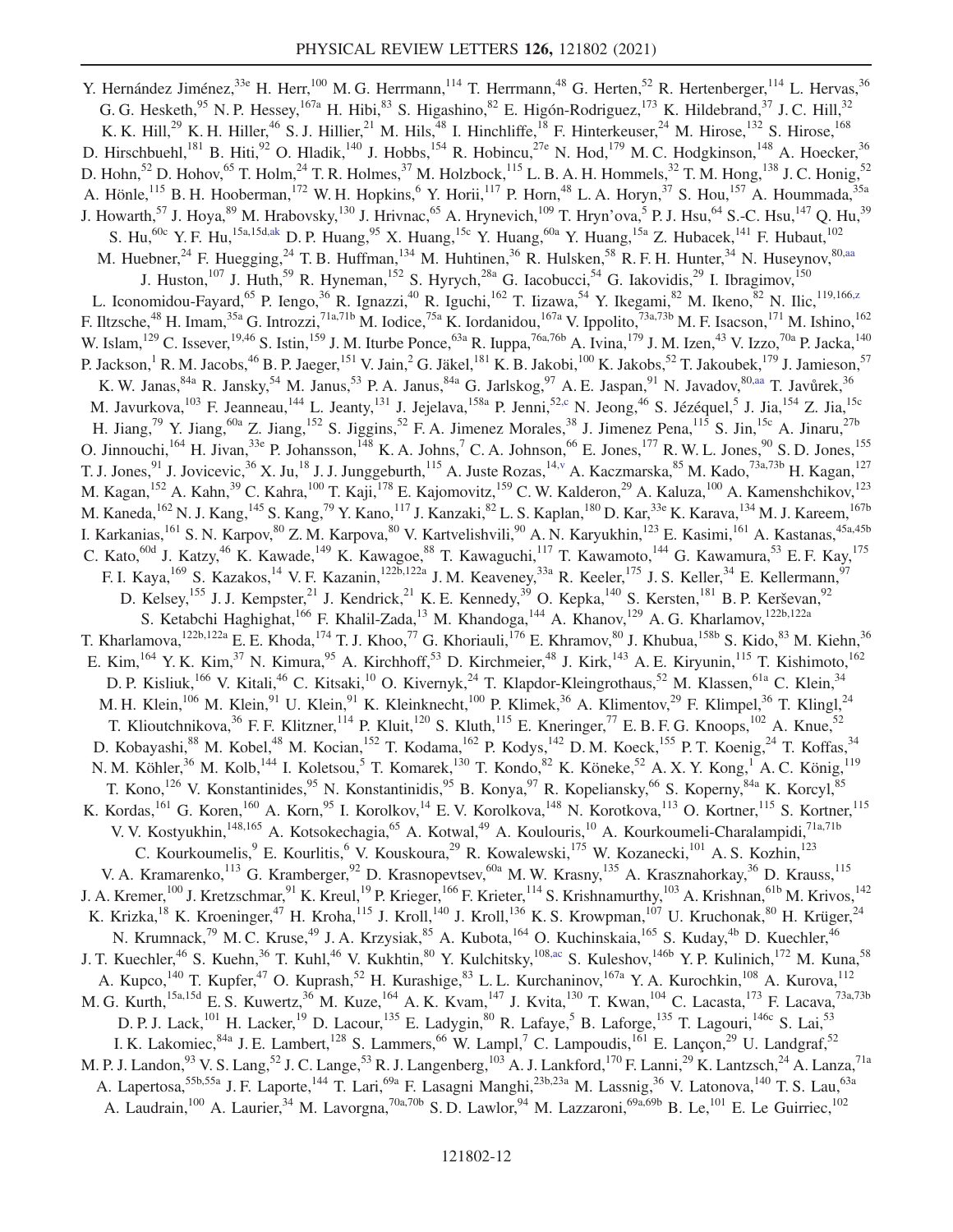A. Lebedev,<sup>79</sup> M. LeBlanc,<sup>7</sup> T. LeCompte,<sup>6</sup> F. Ledroit-Guillon,<sup>58</sup> A. C. A. Lee,<sup>95</sup> C. A. Lee,<sup>29</sup> G. R. Lee,<sup>17</sup> L. Lee,<sup>59</sup> S. C. Lee,<sup>157</sup> S. Lee,<sup>79</sup> B. Lefebvre,<sup>167a</sup> H. P. Lefebvre,<sup>94</sup> M. Lefebvre,<sup>175</sup> C. Leggett,<sup>18</sup> K. Lehmann,<sup>151</sup> N. Lehmann,<sup>20</sup> G. Lehmann Miotto,<sup>36</sup> W. A. Leight,<sup>46</sup> A. Leisos,<sup>161,u</sup> M. A. L. Leite,<sup>81d</sup> C. E. Leitgeb,<sup>114</sup> R. Leitner,<sup>142</sup> K. J. C. Leney,<sup>42</sup> T. Lenz,<sup>24</sup> S. Leone,<sup>72a</sup> C. Leonidopoulos,<sup>50</sup> A. Leopold,<sup>135</sup> C. Leroy,<sup>110</sup> R. Les,<sup>107</sup> C. G. Lester,<sup>32</sup> M. Levchenko,<sup>137</sup> J. Levêque,<sup>5</sup> D. Levin,<sup>106</sup> L. J. Levinson,<sup>179</sup> D. J. Lewis,<sup>21</sup> B. Li,<sup>15b</sup> B. Li,<sup>106</sup> C-Q. Li,<sup>60c,60d</sup> F. Li,<sup>60c</sup> H. Li,<sup>60a</sup> H. Li,<sup>60b</sup> J. Li,<sup>60c</sup> K. Li,<sup>147</sup> L. Li,<sup>60c</sup> M. Li,<sup>15a,15d</sup> Q. Y. Li,<sup>60a</sup> S. Li,<sup>60d,60c</sup> X. Li,<sup>46</sup> Y. Li,<sup>46</sup> Z. Li,<sup>60b</sup> Z. Li,<sup>134</sup> Z. Li,<sup>104</sup> Z. Li,<sup>91</sup> Z. Liang,<sup>15a</sup> M. Liberatore, <sup>46</sup> B. Liberti, <sup>74a</sup> K. Lie, <sup>63c</sup> S. Lim, <sup>29</sup> C. Y. Lin, <sup>32</sup> K. Lin, <sup>107</sup> R. A. Linck, <sup>66</sup> R. E. Lindley, <sup>7</sup> J. H. Lindon, <sup>21</sup> A. Linss,<sup>46</sup> A. L. Lionti,<sup>54</sup> E. Lipeles,<sup>136</sup> A. Lipniacka,<sup>17</sup> T. M. Liss,<sup>172,ah</sup> A. Lister,<sup>174</sup> J. D. Little,<sup>8</sup> B. Liu,<sup>79</sup> B. L. Liu,<sup>151</sup> H. B. Liu,<sup>29</sup> J. B. Liu,<sup>60a</sup> J. K. K. Liu,<sup>37</sup> K. Liu,<sup>60d</sup> M. Liu,<sup>60a</sup> M. Y. Liu,<sup>60a</sup> P. Liu,<sup>15a</sup> X. Liu,<sup>60a</sup> Y. Liu,<sup>46</sup> Y. Liu,<sup>15a,15d</sup> Y. L. Liu,<sup>106</sup> Y. W. Liu,<sup>60a</sup> M. Livan,<sup>71a,71b</sup> A. Lleres,<sup>58</sup> J. Llorente Merino,<sup>151</sup> S. L. Lloyd,<sup>93</sup> C. Y. Lo,<sup>63b</sup> E. M. Lobodzinska, <sup>46</sup> P. Loch, <sup>7</sup> S. Loffredo, <sup>74a, 74b</sup> T. Lohse, <sup>19</sup> K. Lohwasser, <sup>148</sup> M. Lokajicek, <sup>140</sup> J. D. Long, <sup>172</sup> R. E. Long, <sup>90</sup> I. Longarini,<sup>73a,73b</sup> L. Longo,<sup>36</sup> I. Lopez Paz,<sup>101</sup> A. Lopez Solis,<sup>148</sup> J. Lorenz,<sup>114</sup> N. Lorenzo Martinez,<sup>5</sup> A. M. Lory,<sup>114</sup> A. Lösle,<sup>52</sup> X. Lou,<sup>45a,45b</sup> X. Lou,<sup>15a</sup> A. Lounis,<sup>65</sup> J. Love,<sup>6</sup> P. A. Love,<sup>90</sup> J. J. Lozano Bahilo,<sup>173</sup> M. Lu,<sup>60a</sup> Y. J. Lu,<sup>64</sup> H. J. Lubatti,<sup>147</sup> C. Luci,<sup>73a,73b</sup> F. L. Lucio Alves,<sup>15c</sup> A. Lucotte,<sup>58</sup> F. Luehring,<sup>66</sup> I. Luise,<sup>154</sup> L. Luminari,<sup>73a</sup> B. Lund-Jensen,<sup>153</sup> N. A. Luongo,<sup>131</sup> M. S. Lutz,<sup>160</sup> D. Lynn,<sup>29</sup> H. Lyons,<sup>91</sup> R. Lysak,<sup>140</sup> E. Lytken,<sup>97</sup> F. Lyu,<sup>15a</sup> V. Lyubushkin,  $80$  T. Lyubushkina,  $80$  H. Ma,  $29$  L. L. Ma,  $60$  Y. Ma,  $95$  D. M. Mac Donell,  $175$  G. Maccarrone,  $51$ C. M. Macdonald,<sup>148</sup> J. C. MacDonald,<sup>148</sup> J. Machado Miguens,<sup>136</sup> R. Madar,<sup>38</sup> W. F. Mader,<sup>48</sup> M. Madugoda Ralalage Don,<sup>129</sup> N. Madysa,<sup>48</sup> J. Maeda,<sup>83</sup> T. Maeno,<sup>29</sup> M. Maerker,<sup>48</sup> V. Magerl,<sup>52</sup> N. Magini,<sup>79</sup> J. Magro,<sup>67a,67c,q</sup> D. J. Mahon,<sup>39</sup> C. Maidantchik,<sup>81b</sup> A. Maio,<sup>139a,139b,139d</sup> K. Maj,<sup>84a</sup> O. Majersky,<sup>28a</sup> S. Majewski,<sup>131</sup> Y. Makida,  $82$  N. Makovec,  $65$  B. Malaescu,  $135$  Pa. Malecki,  $85$  V. P. Maleev,  $137$  F. Malek,  $58$  D. Malito,  $41b,41a$  U. Mallik,  $78$ C. Malone,  $32$  S. Maltezos,  $10$  S. Malyukov,  $80$  J. Mamuzic,  $173$  G. Mancini,  $51$  J. P. Mandalia,  $93$  I. Mandić,  $92$ L. Manhaes de Andrade Filho,<sup>81a</sup> I. M. Maniatis,<sup>161</sup> J. Manjarres Ramos,<sup>48</sup> K. H. Mankinen,<sup>97</sup> A. Mann,<sup>114</sup> A. Manousos,<sup>77</sup> B. Mansoulie, <sup>144</sup> I. Manthos, <sup>161</sup> S. Manzoni, <sup>120</sup> A. Marantis, <sup>161</sup> G. Marceca, <sup>30</sup> L. Marchese, <sup>134</sup> G. Marchiori, <sup>135</sup> M. Marcisovsky,<sup>140</sup> L. Marcoccia,<sup>74a,74b</sup> C. Marcon,<sup>97</sup> M. Marjanovic,<sup>128</sup> Z. Marshall,<sup>18</sup> M. U. F. Martensson,<sup>171</sup> S. Marti-Garcia,<sup>173</sup> C. B. Martin,<sup>127</sup> T. A. Martin,<sup>177</sup> V. J. Martin,<sup>50</sup> B. Martin dit Latour,<sup>17</sup> L. Martinelli,<sup>75a,75b</sup> M. Martinez,<sup>14,v</sup> P. Martinez Agullo,<sup>173</sup> V. I. Martinez Outschoorn,<sup>103</sup> S. Martin-Haugh,<sup>143</sup> V. S. Martoiu,<sup>27b</sup> A. C. Martyniuk, <sup>95</sup> A. Marzin, <sup>36</sup> S. R. Maschek, <sup>115</sup> L. Masetti, <sup>100</sup> T. Mashimo, <sup>162</sup> R. Mashinistov, <sup>111</sup> J. Masik, <sup>101</sup> A. L. Maslennikov,<sup>122b,122a</sup> L. Massa,<sup>23b,23a</sup> P. Massarotti,<sup>70a,70b</sup> P. Mastrandrea,<sup>72a,72b</sup> A. Mastroberardino,<sup>41b,41a</sup> T. Masubuchi,<sup>162</sup> D. Matakias,<sup>29</sup> A. Matic,<sup>114</sup> N. Matsuzawa,<sup>162</sup> P. Mättig,<sup>24</sup> J. Maurer,<sup>27b</sup> B. Maček,<sup>92</sup> D. A. Maximov,<sup>122b,122a</sup> R. Mazini,<sup>157</sup> I. Maznas,<sup>161</sup> S. M. Mazza,<sup>145</sup> J. P. Mc Gowan,<sup>104</sup> S. P. Mc Kee,<sup>106</sup> T. G. McCarthy,<sup>115</sup> W. P. McCormack,<sup>18</sup> E. F. McDonald,<sup>105</sup> A. E. McDougall,<sup>120</sup> J. A. Mcfayden,<sup>18</sup> G. Mchedlidze,<sup>158b</sup> M. A. McKay,<sup>42</sup> K. D. McLean,<sup>175</sup> S. J. McMahon,<sup>143</sup> P. C. McNamara,<sup>105</sup> C. J. McNicol,<sup>177</sup> R. A. McPherson,<sup>175,z</sup> J. E. Mdhluli,<sup>33e</sup> Z. A. Meadows,<sup>103</sup> S. Meehan,<sup>36</sup> T. Megy,<sup>38</sup> S. Mehlhase,<sup>114</sup> A. Mehta,<sup>91</sup> B. Meirose,<sup>43</sup> D. Melini,<sup>159</sup> B. R. Mellado Garcia,<sup>33e</sup> J. D. Mellenthin,<sup>53</sup> M. Melo,<sup>28a</sup> F. Meloni,<sup>46</sup> A. Melzer,<sup>24</sup> E. D. Mendes Gouveia,<sup>139a,139e</sup> A. M. Mendes Jacques Da Costa,  $^{21}$  H. Y. Meng,  $^{166}$  L. Meng,  $^{36}$  X. T. Meng,  $^{106}$  S. Menke,  $^{115}$  E. Meoni,  $^{41b,41a}$ S. Mergelmeyer,<sup>19</sup> S. A. M. Merkt,<sup>138</sup> C. Merlassino,<sup>134</sup> P. Mermod,<sup>54</sup> L. Merola,<sup>70a,70b</sup> C. Meroni,<sup>69a</sup> G. Merz,<sup>106</sup> O. Meshkov,<sup>113,111</sup> J. K. R. Meshreki,<sup>150</sup> J. Metcalfe,<sup>6</sup> A. S. Mete,<sup>6</sup> C. Meyer,<sup>66</sup> J-P. Meyer,<sup>144</sup> M. Michetti,<sup>19</sup> R. P. Middleton, <sup>143</sup> L. Mijović, <sup>50</sup> G. Mikenberg, <sup>179</sup> M. Mikestikova, <sup>140</sup> M. Mikuž, <sup>92</sup> H. Mildner, <sup>148</sup> A. Milic, <sup>166</sup> C. D. Milke,<sup>42</sup> D. W. Miller,<sup>37</sup> L. S. Miller,<sup>34</sup> A. Milov,<sup>179</sup> D. A. Milstead,<sup>45a,45b</sup> A. A. Minaenko,<sup>123</sup> I. A. Minashvili,<sup>158b</sup> L. Mince,<sup>57</sup> A. I. Mincer,<sup>125</sup> B. Mindur,<sup>84a</sup> M. Mineev,<sup>80</sup> Y. Minegishi,<sup>162</sup> Y. Mino,<sup>86</sup> L. M. Mir,<sup>14</sup> M. Mironova,<sup>134</sup> T. Mitani,<sup>178</sup> J. Mitrevski,<sup>114</sup> V. A. Mitsou,<sup>173</sup> M. Mittal,<sup>60c</sup> O. Miu,<sup>166</sup> A. Miucci,<sup>20</sup> P. S. Miyagawa,<sup>93</sup> A. Mizukami,<sup>82</sup> J. U. Mjörnmark,<sup>97</sup> T. Mkrtchyan,<sup>61a</sup> M. Mlynarikova,<sup>121</sup> T. Moa,<sup>45a,45b</sup> S. Mobius,<sup>53</sup> K. Mochizuki,<sup>110</sup> P. Moder,<sup>46</sup> P. Mogg,<sup>114</sup> S. Mohapatra,<sup>39</sup> R. Moles-Valls,<sup>24</sup> K. Mönig,<sup>46</sup> E. Monnier,<sup>102</sup> A. Montalbano,<sup>151</sup> J. Montejo Berlingen,<sup>36</sup> M. Montella,<sup>95</sup> F. Monticelli,<sup>89</sup> S. Monzani,<sup>69a</sup> N. Morange,<sup>65</sup> A. L. Moreira De Carvalho,<sup>139a</sup> D. Moreno,<sup>22a</sup> M. Moreno Llácer, <sup>173</sup> C. Moreno Martinez, <sup>14</sup> P. Morettini, <sup>55b</sup> M. Morgenstern, <sup>159</sup> S. Morgenstern, <sup>48</sup> D. Mori, <sup>151</sup> M. Morii, <sup>59</sup> M. Morinaga, <sup>178</sup> V. Morisbak, <sup>133</sup> A. K. Morley, <sup>36</sup> G. Mornacchi, <sup>36</sup> A. P. Morris, <sup>95</sup> L. Morvaj, <sup>36</sup> P. Moschovakos, <sup>36</sup> B. Moser,<sup>120</sup> M. Mosidze,<sup>158b</sup> T. Moskalets,<sup>144</sup> P. Moskvitina,<sup>119</sup> J. Moss,<sup>31,m</sup> E. J. W. Moyse,<sup>103</sup> S. Muanza,<sup>102</sup> J. Mueller,<sup>138</sup> R. S. P. Mueller,  $^{114}$  D. Muenstermann,  $^{90}$  G. A. Mullier,  $^{97}$  D. P. Mungo,  $^{69a,69b}$  J. L. Munoz Martinez,  $^{14}$ F. J. Munoz Sanchez,<sup>101</sup> P. Murin,<sup>28b</sup> W. J. Murray,<sup>177,143</sup> A. Murrone,<sup>69a,69b</sup> J. M. Muse,<sup>128</sup> M. Muškinja,<sup>18</sup> C. Mwewa,<sup>33a</sup>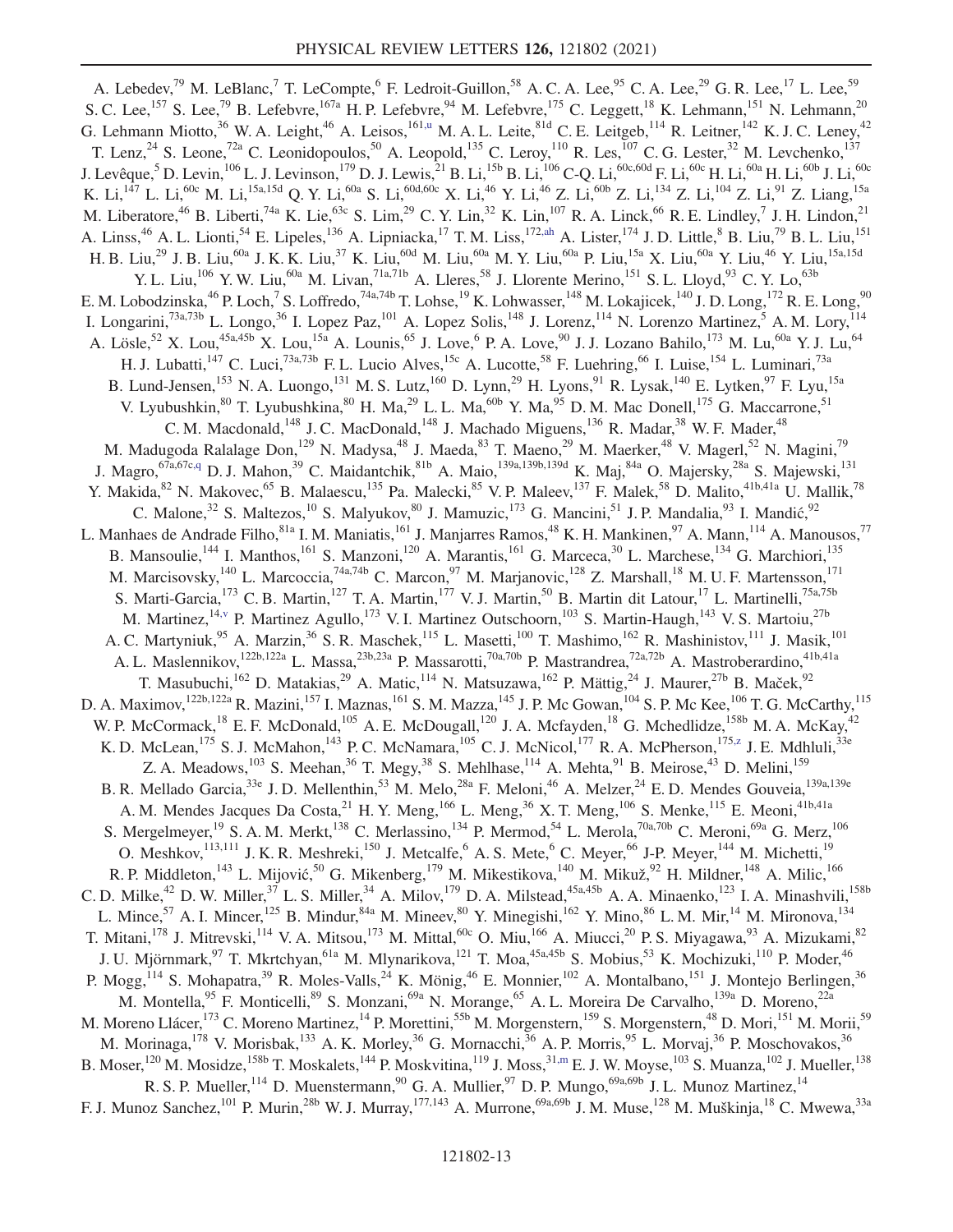A. G. Myagkov,<sup>123,ad</sup> A. A. Myers,<sup>138</sup> G. Myers,<sup>66</sup> J. Myers,<sup>131</sup> M. Myska,<sup>141</sup> B. P. Nachman,<sup>18</sup> O. Nackenhorst,<sup>47</sup> A. Nag Nag,<sup>48</sup> K. Nagai,<sup>134</sup> K. Nagano,<sup>82</sup> Y. Nagasaka,<sup>62</sup> J. L. Nagle,<sup>29</sup> E. Nagy,<sup>102</sup> A. M. Nairz,<sup>36</sup> Y. Nakahama,<sup>117</sup> K. Nakamura,<sup>82</sup> T. Nakamura,<sup>162</sup> H. Nanjo,<sup>132</sup> F. Napolitano,<sup>61a</sup> R. F. Naranjo Garcia,<sup>46</sup> R. Narayan,<sup>42</sup> I. Naryshkin,<sup>137</sup> M. Naseri,<sup>34</sup> T. Naumann,<sup>46</sup> G. Navarro,<sup>22a</sup> P. Y. Nechaeva,<sup>111</sup> F. Nechansky,<sup>46</sup> T. J. Neep,<sup>21</sup> A. Negri,<sup>71a,71b</sup> M. Negrini,<sup>23b</sup> C. Nellist,<sup>119</sup> C. Nelson,<sup>104</sup> M. E. Nelson,<sup>45a,45b</sup> S. Nemecek,<sup>140</sup> M. Nessi,<sup>36,e</sup> M. S. Neubauer,<sup>172</sup> F. Neuhaus,<sup>100</sup> M. Neumann,<sup>181</sup> R. Newhouse,<sup>174</sup> P. R. Newman,<sup>21</sup> C. W. Ng,<sup>138</sup> Y. S. Ng,<sup>19</sup> Y. W. Y. Ng,<sup>170</sup> B. Ngair,<sup>35e</sup> H. D. N. Nguyen,<sup>102</sup> T. Nguyen Manh,<sup>110</sup> E. Nibigira,<sup>38</sup> R. B. Nickerson,<sup>134</sup> R. Nicolaidou,<sup>144</sup> D. S. Nielsen,<sup>40</sup> J. Nielsen,<sup>145</sup> M. Niemeyer,<sup>53</sup> N. Nikiforou,<sup>11</sup> V. Nikolaenko,<sup>123,ad</sup> I. Nikolic-Audit,<sup>135</sup> K. Nikolopoulos,<sup>21</sup> P. Nilsson,<sup>29</sup> H. R. Nindhito,<sup>54</sup> A. Nisati,<sup>73a</sup> N. Nishu,  $60c$  R. Nisius,<sup>115</sup> I. Nitsche,<sup>47</sup> T. Nitta,<sup>178</sup> T. Nobe,<sup>162</sup> D. L. Noel,<sup>32</sup> Y. Noguchi,<sup>86</sup> I. Nomidis,<sup>135</sup> M. A. Nomura,<sup>29</sup> M. Nordberg,<sup>36</sup> J. Novak,<sup>92</sup> T. Novak,<sup>92</sup> O. Novgorodova,<sup>48</sup> R. Novotny,<sup>118</sup> L. Nozka,<sup>130</sup> K. Ntekas,<sup>170</sup> E. Nurse,<sup>95</sup> F. G. Oakham, <sup>34,ai</sup> J. Ocariz, <sup>135</sup> A. Ochi, <sup>83</sup> I. Ochoa, <sup>139a</sup> J. P. Ochoa-Ricoux, <sup>146a</sup> K. O'Connor, <sup>26</sup> S. Oda, <sup>88</sup> S. Odaka, <sup>82</sup> S. Oerdek,<sup>53</sup> A. Ogrodnik,<sup>84a</sup> A. Oh,<sup>101</sup> C. C. Ohm,<sup>153</sup> H. Oide,<sup>164</sup> R. Oishi,<sup>162</sup> M. L. Ojeda,<sup>166</sup> H. Okawa,<sup>168</sup> Y. Okazaki,<sup>86</sup> M. W. O'Keefe,<sup>91</sup> Y. Okumura,<sup>162</sup> A. Olariu,<sup>27b</sup> L. F. Oleiro Seabra,<sup>139a</sup> S. A. Olivares Pino,<sup>146a</sup> D. Oliveira Damazio,<sup>29</sup> J. L. Oliver,<sup>1</sup> M. J. R. Olsson,<sup>170</sup> A. Olszewski,<sup>85</sup> J. Olszowska,<sup>85</sup> Ö. O. Öncel,<sup>24</sup> D. C. O'Neil,<sup>151</sup> A. P. O'neill,<sup>134</sup> A. Onofre,<sup>139a,139e</sup> P. U. E. Onyisi,<sup>11</sup> H. Oppen,<sup>133</sup> R. G. Oreamuno Madriz,<sup>121</sup> M. J. Oreglia,<sup>37</sup> G. E. Orellana,<sup>89</sup> D. Orestano,<sup>75a,75b</sup> N. Orlando,<sup>14</sup> R. S. Orr,<sup>166</sup> V. O'Shea,<sup>57</sup> R. Ospanov,<sup>60a</sup> G. Otero y Garzon,<sup>30</sup> H. Otono,<sup>88</sup> P. S. Ott,<sup>61a</sup> G. J. Ottino,<sup>18</sup> M. Ouchrif,<sup>35d</sup> J. Ouellette,<sup>29</sup> F. Ould-Saada,<sup>133</sup> A. Ouraou,<sup>144,†</sup> Q. Ouyang,<sup>15a</sup> M. Owen,<sup>57</sup> R. E. Owen,<sup>143</sup> V. E. Ozcan, <sup>12c</sup> N. Ozturk, <sup>8</sup> J. Pacalt, <sup>130</sup> H. A. Pacey, <sup>32</sup> K. Pachal, <sup>49</sup> A. Pacheco Pages, <sup>14</sup> C. Padilla Aranda, <sup>14</sup> S. Pagan Griso,<sup>18</sup> G. Palacino,<sup>66</sup> S. Palazzo,<sup>50</sup> S. Palestini,<sup>36</sup> M. Palka,<sup>84b</sup> P. Palni,<sup>84a</sup> C. E. Pandini,<sup>54</sup> J. G. Panduro Vazquez, <sup>94</sup> P. Pani, <sup>46</sup> G. Panizzo, <sup>67a,67c</sup> L. Paolozzi, <sup>54</sup> C. Papadatos,<sup>110</sup> K. Papageorgiou, <sup>9,g</sup> S. Parajuli,<sup>42</sup> A. Paramonov,<sup>6</sup> C. Paraskevopoulos,<sup>10</sup> D. Paredes Hernandez,<sup>63b</sup> S. R. Paredes Saenz,<sup>134</sup> B. Parida,<sup>179</sup> T. H. Park,<sup>166</sup> A. J. Parker,<sup>31</sup> M. A. Parker,<sup>32</sup> F. Parodi,<sup>55b,55a</sup> E. W. Parrish,<sup>121</sup> J. A. Parsons,<sup>39</sup> U. Parzefall,<sup>52</sup> L. Pascual Dominguez,<sup>135</sup> V. R. Pascuzzi,<sup>18</sup> J. M. P. Pasner,<sup>145</sup> F. Pasquali,<sup>120</sup> E. Pasqualucci,<sup>73a</sup> S. Passaggio,<sup>55b</sup> F. Pastore,<sup>94</sup> P. Pasuwan,<sup>45a,45b</sup> S. Pataraia,  $^{100}$  J. R. Pater,  $^{101}$  A. Pathak,  $^{180,i}$  J. Patton,  $^{91}$  T. Pauly,  $^{36}$  J. Pearkes,  $^{152}$  M. Pedersen,  $^{133}$  L. Pedraza Diaz,  $^{119}$ R. Pedro, <sup>139a</sup> T. Peiffer,<sup>53</sup> S. V. Peleganchuk, <sup>122b,122a</sup> O. Penc, <sup>140</sup> C. Peng, <sup>63b</sup> H. Peng, <sup>60a</sup> B. S. Peralva, <sup>81a</sup> M. M. Perego, <sup>65</sup> A. P. Pereira Peixoto,<sup>139a</sup> L. Pereira Sanchez,<sup>45a,45b</sup> D. V. Perepelitsa,<sup>29</sup> E. Perez Codina,<sup>167a</sup> L. Perini,<sup>69a,69b</sup> H. Pernegger,<sup>36</sup> S. Perrella,<sup>36</sup> A. Perrevoort,<sup>120</sup> K. Peters,<sup>46</sup> R. F. Y. Peters,<sup>101</sup> B. A. Petersen,<sup>36</sup> T. C. Petersen,<sup>40</sup> E. Petit,<sup>102</sup> V. Petousis,<sup>141</sup> C. Petridou,<sup>161</sup> F. Petrucci,<sup>75a,75b</sup> M. Pettee,<sup>182</sup> N. E. Pettersson,<sup>103</sup> K. Petukhova,<sup>142</sup> A. Peyaud,<sup>144</sup> R. Pezoa,<sup>146d</sup> L. Pezzotti,<sup>71a,71b</sup> T. Pham,<sup>105</sup> P.W. Phillips,<sup>143</sup> M.W. Phipps,<sup>172</sup> G. Piacquadio,<sup>154</sup> E. Pianori,<sup>18</sup> A. Picazio,<sup>103</sup> R. H. Pickles,<sup>101</sup> R. Piegaia,<sup>30</sup> D. Pietreanu,<sup>27b</sup> J. E. Pilcher,<sup>37</sup> A. D. Pilkington,<sup>101</sup> M. Pinamonti,<sup>67a,67c</sup> J. L. Pinfold,<sup>3</sup> C. Pitman Donaldson, <sup>95</sup> M. Pitt, <sup>160</sup> L. Pizzimento, <sup>74a, 74b</sup> A. Pizzini, <sup>120</sup> M.-A. Pleier, <sup>29</sup> V. Plesanovs, <sup>52</sup> V. Pleskot, <sup>142</sup> E. Plotnikova, <sup>80</sup> P. Podberezko, <sup>122b,122a</sup> R. Poettgen, <sup>97</sup> R. Poggi, <sup>54</sup> L. Poggioli, <sup>135</sup> I. Pogrebnyak, <sup>107</sup> D. Pohl, <sup>24</sup> I. Pokharel, <sup>53</sup> G. Polesello,<sup>71a</sup> A. Poley,<sup>151,167a</sup> A. Policicchio,<sup>73a,73b</sup> R. Polifka,<sup>142</sup> A. Polini,<sup>23b</sup> C. S. Pollard,<sup>46</sup> V. Polychronakos,<sup>29</sup> D. Ponomarenko,<sup>112</sup> L. Pontecorvo,<sup>36</sup> S. Popa,<sup>27a</sup> G. A. Popeneciu,<sup>27d</sup> L. Portales,<sup>5</sup> D. M. Portillo Quintero,<sup>58</sup> S. Pospisil,<sup>141</sup> K. Potamianos,<sup>46</sup> I. N. Potrap,<sup>80</sup> C. J. Potter,<sup>32</sup> H. Potti,<sup>11</sup> T. Poulsen,<sup>97</sup> J. Poveda,<sup>173</sup> T. D. Powell,<sup>148</sup> G. Pownall,<sup>46</sup> M. E. Pozo Astigarraga,<sup>36</sup> A. Prades Ibanez,<sup>173</sup> P. Pralavorio,<sup>102</sup> M. M. Prapa,<sup>44</sup> S. Prell,<sup>79</sup> D. Price,<sup>101</sup> M. Primavera,<sup>68a</sup> M. L. Proffitt, $147$  N. Proklova, $112$  K. Prokofiev, $63c$  F. Prokoshin, $80$  S. Protopopescu, $29$  J. Proudfoot, M. Przybycien, $84a$ D. Pudzha,<sup>137</sup> A. Puri,<sup>172</sup> P. Puzo,<sup>65</sup> D. Pyatiizbyantseva,<sup>112</sup> J. Qian,<sup>106</sup> Y. Qin,<sup>101</sup> A. Quadt,<sup>53</sup> M. Queitsch-Maitland,<sup>36</sup> G. Rabanal Bolanos,<sup>59</sup> M. Racko,<sup>28a</sup> F. Ragusa,<sup>69a,69b</sup> G. Rahal,<sup>98</sup> J. A. Raine,<sup>54</sup> S. Rajagopalan,<sup>29</sup> A. Ramirez Morales,<sup>93</sup> K. Ran,<sup>15a,15d</sup> D. F. Rassloff,<sup>61a</sup> D. M. Rauch,<sup>46</sup> F. Rauscher,<sup>114</sup> S. Rave,<sup>100</sup> B. Ravina,<sup>57</sup> I. Ravinovich,<sup>179</sup> J. H. Rawling,<sup>101</sup> M. Raymond,<sup>36</sup> A. L. Read,<sup>133</sup> N. P. Readioff,<sup>148</sup> M. Reale,<sup>68a,68b</sup> D. M. Rebuzzi,<sup>71a,71b</sup> G. Redlinger,<sup>29</sup> K. Reeves,<sup>43</sup> D. Reikher,<sup>160</sup> A. Reiss,<sup>100</sup> A. Rej,<sup>150</sup> C. Rembser,<sup>36</sup> A. Renardi,<sup>46</sup> M. Renda,<sup>27b</sup> M. B. Rendel,<sup>115</sup> A. G. Rennie,<sup>57</sup> S. Resconi, <sup>69a</sup> E. D. Resseguie, <sup>18</sup> S. Rettie, <sup>95</sup> B. Reynolds, <sup>127</sup> E. Reynolds, <sup>21</sup> O. L. Rezanova, <sup>122b,122a</sup> P. Reznicek, <sup>142</sup> E. Ricci,<sup>76a,76b</sup> R. Richter,<sup>115</sup> S. Richter,<sup>46</sup> E. Richter-Was,<sup>84b</sup> M. Ridel,<sup>135</sup> P. Rieck,<sup>115</sup> O. Rifki,<sup>46</sup> M. Rijssenbeek,<sup>154</sup> A. Rimoldi,<sup>71a,71b</sup> M. Rimoldi,<sup>46</sup> L. Rinaldi,<sup>23b</sup> T. T. Rinn,<sup>172</sup> G. Ripellino,<sup>153</sup> I. Riu,<sup>14</sup> P. Rivadeneira,<sup>46</sup> J. C. Rivera Vergara,<sup>175</sup> F. Rizatdinova,<sup>129</sup> E. Rizvi,<sup>93</sup> C. Rizzi,<sup>36</sup> S. H. Robertson,<sup>104,z</sup> M. Robin,<sup>46</sup> D. Robinson,<sup>32</sup> C. M. Robles Gajardo,<sup>146d</sup> M. Robles Manzano,<sup>100</sup> A. Robson,<sup>57</sup> A. Rocchi,<sup>74a,74b</sup> C. Roda,<sup>72a,72b</sup> S. Rodriguez Bosca,<sup>173</sup> A. Rodriguez Rodriguez,<sup>52</sup> A. M. Rodríguez Vera,<sup>167b</sup> S. Roe,<sup>36</sup> J. Roggel,<sup>181</sup> O. Røhne,<sup>133</sup> R. Röhrig,<sup>115</sup> R. A. Rojas,<sup>146d</sup> B. Roland,<sup>52</sup> C. P. A. Roland,<sup>66</sup> J. Roloff,<sup>29</sup> A. Romaniouk,<sup>112</sup> M. Romano,<sup>23b,23a</sup> N. Rompotis,<sup>91</sup> M. Ronzani,<sup>125</sup> L. Roos,<sup>135</sup>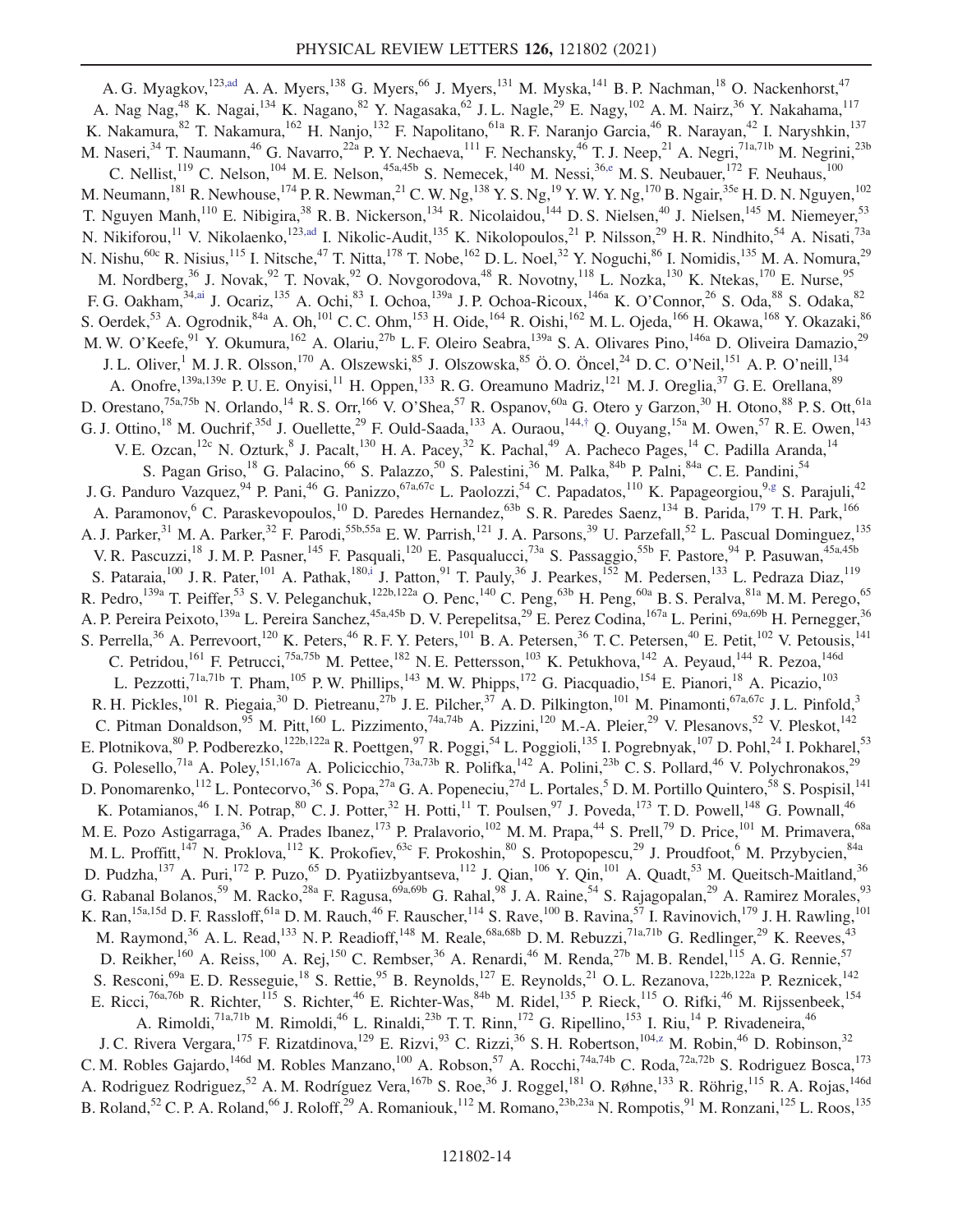S. Rosati,<sup>73a</sup> G. Rosin,<sup>103</sup> B. J. Rosser,<sup>136</sup> E. Rossi,<sup>46</sup> E. Rossi,<sup>75a,75b</sup> E. Rossi,<sup>70a,70b</sup> L. P. Rossi,<sup>55b</sup> L. Rossini,<sup>46</sup> R. Rosten,<sup>14</sup> M. Rotaru,<sup>27b</sup> B. Rottler,<sup>52</sup> D. Rousseau,<sup>65</sup> G. Rovelli,<sup>71a,71b</sup> A. Roy,<sup>11</sup> D. Roy,<sup>33e</sup> A. Rozanov,<sup>102</sup> Y. Rozen,<sup>159</sup> X. Ruan,<sup>33e</sup> T. A. Ruggeri,<sup>1</sup> F. Rühr,<sup>52</sup> A. Ruiz-Martinez,<sup>173</sup> A. Rummler,<sup>36</sup> Z. Rurikova,<sup>52</sup> N. A. Rusakovich,<sup>80</sup> H. L. Russell,<sup>104</sup> L. Rustige,<sup>38,47</sup> J. P. Rutherfoord,<sup>7</sup> E. M. Rüttinger,<sup>148</sup> M. Rybar,<sup>142</sup> G. Rybkin,<sup>65</sup> E. B. Rye,<sup>133</sup> A. Ryzhov,<sup>123</sup> J. A. Sabater Iglesias,<sup>46</sup> P. Sabatini,<sup>173</sup> L. Sabetta,<sup>73a,73b</sup> S. Sacerdoti,<sup>65</sup> H. F-W. Sadrozinski,<sup>145</sup> R. Sadykov,<sup>80</sup> F. Safai Tehrani,<sup>73a</sup> B. Safarzadeh Samani,<sup>155</sup> M. Safdari,<sup>152</sup> P. Saha,<sup>121</sup> S. Saha,<sup>104</sup> M. Sahinsoy,<sup>115</sup> A. Sahu,<sup>181</sup> M. Saimpert,<sup>36</sup> M. Saito,<sup>162</sup> T. Saito,<sup>162</sup> H. Sakamoto,<sup>162</sup> D. Salamani,<sup>54</sup> G. Salamanna,<sup>75a,75b</sup> A. Salnikov,<sup>152</sup> J. Salt,<sup>173</sup> A. Salvador Salas,<sup>14</sup> D. Salvatore,<sup>41b,41a</sup> F. Salvatore,<sup>155</sup> A. Salvucci,<sup>63a</sup> A. Salzburger,<sup>36</sup> J. Samarati,<sup>36</sup> D. Sammel,<sup>52</sup> D. Sampsonidis,<sup>161</sup> D. Sampsonidou,<sup>60d,60c</sup> J. Sánchez,<sup>173</sup> A. Sanchez Pineda,<sup>67a,36,67c</sup> H. Sandaker,<sup>133</sup> C.O. Sander,<sup>46</sup> I. G. Sanderswood,<sup>90</sup> M. Sandhoff,<sup>181</sup> C. Sandoval,<sup>22b</sup> D. P. C. Sankey,<sup>143</sup> M. Sannino,<sup>55b,55a</sup> Y. Sano,<sup>117</sup> A. Sansoni,<sup>51</sup> C. Santoni,<sup>38</sup> H. Santos,<sup>139a,139b</sup> S. N. Santpur,<sup>18</sup> A. Santra,<sup>173</sup> K. A. Saoucha,<sup>148</sup> A. Sapronov,<sup>80</sup> J. G. Saraiva,<sup>139a,139d</sup> O. Sasaki,<sup>82</sup> K. Sato,<sup>168</sup> F. Sauerburger,<sup>52</sup> E. Sauvan,<sup>5</sup> P. Savard,<sup>166,ai</sup> R. Sawada,<sup>162</sup> C. Sawyer,<sup>143</sup> L. Sawyer,<sup>96</sup> I. Sayago Galvan,<sup>173</sup> C. Sbarra,<sup>23b</sup> A. Sbrizzi,<sup>67a,67c</sup> T. Scanlon,<sup>95</sup> J. Schaarschmidt,<sup>147</sup> P. Schacht,<sup>115</sup> D. Schaefer,<sup>37</sup> L. Schaefer,<sup>136</sup> U. Schäfer,<sup>100</sup> A. C. Schaffer,<sup>65</sup> D. Schaile,<sup>114</sup> R. D. Schamberger,<sup>154</sup> E. Schanet,<sup>114</sup> C. Scharf,<sup>19</sup> N. Scharmberg,<sup>101</sup> V. A. Schegelsky,<sup>137</sup> D. Scheirich,<sup>142</sup> F. Schenck,<sup>19</sup> M. Schernau,<sup>170</sup> C. Schiavi,<sup>55b,55a</sup> L. K. Schildgen,<sup>24</sup> Z. M. Schillaci,<sup>26</sup> E. J. Schioppa,<sup>68a,68b</sup> M. Schioppa,<sup>41b,41a</sup> K. E. Schleicher,<sup>52</sup> S. Schlenker,<sup>36</sup> K. R. Schmidt-Sommerfeld,<sup>115</sup> K. Schmieden,<sup>100</sup> C. Schmitt,<sup>100</sup> S. Schmitt,<sup>46</sup> L. Schoeffel,<sup>144</sup> A. Schoening,<sup>61b</sup> P. G. Scholer,<sup>52</sup> E. Schopf,<sup>134</sup> M. Schott,<sup>100</sup> J. F. P. Schouwenberg,<sup>119</sup> J. Schovancova,<sup>36</sup> S. Schramm,<sup>54</sup> F. Schroeder,<sup>181</sup> A. Schulte,<sup>100</sup> H-C. Schultz-Coulon,<sup>61a</sup> M. Schumacher,<sup>52</sup> B. A. Schumm,<sup>145</sup> Ph. Schune,<sup>144</sup> A. Schwartzman,<sup>152</sup> T. A. Schwarz,<sup>106</sup> Ph. Schwemling,<sup>144</sup> R. Schwienhorst,<sup>107</sup> A. Sciandra,<sup>145</sup> G. Sciolla,<sup>26</sup> F. Scuri,<sup>72a</sup> F. Scutti,<sup>105</sup> L. M. Scyboz,<sup>115</sup> C. D. Sebastiani,<sup>91</sup> K. Sedlaczek,<sup>47</sup> P. Seema,<sup>19</sup> S. C. Seidel,<sup>118</sup> A. Seiden,<sup>145</sup> B. D. Seidlitz,<sup>29</sup> T. Seiss,<sup>37</sup> C. Seitz,<sup>46</sup> J. M. Seixas,<sup>81b</sup> G. Sekhniaidze,<sup>70a</sup> S. J. Sekula,<sup>42</sup> N. Semprini-Cesari,<sup>23b,23a</sup> S. Sen,<sup>49</sup> C. Serfon,<sup>29</sup> L. Serin,<sup>65</sup> L. Serkin,<sup>67a,67b</sup> M. Sessa,<sup>60a</sup> H. Severini,<sup>128</sup> S. Sevova,<sup>152</sup> F. Sforza,<sup>55b,55a</sup> A. Sfyrla,<sup>54</sup> E. Shabalina,<sup>53</sup> J.D. Shahinian,<sup>136</sup> N.W. Shaikh,<sup>45a,45b</sup> D. Shaked Renous,  $^{179}$  L. Y. Shan,  $^{15a}$  M. Shapiro,  $^{18}$  A. Sharma,  $^{36}$  A. S. Sharma,  $^{1}$  P. B. Shatalov,  $^{124}$  K. Shaw,  $^{155}$ S. M. Shaw,<sup>101</sup> M. Shehade,<sup>179</sup> Y. Shen,<sup>128</sup> A. D. Sherman,<sup>25</sup> P. Sherwood,<sup>95</sup> L. Shi,<sup>95</sup> C. O. Shimmin,<sup>182</sup> Y. Shimogama,<sup>178</sup> M. Shimojima,<sup>116</sup> J.D. Shinner,<sup>94</sup> I.P.J. Shipsey,<sup>134</sup> S. Shirabe,<sup>164</sup> M. Shiyakova,<sup>80,x</sup> J. Shlomi,<sup>179</sup> A. Shmeleva,<sup>111</sup> M. J. Shochet,<sup>37</sup> J. Shojaii,<sup>105</sup> D. R. Shope,<sup>153</sup> S. Shrestha,<sup>127</sup> E. M. Shrif,<sup>33e</sup> M. J. Shroff,<sup>175</sup> E. Shulga,<sup>179</sup> P. Sicho,<sup>140</sup> A. M. Sickles,<sup>172</sup> E. Sideras Haddad,<sup>33e</sup> O. Sidiropoulou,<sup>36</sup> A. Sidoti,<sup>23b,23a</sup> F. Siegert,<sup>48</sup> Dj. Sijacki,<sup>16</sup> M. Silva Jr.,<sup>180</sup> M. V. Silva Oliveira,<sup>36</sup> S. B. Silverstein,<sup>45a</sup> S. Simion,<sup>65</sup> R. Simoniello,<sup>100</sup> C. J. Simpson-allsop,<sup>21</sup> S. Simsek,<sup>12b</sup> P. Sinervo,<sup>166</sup> V. Sinetckii,<sup>113</sup> S. Singh,<sup>151</sup> S. Sinha,<sup>33e</sup> M. Sioli,<sup>23b,23a</sup> I. Siral,<sup>131</sup> S. Yu. Sivoklokov,<sup>113</sup> J. Sjölin,<sup>45a,45b</sup> A. Skaf,<sup>53</sup> E. Skorda,<sup>97</sup> P. Skubic,<sup>128</sup> M. Slawinska,<sup>85</sup> K. Sliwa,<sup>169</sup> V. Smakhtin,<sup>179</sup> B. H. Smart,<sup>143</sup> J. Smiesko,<sup>28b</sup> N. Smirnov,<sup>112</sup> S. Yu. Smirnov,<sup>112</sup> Y. Smirnov,<sup>112</sup> L. N. Smirnova,<sup>113,r</sup> O. Smirnova,<sup>97</sup> E. A. Smith,<sup>37</sup> H. A. Smith,<sup>134</sup> M. Smizanska,<sup>90</sup> K. Smolek,<sup>141</sup> A. Smykiewicz,<sup>85</sup> A. A. Snesarev,<sup>111</sup> H. L. Snoek,<sup>120</sup> I. M. Snyder,<sup>131</sup> S. Snyder,<sup>29</sup> R. Sobie,<sup>175,z</sup> A. Soffer,<sup>160</sup> A. Søgaard,<sup>50</sup> F. Sohns,<sup>53</sup> C. A. Solans Sanchez,<sup>36</sup> E. Yu. Soldatov,<sup>112</sup> U. Soldevila,<sup>173</sup> A. A. Solodkov,<sup>123</sup> A. Soloshenko,<sup>80</sup> O. V. Solovyanov,<sup>123</sup> V. Solovyev,<sup>137</sup> P. Sommer,<sup>148</sup> H. Son,<sup>169</sup> A. Sonay,<sup>14</sup> W. Song,<sup>143</sup> W. Y. Song,<sup>167b</sup> A. Sopczak,<sup>141</sup> A. L. Sopio,<sup>95</sup> F. Sopkova,<sup>28b</sup> S. Sottocornola,<sup>71a,71b</sup> R. Soualah,<sup>67a,67c</sup> A. M. Soukharev,<sup>122b,122a</sup> D. South,<sup>46</sup> S. Spagnolo,<sup>68a,68b</sup> M. Spalla,<sup>115</sup> M. Spangenberg,<sup>177</sup> F. Spanò,<sup>94</sup> D. Sperlich,<sup>52</sup> T. M. Spieker,<sup>61a</sup> G. Spigo,<sup>36</sup> M. Spina,<sup>155</sup> D. P. Spiteri,<sup>57</sup> M. Spousta,<sup>142</sup> A. Stabile,<sup>69a,69b</sup> B. L. Stamas,<sup>121</sup> R. Stamen,<sup>61a</sup> M. Stamenkovic,<sup>120</sup> A. Stampekis,<sup>21</sup> E. Stanecka, <sup>85</sup> B. Stanislaus, <sup>134</sup> M. M. Stanitzki, <sup>46</sup> M. Stankaityte, <sup>134</sup> B. Stapf, <sup>120</sup> E. A. Starchenko, <sup>123</sup> G. H. Stark, <sup>145</sup> J. Stark,<sup>58</sup> P. Staroba,<sup>140</sup> P. Starovoitov,<sup>61a</sup> S. Stärz,<sup>104</sup> R. Staszewski,<sup>85</sup> G. Stavropoulos,<sup>44</sup> M. Stegler,<sup>46</sup> P. Steinberg,<sup>29</sup> A. L. Steinhebel,<sup>131</sup> B. Stelzer,<sup>151,167a</sup> H. J. Stelzer,<sup>138</sup> O. Stelzer-Chilton,<sup>167a</sup> H. Stenzel,<sup>56</sup> T. J. Stevenson,<sup>155</sup> G. A. Stewart,<sup>36</sup> M. C. Stockton,<sup>36</sup> G. Stoicea,<sup>27b</sup> M. Stolarski,<sup>139a</sup> S. Stonjek,<sup>115</sup> A. Straessner,<sup>48</sup> J. Strandberg,<sup>153</sup> S. Strandberg,<sup>45a,45b</sup> M. Strauss,<sup>128</sup> T. Strebler,<sup>102</sup> P. Strizenec,<sup>28b</sup> R. Ströhmer,<sup>176</sup> D. M. Strom,<sup>131</sup> R. Stroynowski,<sup>42</sup> A. Strubig,  $^{45a,45b}$  S. A. Stucci,  $^{29}$  B. Stugu,  $^{17}$  J. Stupak,  $^{128}$  N. A. Styles,  $^{46}$  D. Su,  $^{152}$  W. Su,  $^{60d,147,60c}$  X. Su,  $^{60a}$  N. B. Suarez,  $^{138}$ V. V. Sulin, <sup>111</sup> M. J. Sullivan, <sup>91</sup> D. M. S. Sultan, <sup>54</sup> S. Sultansoy, <sup>4c</sup> T. Sumida, <sup>86</sup> S. Sun, <sup>106</sup> X. Sun, <sup>101</sup> C. J. E. Suster, <sup>156</sup> M. R. Sutton, <sup>155</sup> S. Suzuki, <sup>82</sup> M. Svatos, <sup>140</sup> M. Swiatlowski, <sup>167a</sup> S. P. Swift, <sup>2</sup> T. Swirski, <sup>176</sup> A. Sydorenko, <sup>100</sup> I. Sykora, <sup>28a</sup> M. Sykora,  $^{142}$  T. Sykora,  $^{142}$  D. Ta,  $^{100}$  K. Tackmann,  $^{46,w}$  J. Taenzer,  $^{160}$  A. Taffard,  $^{170}$  R. Tafirout,  $^{167a}$  E. Tagiev,  $^{123}$ R. H. M. Taibah,<sup>135</sup> R. Takashima,<sup>87</sup> K. Takeda,<sup>83</sup> T. Takeshita,<sup>149</sup> E. P. Takeva,<sup>50</sup> Y. Takubo,<sup>82</sup> M. Talby,<sup>102</sup> A. A. Talyshev,<sup>122b,122a</sup> K. C. Tam,<sup>63b</sup> N. M. Tamir,<sup>160</sup> J. Tanaka,<sup>162</sup> R. Tanaka,<sup>65</sup> S. Tapia Araya,<sup>172</sup> S. Tapprogge,<sup>100</sup>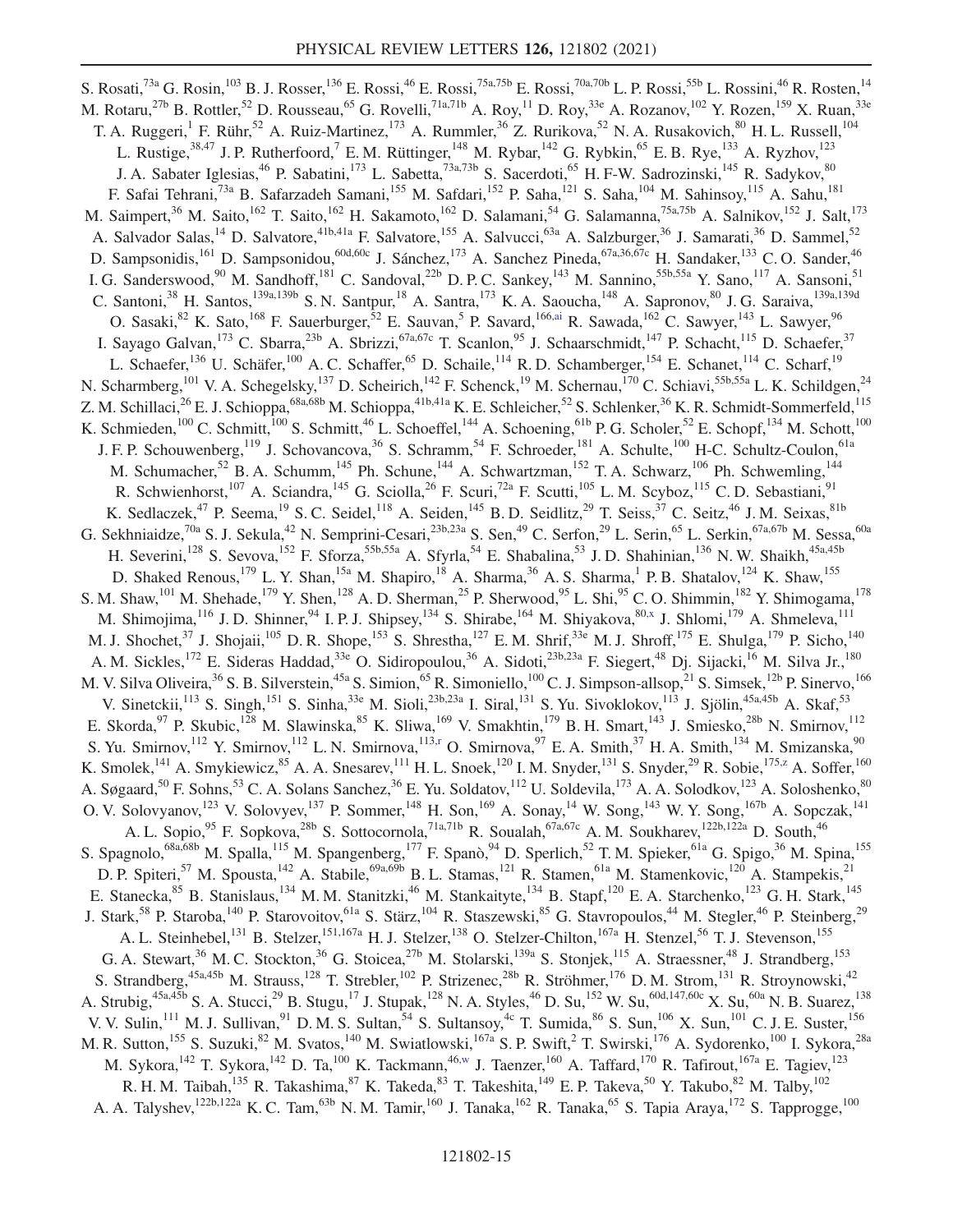A. Tarek Abouelfadl Mohamed,<sup>107</sup> S. Tarem,<sup>159</sup> K. Tariq,<sup>60b</sup> G. Tarna,<sup>27b,d</sup> G. F. Tartarelli,<sup>69a</sup> P. Tas,<sup>142</sup> M. Tasevsky,<sup>140</sup> E. Tassi,<sup>41b,41a</sup> G. Tateno,<sup>162</sup> A. Tavares Delgado,<sup>139a</sup> Y. Tayalati,<sup>35e</sup> A. J. Taylor,<sup>50</sup> G. N. Taylor,<sup>105</sup> W. Taylor,<sup>167b</sup> H. Teagle,<sup>91</sup> A. S. Tee,<sup>90</sup> R. Teixeira De Lima,<sup>152</sup> P. Teixeira-Dias,<sup>94</sup> H. Ten Kate,<sup>36</sup> J. J. Teoh,<sup>120</sup> K. Terashi,<sup>162</sup> J. Terron,<sup>99</sup> S. Terzo,<sup>14</sup> M. Testa,<sup>51</sup> R. J. Teuscher,<sup>166,z</sup> N. Themistokleous,<sup>50</sup> T. Theveneaux-Pelzer,<sup>19</sup> D. W. Thomas,<sup>94</sup> J. P. Thomas,<sup>21</sup> E. A. Thompson,<sup>46</sup> P. D. Thompson,<sup>21</sup> E. Thomson,<sup>136</sup> E. J. Thorpe,<sup>93</sup> V. O. Tikhomirov,<sup>111,ae</sup> Yu. A. Tikhonov,<sup>122b,122a</sup> S. Timoshenko,<sup>112</sup> P. Tipton,<sup>182</sup> S. Tisserant,<sup>102</sup> K. Todome,<sup>23b,23a</sup> S. Todorova-Nova,<sup>142</sup> S. Todt,<sup>48</sup> J. Tojo,<sup>88</sup> S. Tokár,<sup>28a</sup> K. Tokushuku,  $82$  E. Tolley,  $127$  R. Tombs,  $32$  K. G. Tomiwa,  $33e$  M. Tomoto,  $82,117$  L. Tompkins,  $152$  P. Tornambe,  $103$ E. Torrence,<sup>131</sup> H. Torres,<sup>48</sup> E. Torró Pastor,<sup>173</sup> M. Toscani,<sup>30</sup> C. Tosciri,<sup>134</sup> J. Toth,<sup>102,y</sup> D. R. Tovey,<sup>148</sup> A. Traeet,<sup>17</sup> C. J. Treado,<sup>125</sup> T. Trefzger,<sup>176</sup> F. Tresoldi,<sup>155</sup> A. Tricoli,<sup>29</sup> I. M. Trigger,<sup>167a</sup> S. Trincaz-Duvoid,<sup>135</sup> D. A. Trischuk,<sup>174</sup> W. Trischuk,<sup>166</sup> B. Trocmé,<sup>58</sup> A. Trofymov,<sup>65</sup> C. Troncon,<sup>69a</sup> F. Trovato,<sup>155</sup> L. Truong,<sup>33c</sup> M. Trzebinski,<sup>85</sup> A. Trzupek,<sup>85</sup> F. Tsai,<sup>46</sup> P. V. Tsiareshka,<sup>108,ac</sup> A. Tsirigotis,<sup>161,u</sup> V. Tsiskaridze,<sup>154</sup> E. G. Tskhadadze,<sup>158a</sup> M. Tsopoulou,<sup>161</sup> I. I. Tsukerman,<sup>124</sup> V. Tsulaia,<sup>18</sup> S. Tsuno,<sup>82</sup> D. Tsybychev,<sup>154</sup> Y. Tu,<sup>63b</sup> A. Tudorache,<sup>27b</sup> V. Tudorache,<sup>27b</sup> A. N. Tuna,<sup>36</sup> S. Turchikhin, <sup>80</sup> D. Turgeman, <sup>179</sup> I. Turk Cakir, <sup>4b,s</sup> R. J. Turner, <sup>21</sup> R. Turra, <sup>69a</sup> P. M. Tuts, <sup>39</sup> S. Tzamarias, <sup>161</sup> E. Tzovara, <sup>100</sup> K. Uchida,  $^{162}$  F. Ukegawa,  $^{168}$  G. Unal,  $^{36}$  M. Unal,  $^{11}$  A. Undrus,  $^{29}$  G. Unel,  $^{170}$  F. C. Ungaro,  $^{105}$  Y. Unno,  $^{82}$  K. Uno,  $^{162}$ J. Urban,<sup>28b</sup> P. Urquijo,<sup>105</sup> G. Usai,<sup>8</sup> Z. Uysal,<sup>12d</sup> V. Vacek,<sup>141</sup> B. Vachon,<sup>104</sup> K. O. H. Vadla,<sup>133</sup> T. Vafeiadis,<sup>36</sup> A. Vaidya,<sup>95</sup> C. Valderanis, <sup>114</sup> E. Valdes Santurio, <sup>45a, 45b</sup> M. Valente, <sup>167a</sup> S. Valentinetti, <sup>23b, 23a</sup> A. Valero, <sup>173</sup> L. Valéry, <sup>46</sup> R. A. Vallance, <sup>21</sup> A. Vallier,<sup>36</sup> J. A. Valls Ferrer,<sup>173</sup> T. R. Van Daalen,<sup>14</sup> P. Van Gemmeren,<sup>6</sup> S. Van Stroud,<sup>95</sup> I. Van Vulpen,<sup>120</sup> M. Vanadia, <sup>74a, 74b</sup> W. Vandelli, <sup>36</sup> M. Vandenbroucke, <sup>144</sup> E. R. Vandewall, <sup>129</sup> D. Vannicola, <sup>73a, 73b</sup> R. Vari, <sup>73a</sup> E. W. Varnes, <sup>7</sup> C. Varni,<sup>55b,55a</sup> T. Varol,<sup>157</sup> D. Varouchas,<sup>65</sup> K. E. Varvell,<sup>156</sup> M. E. Vasile,<sup>27b</sup> G. A. Vasquez,<sup>175</sup> F. Vazeille,<sup>38</sup> D. Vazquez Furelos,<sup>14</sup> T. Vazquez Schroeder,<sup>36</sup> J. Veatch,<sup>53</sup> V. Vecchio,<sup>101</sup> M. J. Veen,<sup>120</sup> L. M. Veloce,<sup>166</sup> F. Veloso,<sup>139a,139c</sup> S. Veneziano,<sup>73a</sup> A. Ventura,<sup>68a,68b</sup> A. Verbytskyi,<sup>115</sup> V. Vercesi,<sup>71a</sup> M. Verducci,<sup>72a,72b</sup> C. M. Vergel Infante,<sup>79</sup> C. Vergis,<sup>24</sup> W. Verkerke,<sup>120</sup> A. T. Vermeulen,<sup>120</sup> J. C. Vermeulen,<sup>120</sup> C. Vernieri,<sup>152</sup> P. J. Verschuuren,<sup>94</sup> M. C. Vetterli,<sup>151,ai</sup> N. Viaux Maira, <sup>146d</sup> T. Vickey, <sup>148</sup> O. E. Vickey Boeriu, <sup>148</sup> G. H. A. Viehhauser, <sup>134</sup> L. Vigani, <sup>61b</sup> M. Villa, <sup>23b,23a</sup> M. Villaplana Perez,<sup>173</sup> E. M. Villhauer,<sup>50</sup> E. Vilucchi,<sup>51</sup> M. G. Vincter,<sup>34</sup> G. S. Virdee,<sup>21</sup> A. Vishwakarma,<sup>50</sup> C. Vittori,<sup>23b,23a</sup> I. Vivarelli,<sup>155</sup> M. Vogel,<sup>181</sup> P. Vokac,<sup>141</sup> J. Von Ahnen,<sup>46</sup> S. E. von Buddenbrock,<sup>33e</sup> E. Von Toerne,<sup>24</sup> V. Vorobel,<sup>142</sup> K. Vorobev, <sup>112</sup> M. Vos, <sup>173</sup> J. H. Vossebeld, <sup>91</sup> M. Vozak, <sup>101</sup> N. Vranjes, <sup>16</sup> M. Vranjes Milosavljevic, <sup>16</sup> V. Vrba, <sup>141</sup> M. Vreeswijk,<sup>120</sup> N. K. Vu,<sup>102</sup> R. Vuillermet,<sup>36</sup> I. Vukotic,<sup>37</sup> S. Wada,<sup>168</sup> P. Wagner,<sup>24</sup> W. Wagner,<sup>181</sup> J. Wagner-Kuhr,<sup>114</sup> S. Wahdan,<sup>181</sup> H. Wahlberg,<sup>89</sup> R. Wakasa,<sup>168</sup> V. M. Walbrecht,<sup>115</sup> J. Walder,<sup>143</sup> R. Walker,<sup>114</sup> S. D. Walker,<sup>94</sup> W. Walkowiak,<sup>150</sup> V. Wallangen,<sup>45a,45b</sup> A. M. Wang,<sup>59</sup> A. Z. Wang,<sup>180</sup> C. Wang,<sup>60a</sup> C. Wang,<sup>60c</sup> H. Wang,<sup>18</sup> H. Wang,<sup>3</sup> J. Wang,<sup>63a</sup> P. Wang,<sup>42</sup> Q. Wang,<sup>128</sup> R.-J. Wang,<sup>100</sup> R. Wang,<sup>60a</sup> R. Wang,<sup>6</sup> S. M. Wang,<sup>157</sup> W. T. Wang,<sup>60a</sup> W. Wang,<sup>15c</sup> W. X. Wang, <sup>60a</sup> Y. Wang, <sup>60a</sup> Z. Wang, <sup>106</sup> C. Wanotayaroj, <sup>46</sup> A. Warburton, <sup>104</sup> C. P. Ward, <sup>32</sup> R. J. Ward, <sup>21</sup> N. Warrack, <sup>57</sup> A. T. Watson,<sup>21</sup> M. F. Watson,<sup>21</sup> G. Watts,<sup>147</sup> B. M. Waugh,<sup>95</sup> A. F. Webb,<sup>11</sup> C. Weber,<sup>29</sup> M. S. Weber,<sup>20</sup> S. A. Weber,<sup>34</sup> S. M. Weber, <sup>61a</sup> Y. Wei, <sup>134</sup> A. R. Weidberg, <sup>134</sup> J. Weingarten, <sup>47</sup> M. Weirich, <sup>100</sup> C. Weiser, <sup>52</sup> P. S. Wells, <sup>36</sup> T. Wenaus, <sup>29</sup> B. Wendland,<sup>47</sup> T. Wengler,<sup>36</sup> S. Wenig,<sup>36</sup> N. Wermes,<sup>24</sup> M. Wessels,<sup>61a</sup> T. D. Weston,<sup>20</sup> K. Whalen,<sup>131</sup> A. M. Wharton,<sup>90</sup> A. S. White,<sup>106</sup> A. White,<sup>8</sup> M. J. White,<sup>1</sup> D. Whiteson,<sup>170</sup> B. W. Whitmore,<sup>90</sup> W. Wiedenmann,<sup>180</sup> C. Wiel,<sup>48</sup> M. Wielers,<sup>143</sup> N. Wieseotte,<sup>100</sup> C. Wiglesworth,<sup>40</sup> L. A. M. Wiik-Fuchs,<sup>52</sup> H. G. Wilkens,<sup>36</sup> L. J. Wilkins,<sup>94</sup> D. M. Williams,<sup>39</sup> H. H. Williams,<sup>136</sup> S. Williams,<sup>32</sup> S. Willocq,<sup>103</sup> P. J. Windischhofer,<sup>134</sup> I. Wingerter-Seez,<sup>5</sup> E. Winkels,<sup>155</sup> F. Winklmeier,<sup>131</sup> B. T. Winter,<sup>52</sup> M. Wittgen,<sup>152</sup> M. Wobisch,<sup>96</sup> A. Wolf,<sup>100</sup> R. Wölker,<sup>134</sup> J. Wollrath,<sup>52</sup> M. W. Wolter,<sup>85</sup> H. Wolters,<sup>139a,139c</sup> V. W. S. Wong,<sup>174</sup> A. F. Wongel,<sup>46</sup> N. L. Woods,<sup>145</sup> S. D. Worm,<sup>46</sup> B. K. Wosiek,<sup>85</sup> K. W. Woźniak,<sup>85</sup> K. Wraight,<sup>57</sup> S. L. Wu,<sup>180</sup> X. Wu,<sup>54</sup> Y. Wu,<sup>60a</sup> J. Wuerzinger,<sup>134</sup> T. R. Wyatt,<sup>101</sup> B. M. Wynne,<sup>50</sup> S. Xella,<sup>40</sup> L. Xia,<sup>177</sup> J. Xiang,<sup>63c</sup> X. Xiao, <sup>106</sup> X. Xie, <sup>60a</sup> I. Xiotidis, <sup>155</sup> D. Xu, <sup>15a</sup> H. Xu, <sup>60a</sup> H. Xu, <sup>60a</sup> L. Xu, <sup>29</sup> R. Xu, <sup>136</sup> T. Xu, <sup>144</sup> W. Xu, <sup>106</sup> Y. Xu, <sup>15b</sup> Z. Xu, <sup>60b</sup> Z. Xu,<sup>152</sup> B. Yabsley,<sup>156</sup> S. Yacoob,<sup>33a</sup> D. P. Yallup,<sup>95</sup> N. Yamaguchi,<sup>88</sup> Y. Yamaguchi,<sup>164</sup> A. Yamamoto,<sup>82</sup> M. Yamatani,<sup>162</sup> T. Yamazaki,<sup>162</sup> Y. Yamazaki,<sup>83</sup> J. Yan,<sup>60c</sup> Z. Yan,<sup>25</sup> H. J. Yang,<sup>60c,60d</sup> H. T. Yang,<sup>18</sup> S. Yang,<sup>60a</sup> T. Yang,<sup>63c</sup> X. Yang,<sup>60a</sup> X. Yang,<sup>60b,58</sup> Y. Yang,<sup>162</sup> Z. Yang,<sup>60a</sup> W-M. Yao,<sup>18</sup> Y. C. Yap,<sup>46</sup> H. Ye,<sup>15c</sup> J. Ye,<sup>42</sup> S. Ye,<sup>29</sup> I. Yeletskikh,<sup>80</sup> M. R. Yexley,<sup>90</sup> E. Yigitbasi,<sup>25</sup> P. Yin,<sup>39</sup> K. Yorita,<sup>178</sup> K. Yoshihara,<sup>79</sup> C.J. S. Young,<sup>36</sup> C. Young,<sup>152</sup> J. Yu,<sup>79</sup> R. Yuan,<sup>60b,h</sup> X. Yue,<sup>61a</sup> M. Zaazoua,<sup>35e</sup> B. Zabinski,<sup>85</sup> G. Zacharis,<sup>10</sup> E. Zaffaroni,<sup>54</sup> J. Zahreddine,<sup>135</sup> A. M. Zaitsev,<sup>123,ad</sup> T. Zakareishvili,<sup>158b</sup> N. Zakharchuk,<sup>34</sup> S. Zambito,<sup>36</sup> D. Zanzi,<sup>36</sup> S. V. Zeißner,<sup>47</sup> C. Zeitnitz,<sup>181</sup> G. Zemaityte,<sup>134</sup> J. C. Zeng,<sup>172</sup> O. Zenin,<sup>123</sup> T. Ženiš,<sup>28a</sup> D. Zerwas,<sup>65</sup> M. Zgubič,<sup>134</sup> B. Zhang,<sup>15c</sup> D. F. Zhang,<sup>15b</sup> G. Zhang,<sup>15b</sup> J. Zhang,<sup>6</sup> K. Zhang,<sup>15a</sup> L. Zhang,<sup>15c</sup> L. Zhang,  $^{60a}$  M. Zhang,  $^{172}$  R. Zhang,  $^{180}$  S. Zhang,  $^{106}$  X. Zhang,  $^{60c}$  X. Zhang,  $^{60b}$  Y. Zhang,  $^{15a,15d}$  Z. Zhang,  $^{63a}$  Z. Zhang,  $^{65a}$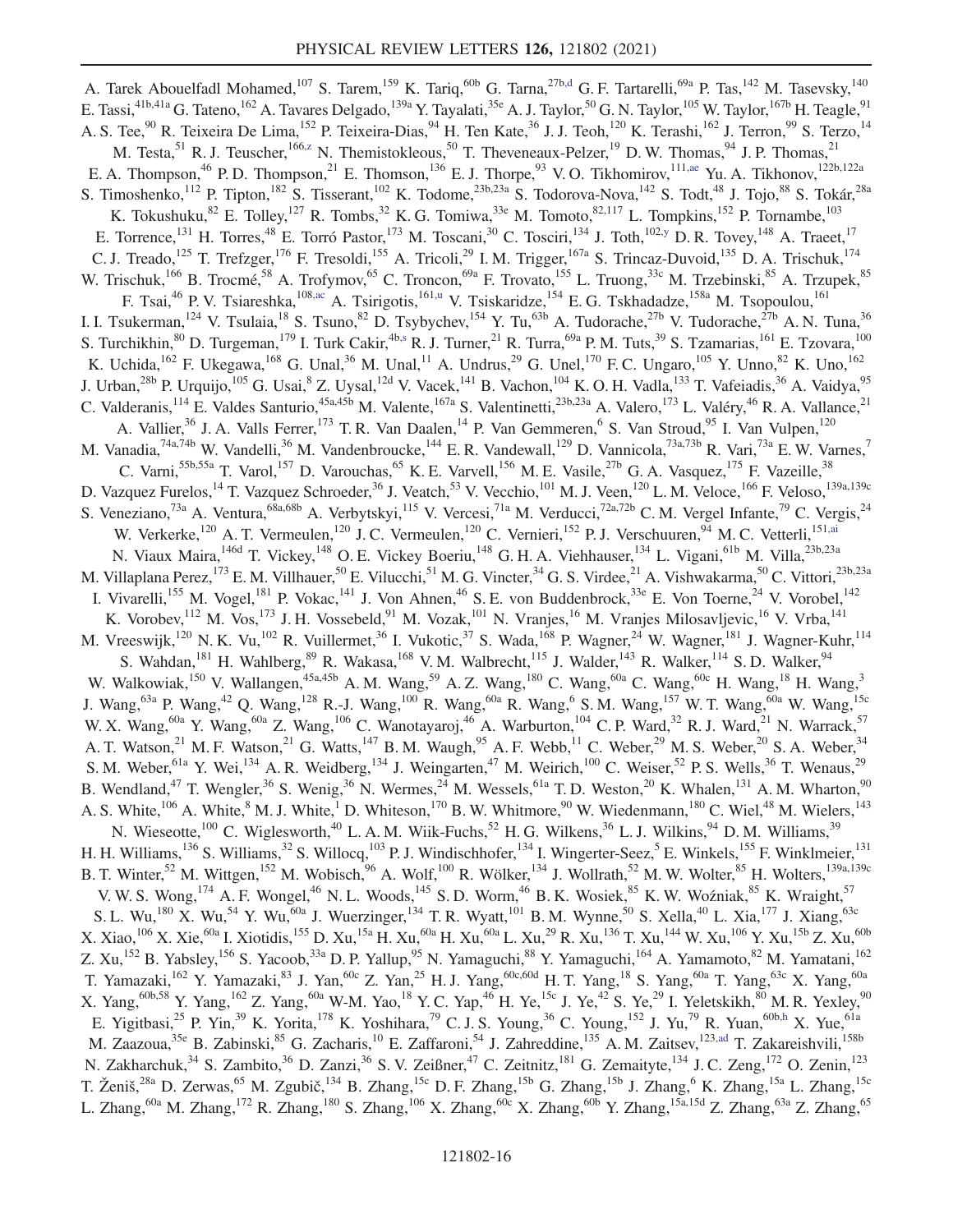P. Zhao,<sup>49</sup> Y. Zhao,<sup>145</sup> Z. Zhao,<sup>60a</sup> A. Zhemchugov,<sup>80</sup> Z. Zheng,<sup>106</sup> D. Zhong,<sup>172</sup> B. Zhou,<sup>106</sup> C. Zhou,<sup>180</sup> H. Zhou,<sup>7</sup> M. Zhou, $^{154}$  N. Zhou, $^{60c}$  Y. Zhou, $^7$  C. G. Zhu, $^{60b}$  C. Zhu, $^{15a,15d}$  H. L. Zhu, $^{60a}$  H. Zhu, $^{15a}$  J. Zhu, $^{106}$  Y. Zhu, $^{60a}$  X. Zhuang, $^{15a}$ K. Zhukov,<sup>111</sup> V. Zhulanov,<sup>122b,122a</sup> D. Zieminska,<sup>66</sup> N. I. Zimine,<sup>80</sup> S. Zimmermann,<sup>52</sup> Z. Zinonos,<sup>115</sup> M. Ziolkowski,<sup>150</sup> L. Živković,<sup>16</sup> G. Zobernig,<sup>180</sup> A. Zoccoli,<sup>23b,23a</sup> K. Zoch,<sup>53</sup> T. G. Zorbas,<sup>148</sup> R. Zou,<sup>37</sup> and L. Zwalinski<sup>36</sup>

(ATLAS Collaboration)

 $1$ Department of Physics, University of Adelaide, Adelaide, Australia

<sup>2</sup>Physics Department, SUNY Albany, Albany, New York, USA

 $3$ Department of Physics, University of Alberta, Edmonton, Alberta, Canada

<sup>4a</sup>Department of Physics, Ankara University, Ankara, Turkey

<sup>4b</sup>Istanbul Aydin University, Application and Research Center for Advanced Studies, Istanbul, Turkey

 $4c$ Division of Physics, TOBB University of Economics and Technology, Ankara, Turkey

<sup>5</sup>LAPP, Université Grenoble Alpes, Université Savoie Mont Blanc, CNRS/IN2P3, Annecy, France

<sup>6</sup>High Energy Physics Division, Argonne National Laboratory, Argonne, Illinois, USA

<sup>7</sup>Department of Physics, University of Arizona, Tucson, Arizona, USA

 ${}^{8}$ Department of Physics, University of Texas at Arlington, Arlington, Texas, USA

<sup>9</sup>Physics Department, National and Kapodistrian University of Athens, Athens, Greece

 $P$ hysics Department, National Technical University of Athens, Zografou; Greece

 $11$ Department of Physics, University of Texas at Austin, Austin, Texas, USA

 $12a$ Bahcesehir University, Faculty of Engineering and Natural Sciences, Istanbul, Turkey

 $12b$ Istanbul Bilgi University, Faculty of Engineering and Natural Sciences, Istanbul, Turkey

 $\frac{12}{2}$ cDepartment of Physics, Bogazici University, Istanbul, Turkey

 $12d$ Department of Physics Engineering, Gaziantep University, Gaziantep, Turkey

 $\overline{B}$ Institute of Physics, Azerbaijan Academy of Sciences, Baku, Azerbaijan

<sup>14</sup>Institut de Física d'Altes Energies (IFAE), Barcelona Institute of Science and Technology, Barcelona, Spain

<sup>15a</sup>Institute of High Energy Physics, Chinese Academy of Sciences, Beijing;

 $15b$ Physics Department, Tsinghua University, Beijing, China

 $15c$ Department of Physics, Nanjing University, Nanjing, China

<sup>15d</sup>University of Chinese Academy of Science (UCAS), Beijing, China

<sup>16</sup>Institute of Physics, University of Belgrade, Belgrade, Serbia

<sup>17</sup>Department for Physics and Technology, University of Bergen, Bergen, Norway

<sup>18</sup>Physics Division, Lawrence Berkeley National Laboratory and University of California, Berkeley, California, USA

<sup>19</sup>Institut für Physik, Humboldt Universität zu Berlin, Berlin, Germany

<sup>20</sup>Albert Einstein Center for Fundamental Physics and Laboratory for High Energy Physics, University of Bern, Bern, Switzerland

 $^{21}$ School of Physics and Astronomy, University of Birmingham, Birmingham, United Kingdom

<sup>22a</sup>Facultad de Ciencias y Centro de Investigaciónes, Universidad Antonio Nariño, Bogotá, Colombia

<sup>22b</sup>Departamento de Física, Universidad Nacional de Colombia, Bogotá, Colombia

 $^{23a}$ INFN Bologna and Universita' di Bologna, Dipartimento di Fisica;

<sup>23b</sup>INFN Sezione di Bologna, Italy

 $^{24}$ Physikalisches Institut, Universität Bonn, Bonn, Germany

 $^{25}$ Department of Physics, Boston University, Boston, Massachusetts, USA

 $^{26}$ Department of Physics, Brandeis University, Waltham, Massachusetts, USA

 $^{27a}$ Transilvania University of Brasov, Brasov;

 $27b$ Horia Hulubei National Institute of Physics and Nuclear Engineering, Bucharest, Romania

<sup>27c</sup>Department of Physics, Alexandru Ioan Cuza University of Iasi, Iasi, Romania

<sup>27d</sup>National Institute for Research and Development of Isotopic and Molecular Technologies,

Physics Department, Cluj-Napoca, Romania

27eUniversity Politehnica Bucharest, Bucharest, Romania

<sup>27f</sup>West University in Timisoara, Timisoara, Romania

<sup>28a</sup>Faculty of Mathematics, Physics and Informatics, Comenius University, Bratislava, Slovak Republic

<sup>28b</sup>Department of Subnuclear Physics, Institute of Experimental Physics of the Slovak Academy of Sciences, Kosice, Slovak Republic

<sup>29</sup>Physics Department, Brookhaven National Laboratory, Upton, New York, USA

 $30$ Departamento de Física, Universidad de Buenos Aires, Buenos Aires, Argentina

 $31$ California State University, California, USA

 $32$ Cavendish Laboratory, University of Cambridge, Cambridge, United Kingdom

 $33a$ Department of Physics, University of Cape Town, Cape Town, South Africa

<sup>33b</sup>iThemba Labs, Western Cape, South Africa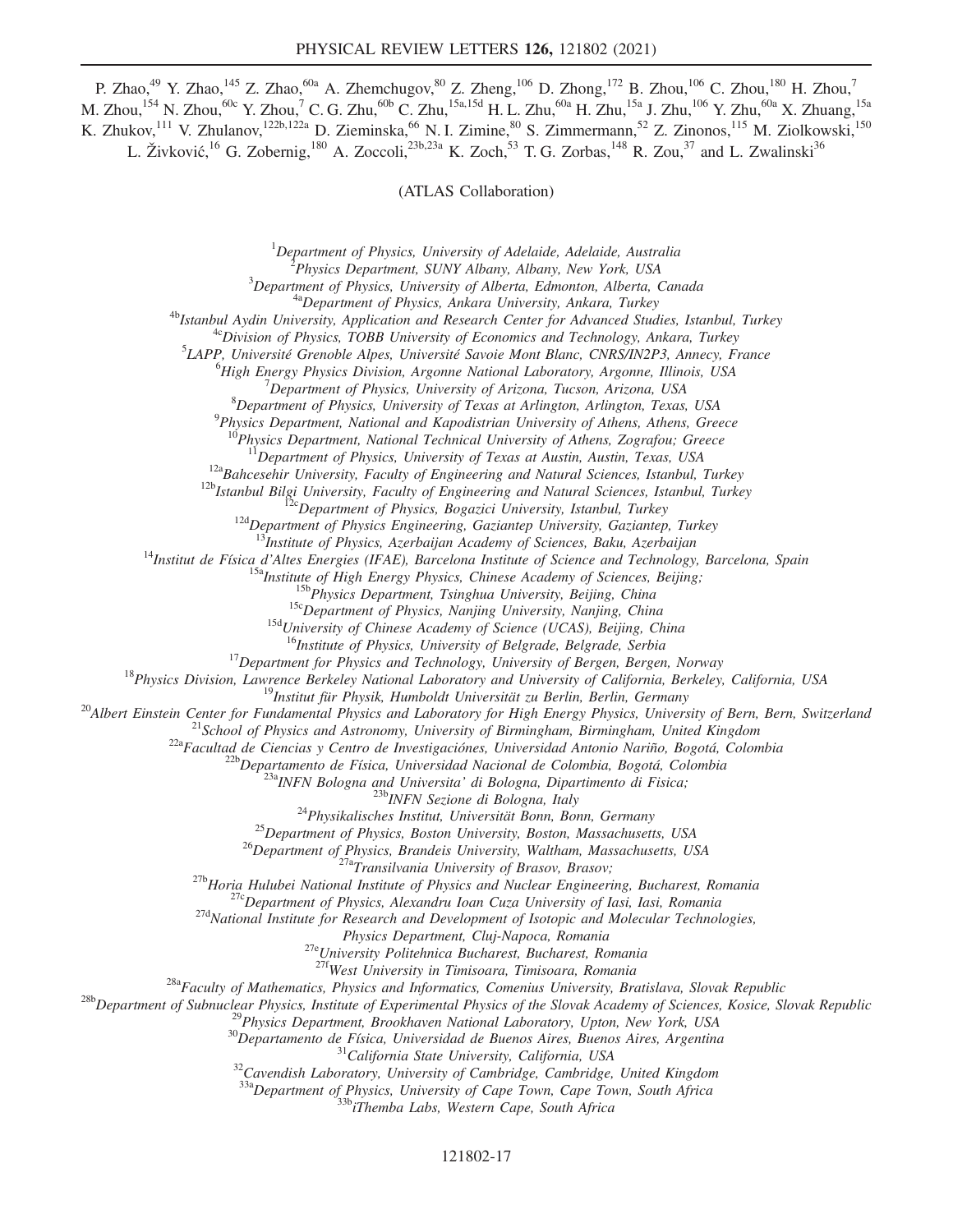33cDepartment of Mechanical Engineering Science, University of Johannesburg, Johannesburg, South Africa

33d University of South Africa, Department of Physics, Pretoria, South Africa

<sup>33e</sup>School of Physics, University of the Witwatersrand, Johannesburg, South Africa

 $34$ Department of Physics, Carleton University, Ottawa, Ontario, Canada

<sup>35a</sup>Faculté des Sciences Ain Chock, Réseau Universitaire de Physique des Hautes Energies—Université Hassan II, Casablanca;

<sup>35b</sup>Faculté des Sciences, Université Ibn-Tofail, Kénitra;

<sup>35c</sup>Faculté des Sciences Semlalia, Université Cadi Ayyad, LPHEA-Marrakech;

 $35d$ Faculté des Sciences, Université Mohamed Premier and LPTPM, Oujda;

<sup>35e</sup>Faculté des sciences, Université Mohammed V, Rabat, Morocco

<sup>36</sup>CERN, Geneva, Switzerland

 $37$ Enrico Fermi Institute, University of Chicago, Chicago, Illinois, USA

 $38$ LPC, Université Clermont Auvergne, CNRS/IN2P3, Clermont-Ferrand, France

<sup>39</sup>Nevis Laboratory, Columbia University, Irvington, New York, USA

<sup>40</sup>Niels Bohr Institute, University of Copenhagen, Copenhagen, Denmark

<sup>41a</sup>Dipartimento di Fisica, Università della Calabria, Rende;

41bINFN Gruppo Collegato di Cosenza, Laboratori Nazionali di Frascati, Italy

<sup>42</sup>Physics Department, Southern Methodist University, Dallas, Texas, USA

<sup>43</sup>Physics Department, University of Texas at Dallas, Richardson, Texas, USA

<sup>44</sup>National Centre for Scientific Research "Demokritos", Agia Paraskevi, Greece <sup>45a</sup>Department of Physics, Stockholm University;

45b Oskar Klein Centre, Stockholm, Sweden

 $^{46}$ Deutsches Elektronen-Synchrotron DESY, Hamburg and Zeuthen, Germany

 $47$ Lehrstuhl für Experimentelle Physik IV, Technische Universität Dortmund, Dortmund, Germany

<sup>18</sup>Institut für Kern- und Teilchenphysik, Technische Universität Dresden, Dresden, Germany

 $^{9}$ Department of Physics, Duke University, Durham, North Carolina, USA

<sup>50</sup>SUPA—School of Physics and Astronomy, University of Edinburgh, Edinburgh, United Kingdom

<sup>51</sup>INFN e Laboratori Nazionali di Frascati, Frascati, Italy

 $52$ Physikalisches Institut, Albert-Ludwigs-Universität Freiburg, Freiburg, Germany

<sup>53</sup>II. Physikalisches Institut, Georg-August-Universität Göttingen, Göttingen, Germany

 $54$ Département de Physique Nucléaire et Corpusculaire, Université de Genève, Genève, Switzerland

 $^{55a}$ Dipartimento di Fisica, Università di Genova, Genova;

55bINFN Sezione di Genova, Italy

<sup>56</sup>II. Physikalisches Institut, Justus-Liebig-Universität Giessen, Giessen, Germany

<sup>57</sup>SUPA—School of Physics and Astronomy, University of Glasgow, Glasgow, United Kingdom

58LPSC, Université Grenoble Alpes, CNRS/IN2P3, Grenoble INP, Grenoble, France

59Laboratory for Particle Physics and Cosmology, Harvard University, Cambridge, Massachusetts, USA

<sup>a</sup>Department of Modern Physics and State Key Laboratory of Particle Detection and Electronics,

University of Science and Technology of China, Hefei;

<sup>60b</sup>Institute of Frontier and Interdisciplinary Science and Key Laboratory of Particle Physics and Particle Irradiation (MOE), Shandong University, Qingdao;

<sup>60c</sup>School of Physics and Astronomy, Shanghai Jiao Tong University, KLPPAC-MoE, SKLPPC, Shanghai;

 $60d$ Tsung-Dao Lee Institute, Shanghai, China

 $61a$ Kirchhoff-Institut für Physik, Ruprecht-Karls-Universität Heidelberg, Heidelberg;

<sup>61b</sup>Physikalisches Institut, Ruprecht-Karls-Universität Heidelberg, Heidelberg, Germany

 $^{62}$ Faculty of Applied Information Science, Hiroshima Institute of Technology, Hiroshima, Japan

63aDepartment of Physics, Chinese University of Hong Kong, Shatin, N.T., Hong Kong;

63b Department of Physics, University of Hong Kong, Hong Kong;

<sup>63c</sup>Department of Physics and Institute for Advanced Study, Hong Kong University of Science and Technology,

Clear Water Bay, Kowloon, Hong Kong, China

<sup>64</sup>Department of Physics, National Tsing Hua University, Hsinchu, Taiwan

<sup>65</sup>IJCLab, Université Paris-Saclay, CNRS/IN2P3, 91405, Orsay, France

<sup>66</sup>Department of Physics, Indiana University, Bloomington, Indiana, USA

<sup>67a</sup>INFN Gruppo Collegato di Udine, Sezione di Trieste, Udine;

<sup>67b</sup>ICTP, Trieste;

 $67c$ Dipartimento Politecnico di Ingegneria e Architettura, Università di Udine, Udine, Italy

68aINFN Sezione di Lecce;

<sup>68b</sup>Dipartimento di Matematica e Fisica, Università del Salento, Lecce, Italy

<sup>69a</sup>INFN Sezione di Milano;

 $69b$ Dipartimento di Fisica, Università di Milano, Milano, Italy

<sup>70a</sup>INFN Sezione di Napoli;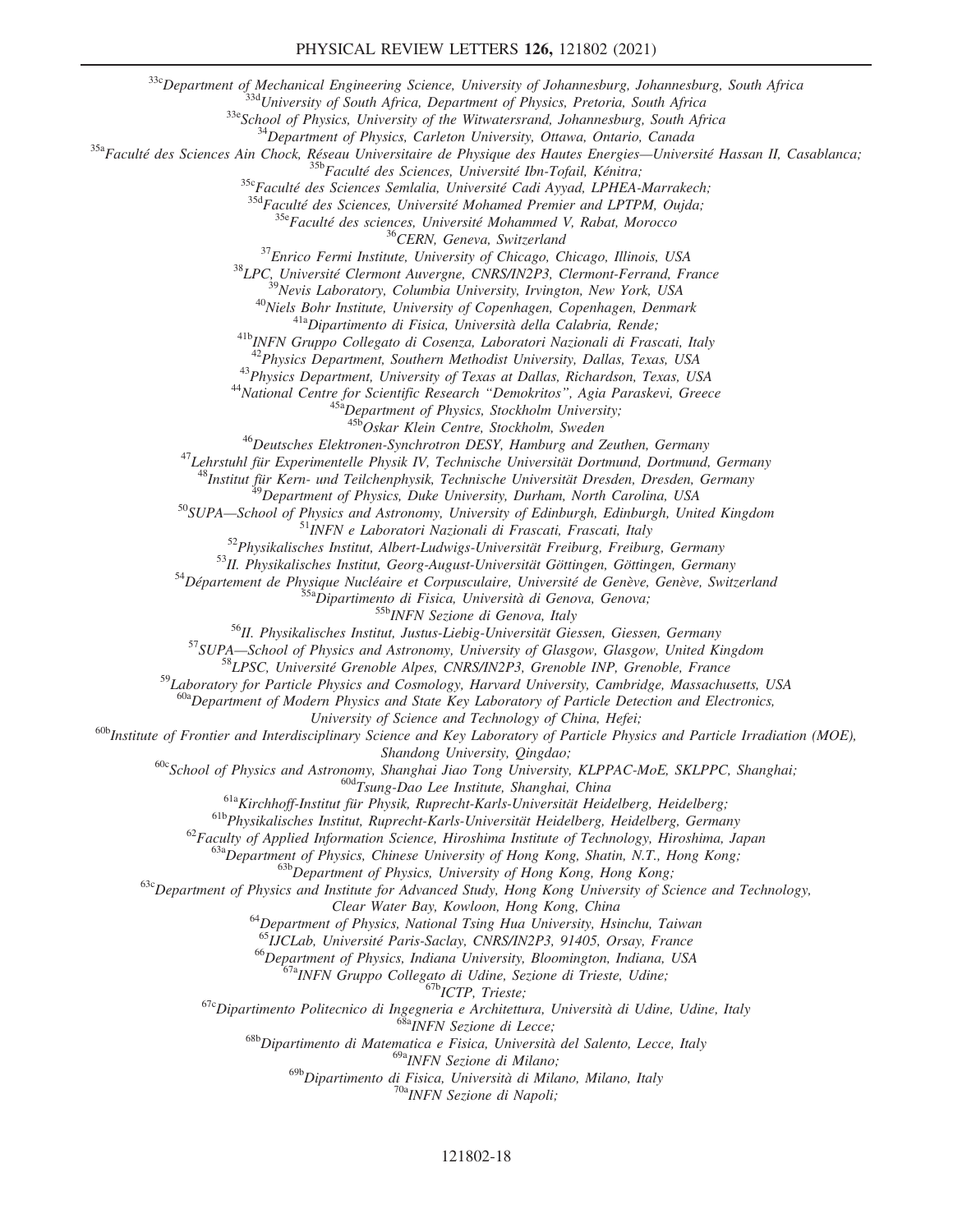<sup>70b</sup>Dipartimento di Fisica, Università di Napoli, Napoli, Italy <sup>71a</sup>INFN Sezione di Pavia; <sup>71b</sup>Dipartimento di Fisica, Università di Pavia, Pavia, Italy <sup>72a</sup>INFN Sezione di Pisa;  $72b$ Dipartimento di Fisica E. Fermi, Università di Pisa, Pisa, Italy <sup>73a</sup>INFN Sezione di Roma;  $^{73b}$ Dipartimento di Fisica, Sapienza Università di Roma, Roma, Italy

74aINFN Sezione di Roma Tor Vergata;

<sup>74b</sup>Dipartimento di Fisica, Università di Roma Tor Vergata, Roma, Italy <sup>75a</sup>INFN Sezione di Roma Tre;

<sup>75b</sup>Dipartimento di Matematica e Fisica, Università Roma Tre, Roma, Italy

<sup>76a</sup>INFN-TIFPA;

<sup>76b</sup>Università degli Studi di Trento, Trento, Italy

 $^{77}$ Institut für Astro- und Teilchenphysik, Leopold-Franzens-Universität, Innsbruck, Austria

<sup>78</sup>University of Iowa, Iowa City, Iowa, USA

 $^{79}$ Department of Physics and Astronomy, Iowa State University, Ames, Iowa, USA

<sup>80</sup>Joint Institute for Nuclear Research, Dubna, Russia

<sup>81a</sup>Departamento de Engenharia Elétrica, Universidade Federal de Juiz de Fora (UFJF), Juiz de Fora;

81bUniversidade Federal do Rio De Janeiro COPPE/EE/IF, Rio de Janeiro;

81cUniversidade Federal de São João del Rei (UFSJ), São João del Rei;

81d<sub>Instituto de Física, Universidade de São Paulo, São Paulo, Brazil</sub>

 $82$ KEK, High Energy Accelerator Research Organization, Tsukuba, Japan

<sup>83</sup>Graduate School of Science, Kobe University, Kobe, Japan

<sup>84a</sup>AGH University of Science and Technology, Faculty of Physics and Applied Computer Science, Krakow;

<sup>84b</sup>Marian Smoluchowski Institute of Physics, Jagiellonian University, Krakow, Poland

<sup>85</sup>Institute of Nuclear Physics Polish Academy of Sciences, Krakow, Poland

<sup>6</sup>Faculty of Science, Kyoto University, Kyoto, Japan

 $^{87}$ Kyoto University of Education, Kyoto, Japan

88Research Center for Advanced Particle Physics and Department of Physics, Kyushu University, Fukuoka, Japan

<sup>89</sup>Instituto de Física La Plata, Universidad Nacional de La Plata and CONICET, La Plata, Argentina

 $90$ Physics Department, Lancaster University, Lancaster, United Kingdom

 $91$ Oliver Lodge Laboratory, University of Liverpool, Liverpool, United Kingdom

 $^{92}$ Department of Experimental Particle Physics, Jožef Stefan Institute and Department of Physics, University of Ljubljana,

Ljubljana, Slovenia

 $93$ School of Physics and Astronomy, Queen Mary University of London, London, United Kingdom

 $^{4}$ Department of Physics, Royal Holloway University of London, Egham, United Kingdom

<sup>95</sup>Department of Physics and Astronomy, University College London, London, United Kingdom

<sup>96</sup>Louisiana Tech University, Ruston, Louisiana, USA

 $97$ Fysiska institutionen, Lunds universitet, Lund, Sweden

98 Centre de Calcul de l'Institut National de Physique Nucléaire et de Physique des Particules (IN2P3), Villeurbanne; France

<sup>99</sup>Departamento de Física Teorica C-15 and CIAFF, Universidad Autónoma de Madrid, Madrid, Spain

 $100$ Institut für Physik, Universität Mainz, Mainz, Germany

 $101$  School of Physics and Astronomy, University of Manchester, Manchester, United Kingdom

 $102$ CPPM, Aix-Marseille Université, CNRS/IN2P3, Marseille, France

 $103$ Department of Physics, University of Massachusetts, Amherst, Massachusetts, USA

 $104$ Department of Physics, McGill University, Montreal, Québec, Canada

 $105$ School of Physics, University of Melbourne, Victoria, Australia

<sup>106</sup>Department of Physics, University of Michigan, Ann Arbor, Michigan, USA

<sup>107</sup>Department of Physics and Astronomy, Michigan State University, East Lansing, Michigan, USA

 $108B$ .I. Stepanov Institute of Physics, National Academy of Sciences of Belarus, Minsk, Belarus

<sup>109</sup>Research Institute for Nuclear Problems of Byelorussian State University, Minsk, Belarus

 $110$ Group of Particle Physics, University of Montreal, Montreal, Québec, Canada

 $111P.N.$  Lebedev Physical Institute of the Russian Academy of Sciences, Moscow, Russia

<sup>112</sup>National Research Nuclear University MEPhI, Moscow, Russia

<sup>113</sup>D.V. Skobeltsyn Institute of Nuclear Physics, M.V. Lomonosov Moscow State University, Moscow, Russia

<sup>114</sup>Fakultät für Physik, Ludwig-Maximilians-Universität München, München, Germany

<sup>115</sup>Max-Planck-Institut für Physik (Werner-Heisenberg-Institut), München, Germany

<sup>116</sup>Nagasaki Institute of Applied Science, Nagasaki, Japan

<sup>117</sup>Graduate School of Science and Kobayashi-Maskawa Institute, Nagoya University, Nagoya, Japan

 $118$ Department of Physics and Astronomy, University of New Mexico, Albuquerque, New Mexico, USA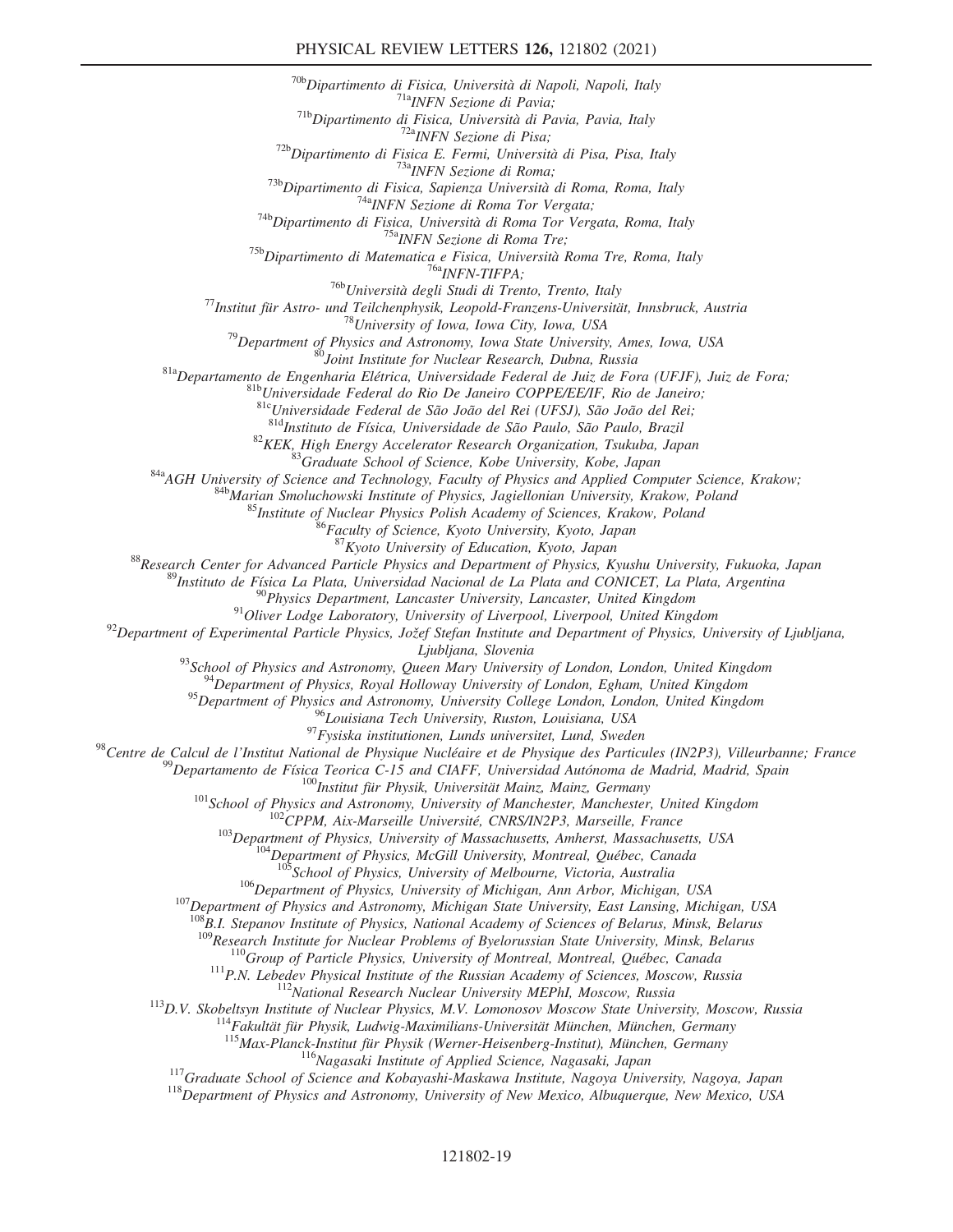<sup>119</sup>Institute for Mathematics, Astrophysics and Particle Physics, Radboud University Nijmegen/Nikhef, Nijmegen, Netherlands

<sup>120</sup>Nikhef National Institute for Subatomic Physics and University of Amsterdam, Amsterdam, Netherlands

 $121$ Department of Physics, Northern Illinois University, DeKalb, Illinois, USA

<sup>a</sup>Budker Institute of Nuclear Physics and NSU, SB RAS, Novosibirsk;

<sup>122b</sup>Novosibirsk State University Novosibirsk; Russia

<sup>123</sup>Institute for High Energy Physics of the National Research Centre Kurchatov Institute, Protvino, Russia

 $124$ Institute for Theoretical and Experimental Physics named by A.I. Alikhanov of National Research Centre "Kurchatov Institute",

Moscow, Russia

<sup>125</sup>Department of Physics, New York University, New York, New York, USA

126<br><sup>126</sup>Ochanomizu University, Otsuka, Bunkyo-ku, Tokyo, Japan

 $127$ The Ohio State University, Columbus, Ohio, USA

<sup>128</sup>Homer L. Dodge Department of Physics and Astronomy, University of Oklahoma, Norman, Oklahoma, USA

 $^{129}$ Department of Physics, Oklahoma State University, Stillwater, Oklahoma, USA

130 Palacký University, RCPTM, Joint Laboratory of Optics, Olomouc, Czech Republic

 $^{131}$ Institute for Fundamental Science, University of Oregon, Eugene, Oregon, USA

 $^{2}$ Graduate School of Science, Osaka University, Osaka, Japan

<sup>133</sup>Department of Physics, University of Oslo, Oslo, Norway

 $134$ Department of Physics, Oxford University, Oxford, United Kingdom

<sup>135</sup>LPNHE, Sorbonne Université, Université de Paris, CNRS/IN2P3, Paris, France

<sup>136</sup>Department of Physics, University of Pennsylvania, Philadelphia, Pennsylvania, USA

<sup>137</sup>Konstantinov Nuclear Physics Institute of National Research Centre "Kurchatov Institute", PNPI, St. Petersburg, Russia

138<br><sup>138</sup>Department of Physics and Astronomy, University of Pittsburgh, Pittsburgh, Pennsylvania, USA

 $139a$ Laboratório de Instrumentação e Física Experimental de Partículas—LIP, Lisboa;

 $139b$ Departamento de Física, Faculdade de Ciências, Universidade de Lisboa, Lisboa;

 $139c$ Departamento de Física, Universidade de Coimbra, Coimbra;

 $139d$ Centro de Física Nuclear da Universidade de Lisboa, Lisboa;

 $139e$ Departamento de Física, Universidade do Minho, Braga;

<sup>139f</sup>Departamento de Física Teórica y del Cosmos, Universidad de Granada, Granada (Spain);

 $1398$ Dep Física and CEFITEC of Faculdade de Ciências e Tecnologia, Universidade Nova de Lisboa, Caparica;

<sup>139h</sup>Instituto Superior Técnico, Universidade de Lisboa, Lisboa, Portugal

 $140$ Institute of Physics of the Czech Academy of Sciences, Prague, Czech Republic

 $141$ Czech Technical University in Prague, Prague, Czech Republic

 $142$ Charles University, Faculty of Mathematics and Physics, Prague, Czech Republic

<sup>143</sup> Particle Physics Department, Rutherford Appleton Laboratory, Didcot, United Kingdom

<sup>144</sup>IRFU, CEA, Université Paris-Saclay, Gif-sur-Yvette, France

<sup>145</sup>Santa Cruz Institute for Particle Physics, University of California Santa Cruz, Santa Cruz, California, USA

<sup>146a</sup>Departamento de Física, Pontificia Universidad Católica de Chile, Santiago;

<sup>146b</sup>Universidad Andres Bello, Department of Physics, Santiago;

146cInstituto de Alta Investigación, Universidad de Tarapacá;

<sup>146d</sup>Departamento de Física, Universidad Técnica Federico Santa María, Valparaíso, Chile

 $147$ Department of Physics, University of Washington, Seattle, Washington, USA

<sup>148</sup>Department of Physics and Astronomy, University of Sheffield, Sheffield, United Kingdom

<sup>149</sup>Department of Physics, Shinshu University, Nagano, Japan

<sup>150</sup>Department Physik, Universität Siegen, Siegen, Germany

<sup>151</sup>Department of Physics, Simon Fraser University, Burnaby, British Columbia, Canada

<sup>152</sup>SLAC National Accelerator Laboratory, Stanford, California, USA

<sup>153</sup>Physics Department, Royal Institute of Technology, Stockholm, Sweden

<sup>154</sup>Departments of Physics and Astronomy, Stony Brook University, Stony Brook, New York, USA

 ${}^{5}$ Department of Physics and Astronomy, University of Sussex, Brighton, United Kingdom

<sup>156</sup>School of Physics, University of Sydney, Sydney, Australia

<sup>157</sup>Institute of Physics, Academia Sinica, Taipei, Taiwan

<sup>158a</sup>E. Andronikashvili Institute of Physics, Iv. Javakhishvili Tbilisi State University, Tbilisi;

<sup>158b</sup>High Energy Physics Institute, Tbilisi State University, Tbilisi, Georgia

<sup>159</sup>Department of Physics, Technion, Israel Institute of Technology, Haifa, Israel

<sup>160</sup>Raymond and Beverly Sackler School of Physics and Astronomy, Tel Aviv University, Tel Aviv, Israel

<sup>161</sup>Department of Physics, Aristotle University of Thessaloniki, Thessaloniki, Greece

<sup>162</sup>International Center for Elementary Particle Physics and Department of Physics, University of Tokyo, Tokyo, Japan

<sup>163</sup>Graduate School of Science and Technology, Tokyo Metropolitan University, Tokyo, Japan

164 Department of Physics, Tokyo Institute of Technology, Tokyo, Japan

<sup>165</sup>Tomsk State University, Tomsk, Russia